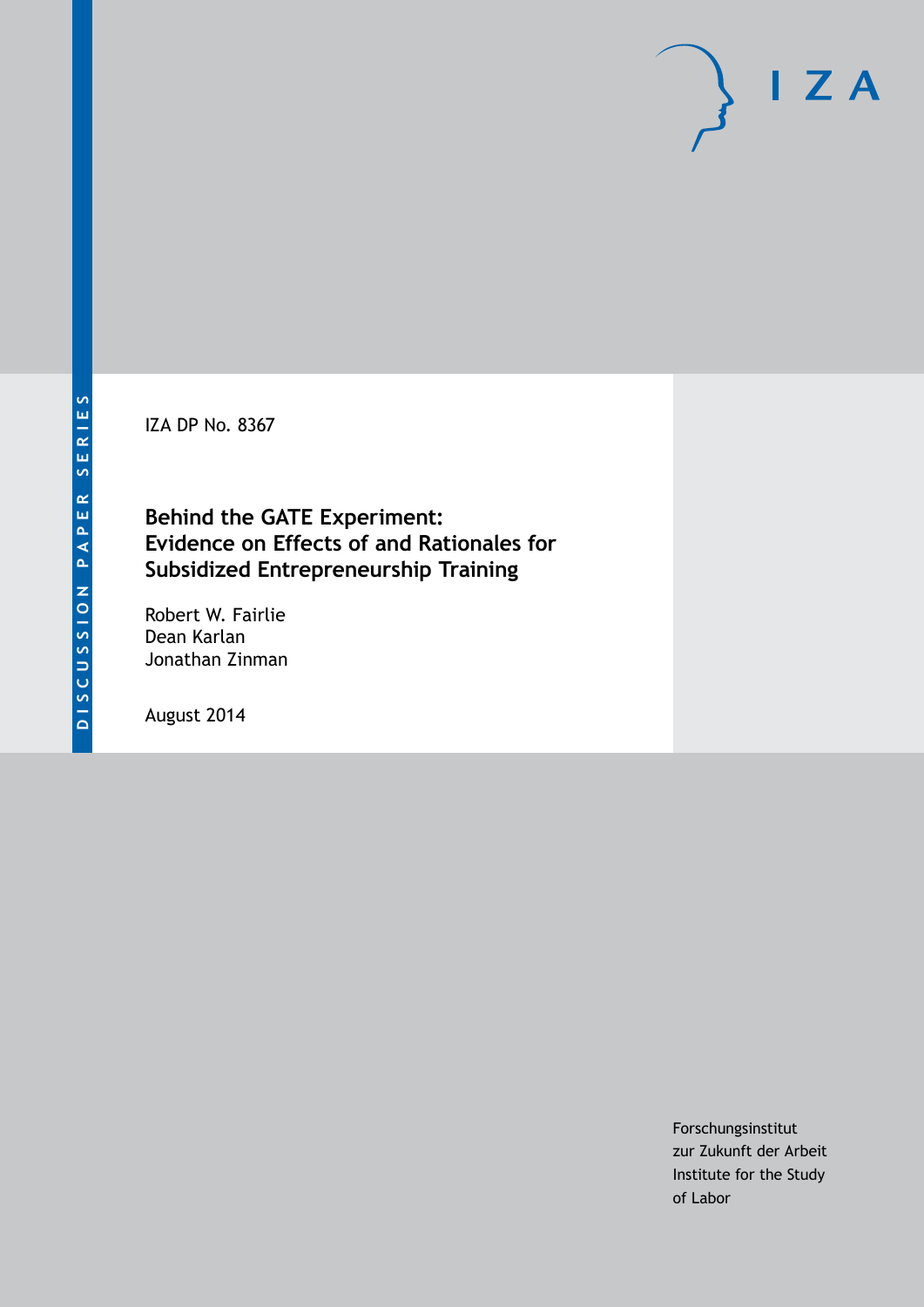# **Behind the GATE Experiment: Evidence on Effects of and Rationales for Subsidized Entrepreneurship Training**

## **Robert W. Fairlie**

*University of California, Santa Cruz and IZA*

## **Dean Karlan**

*Yale University, IPA, J-PAL and NBER*

## **Jonathan Zinman**

*Dartmouth College, IPA, J-PAL and NBER*

Discussion Paper No. 8367 August 2014

IZA

P.O. Box 7240 53072 Bonn Germany

Phone: +49-228-3894-0 Fax: +49-228-3894-180 E-mail: [iza@iza.org](mailto:iza@iza.org)

Any opinions expressed here are those of the author(s) and not those of IZA. Research published in this series may include views on policy, but the institute itself takes no institutional policy positions. The IZA research network is committed to the IZA Guiding Principles of Research Integrity.

The Institute for the Study of Labor (IZA) in Bonn is a local and virtual international research center and a place of communication between science, politics and business. IZA is an independent nonprofit organization supported by Deutsche Post Foundation. The center is associated with the University of Bonn and offers a stimulating research environment through its international network, workshops and conferences, data service, project support, research visits and doctoral program. IZA engages in (i) original and internationally competitive research in all fields of labor economics, (ii) development of policy concepts, and (iii) dissemination of research results and concepts to the interested public.

<span id="page-1-0"></span>IZA Discussion Papers often represent preliminary work and are circulated to encourage discussion. Citation of such a paper should account for its provisional character. A revised version may be available directly from the author.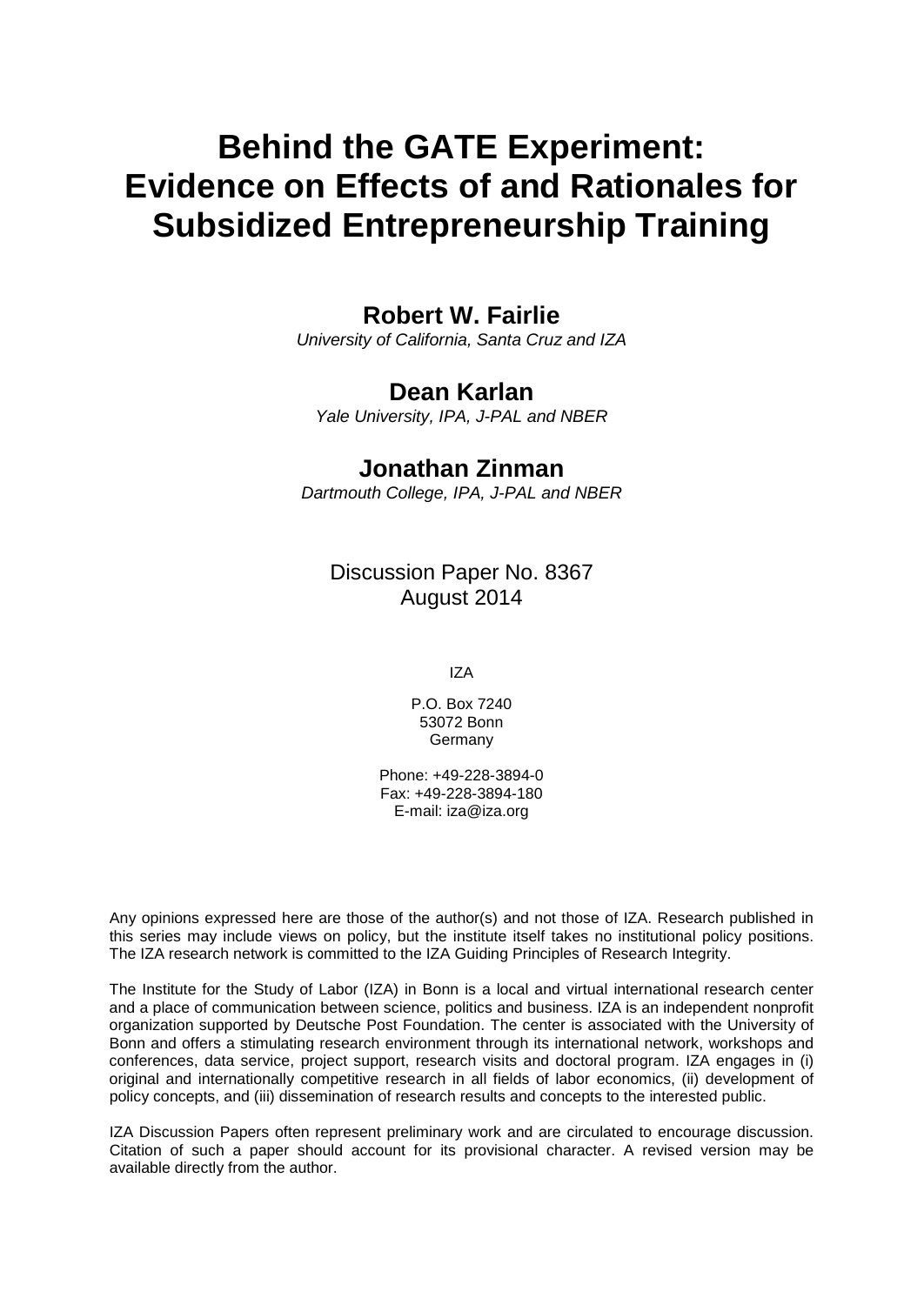IZA Discussion Paper No. 8367 August 2014

## **ABSTRACT**

## **Behind the GATE Experiment: Evidence on Effects of and Rationales for Subsidized Entrepreneurship Training[\\*](#page-1-0)**

Theories of market failures and targeting motivate the promotion of entrepreneurship training programs and generate testable predictions regarding heterogeneous treatment effects from such programs. Using a large randomized evaluation in the United States, we find no strong or lasting effects on those most likely to face credit or human capital constraints, or labor market discrimination. We do find a short-run effect on business ownership for those unemployed at baseline, but this dissipates at longer horizons. Treatment effects on the full sample are also short-term and limited in scope: we do not find effects on business sales, earnings, or employees.

JEL Classification: L26, J24

Keywords: entrepreneurship, training, random experiment, evaluation, self-employment

Corresponding author:

Robert W. Fairlie Department of Economics University of California, Santa Cruz Santa Cruz, CA 95064 USA E-mail: [rfairlie@ucsc.edu](mailto:rfairlie@ucsc.edu)

We thank David Card, Jesse Cunha, Herb Scheutze, Morten Sorensen, David Sraer, Mirjam van Praag, Martin Sweeney, and seminar participants at the SOLE Meetings, NBER, UC Berkeley, University of British Columbia, UCSC, Harvard/IZA Evaluation Conference, Duke/Kauffman Entrepreneurship Conference, HEC Paris Entrepreneurship Conference, Tinbergen Institute, Copenhagen Business School, and WEA meetings for helpful comments and suggestions. Special thanks go to Jonathan Simonetta at the U.S. Department of Labor for responding to our numerous requests for obtaining the experimental data and for ultimately providing the data.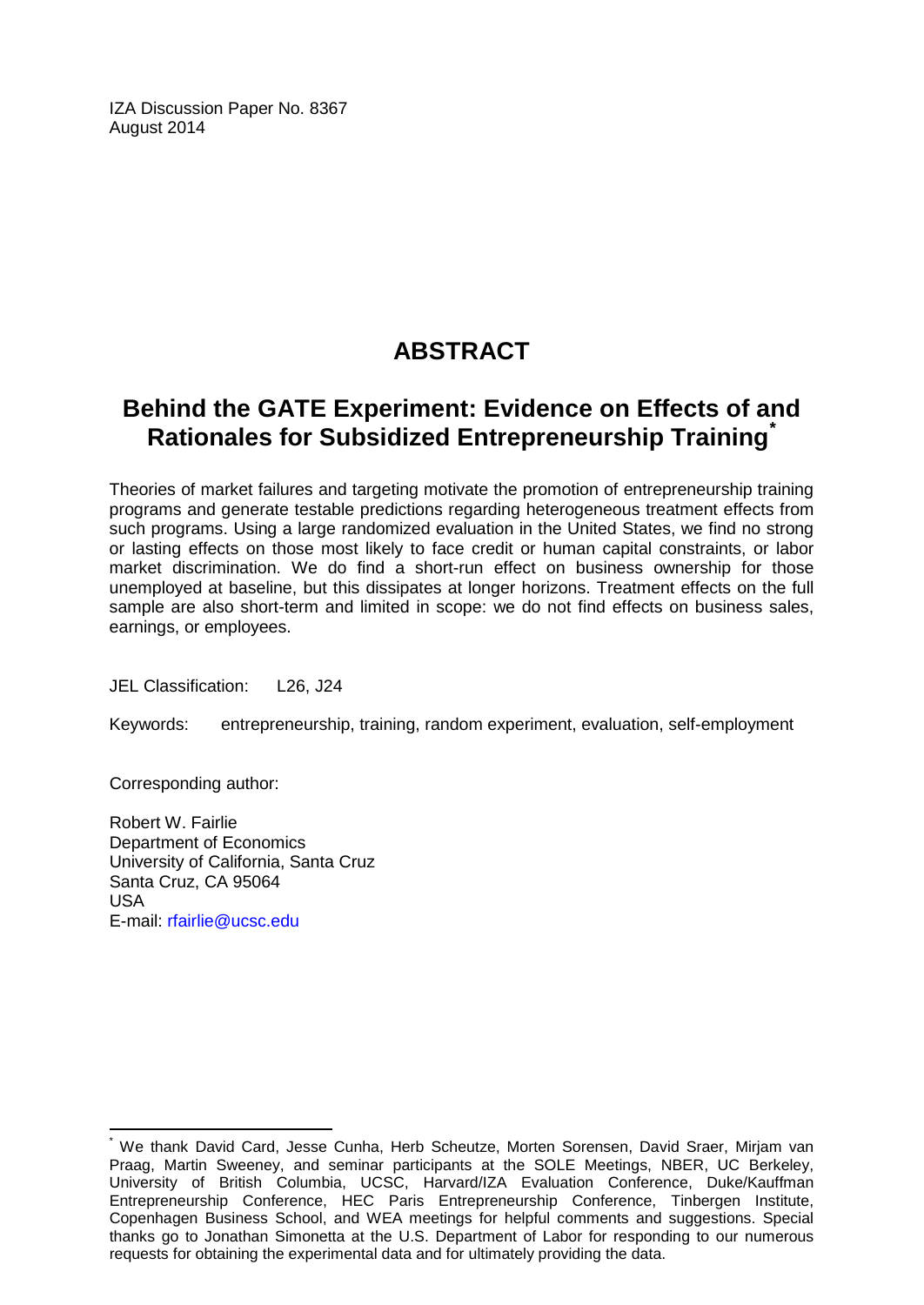Governments and donors spend billions of dollars subsidizing entrepreneurship training programs around the world. In the United States alone, there exist more than 1,000 SBA-subsidized Small Business Development Centers (SBDC) and at least 800 other non-profit programs providing self-employment training and other assistance.<sup>[1](#page-3-0)</sup> Arguments for subsidizing training are manifold, and span theories of allocative and/or redistributive frictions in credit, labor, insurance, and human capital markets. But these arguments have been difficult to evaluate empirically due to classic endogeneity problems from selection into training. Thus, surprisingly little is known about the overall effectiveness of entrepreneurship training or whether this training mitigates market or redistributive frictions.<sup>[2](#page-3-1)</sup>

We address these limitations by analyzing a large randomized trial on entrepreneurship training in the United States: Project Growing America through Entrepreneurship  $(GATE)$ .<sup>[3](#page-3-2)</sup> The uniquely large size of this study permits several

<span id="page-3-0"></span><sup>&</sup>lt;sup>1</sup> SBDCs exist in all 50 states, and are administered and funded through partnerships between the SBA and public colleges and non- profits. See <http://www.sba.gov/content/small-business-development-centers-sbdcs> for a directory of SBDCs, Aspen Institute (2012) for information on other non-profit programs, and European Commission (2010) for a description of programs in the European Union.

<span id="page-3-1"></span> $2$  In contrast, a large literature evaluates job training and job search assistance programs (e.g. see Card, Kluve, and Weber (2010)).

<span id="page-3-2"></span> $3$  The only previous randomized trial conducted in the United States was a smaller demonstration experiment of self-employment training for U.I. recipients in Washington and Massachusetts (Benus et al. 1994). That study found positive program impacts on self-employment, total earnings, and job creation, but in addition to training the assistance program allowed for concurrent U.I. benefit payments and a lump-sum benefit payment. Several recent experiments of the effects of business training on microentrepreneurs have been conducted in developing countries (Berge, Bjorvatn, and Tungooden 2011; Drexler, Fischer, and Schoar 2011; Karlan and Valdivia 2011; Karlan, Knight, and Udry 2012; Field, Jayachandran, and Pande 2010). These studies have generally found some positive, but mixed, results. The results of this literature may be informative, but not generalizable, to the developed country context, in which the content of entrepreneurship training, education level of trainees, and types of businesses being created are very different, and where formal labor, financial and business markets are more open and accessible. For related research using non-randomized approaches to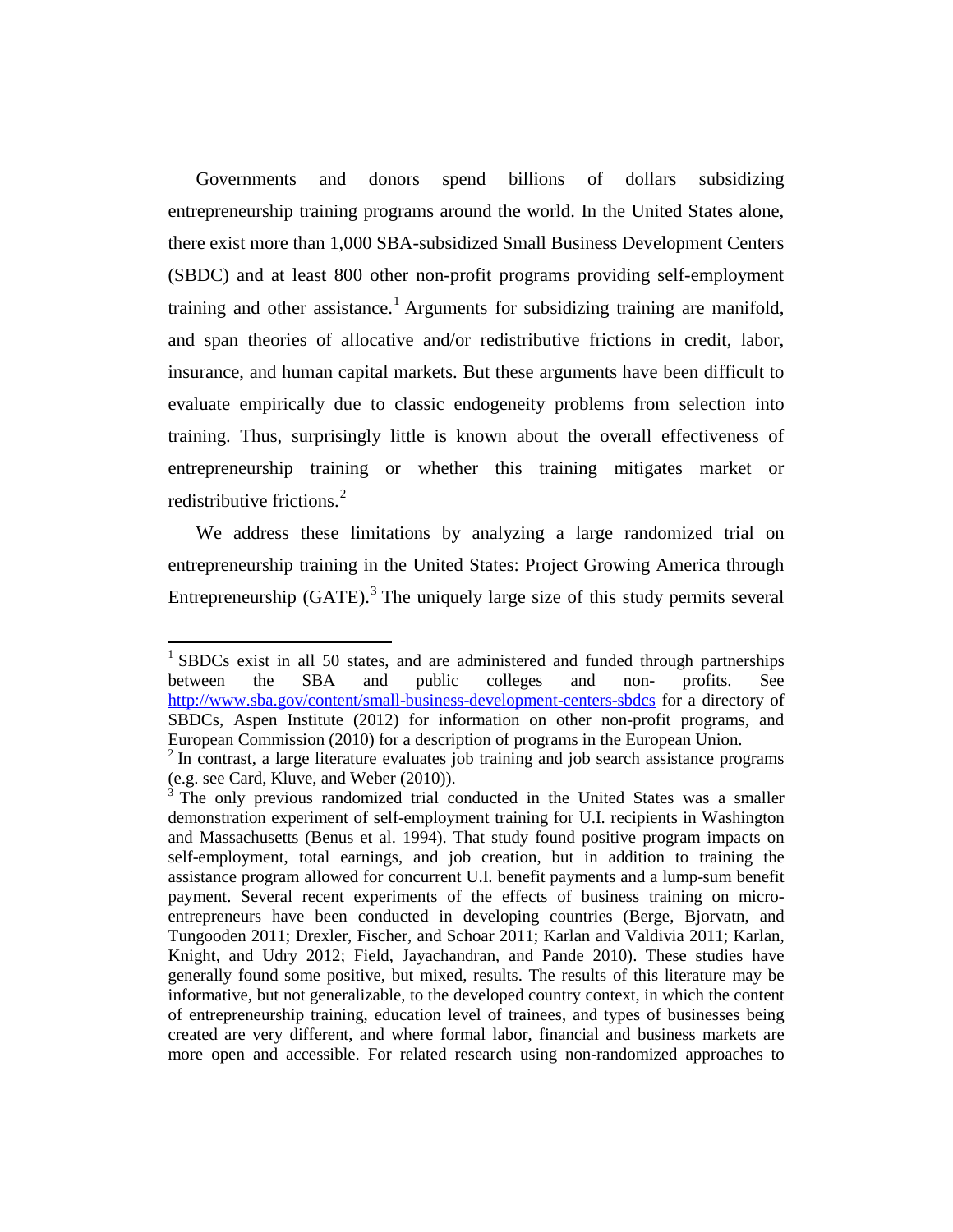tests of heterogeneous treatment effects that speak to the key arguments for subsidizing training.

Project GATE was a longitudinal study conducted by the U.S. Department of Labor and the Small Business Administration (SBA) in which free entrepreneurship training was randomly offered to individuals interested in starting or improving a business. More than 4,000 individuals applied for a limited number of slots at 14 different SBDCs and non-profit community-based organizations (CBOs) located across seven sites in three states. SBDCs and CBOs are the predominant providers of entrepreneurship training services in the U.S. market. Subjects assigned to the treatment group were offered an array of bestpractice training services, whereas subjects assigned to the control group were not offered any free services. Follow-up surveys at 6, 18, and 60 months after treatment assignment yield a rich set of outcome measures. The 60-month followup provides rare measures of long-run outcomes.

Our estimates of average treatment effects suggest that entrepreneurship training has limited impacts on business ownership, scale, and income. Entrepreneurship training does dramatically increase the likelihood of business ownership in the short-run (by 13 percentage points in the full sample at the 6 month follow-up, on a base of 36 percentage points), but this effect depreciates over time: we do not find significant effects at 18 or 60 months. Nor do we find evidence that training affects other outcomes—including measures of business scale, business profitability performance, household income, and work satisfaction—at any horizon (6, 18, or 60 months). We show that these estimates are not overly sensitive to reasonable assumptions about how attrition affects the

l

identifying effects of self-employment training programs, see, e.g., Kosanovich and Fleck (2001), Rodriguez-Planas (2010), Almeida and Galasso (2010), and for random and quasi-experimental approaches to studying entrepreneurship education for college and younger students, see Huber, Sloof, and van Praag (2012) and Oosterbeek, van Praag, and Ijsselstein (2010).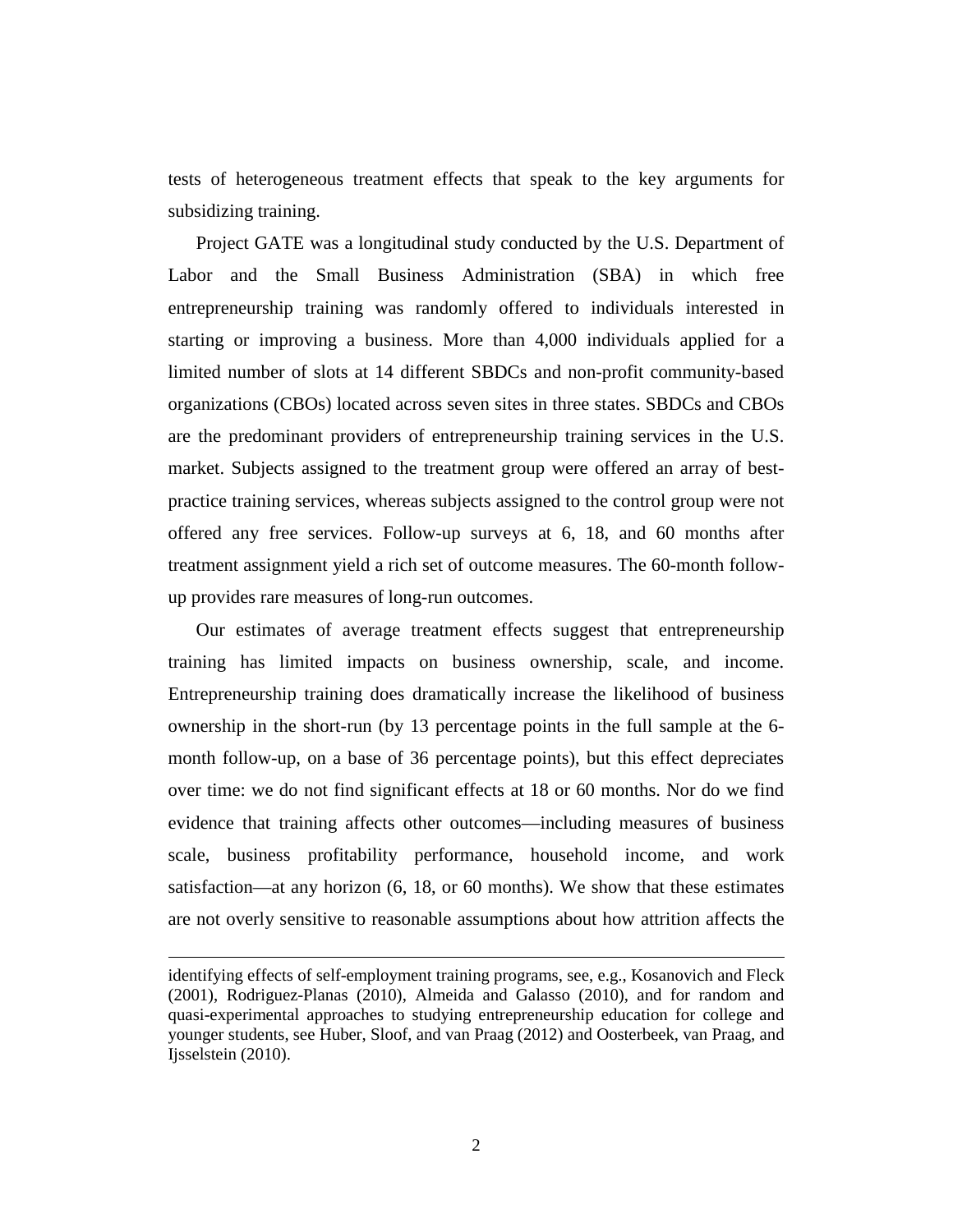composition of the treatment and control groups. Overall, the only significant fullsample average treatment effects, across a large number of tests, are on 6-month business ownership and 6-month employment status.<sup>[4](#page-5-0)</sup>

The lack of significant average treatment effects does not appear to be due to a weak treatment (lack of compliance, quality, intensity, a sunk cost effect,<sup>[5](#page-5-1)</sup> etc.). We find that the GATE assignment to treatment produced a 136 percent shortterm increase and a 45 percent long-term increase in the amount of training received. Recipients reported the training as useful in follow-up surveys, and the treatment group was 11-13 percentage points more likely to create a business plan. As discussed above, we do find very large short-term effects on business ownership. In all, the results strongly suggest that training changes short-term behavior but not long-run outcomes.

We also provide novel results on heterogeneous treatment effects, using these interactions to shed light on the empirical importance of various rationales offered for training subsidies. Credit constraints are one rationale offered for training subsidies: if training is valuable but potential recipients lack the liquidity to pay for it, offering low-cost training may be a cost-effective way to improve access (compared to subsidizing lending, for instance). Training may also improve financial access by providing information, advice, and assistance in obtaining financing. Labor market discrimination is a second rationale for training subsidies: if minorities face greater discrimination from employers than from customers or lenders, then subsidizing training may be a relatively efficient

l

<span id="page-5-0"></span><sup>&</sup>lt;sup>4</sup> Our estimates of full-sample treatment effects differ from those in the final evaluation report delivered to the U.S. Department of Labor (Benus et al. 2009) due to several differences in approaches to analyzing the data, including dealing with attrition and nonresponse. Section 4-G provides details. <sup>5</sup> A sunk cost effect refers to the possibility that those who receive free training would

<span id="page-5-1"></span>have purchased training had it not been offered for free, but then they took it less seriously because it was free. This would lead to an underestimate of the impact of unsubsidized training.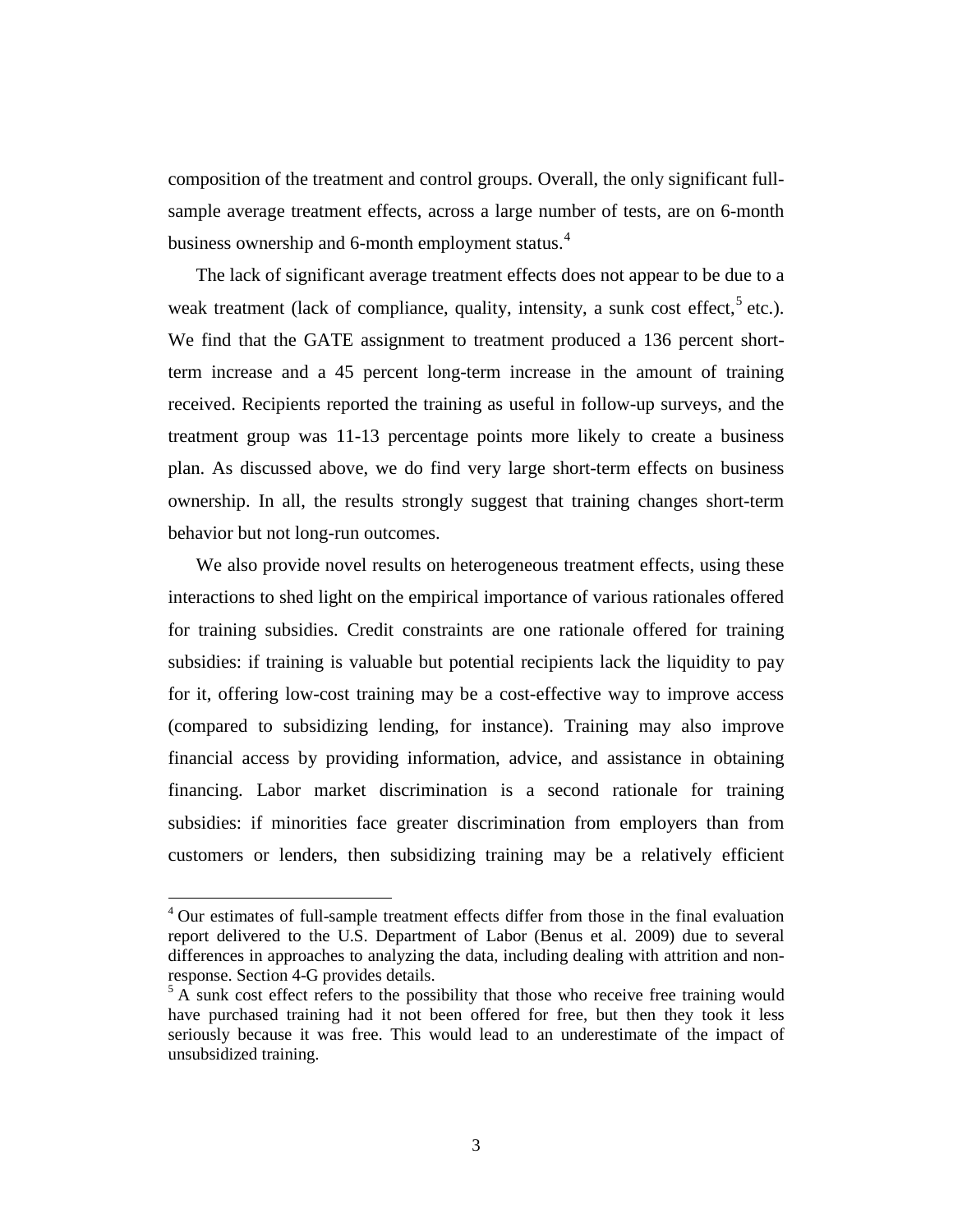method of helping minorities overcome barriers to starting businesses and avoid future discrimination in the labor market. A third rationale for training subsidies is human and managerial capital constraints: if education or managerial labor markets do not function well, then low-cost training may improve efficiency or efficiently redistribute services to the most-affected parties. Unemployment insurance frictions are a fourth rationale for training subsidies: training may be a relatively efficient way to insure against job loss by providing recipients with incentives to work by creating a job for themselves (and perhaps others).

We do not find evidence supporting the credit constraint, discrimination, and human capital constraint arguments. We do find limited support for the unemployment insurance friction hypothesis: the effect of entrepreneurship training on business ownership at 6 months is significantly greater for those who were initially unemployed compared with those who were employed at baseline. However, we do not find any other evidence of relatively strong effects for the unemployed, nor do we find any evidence of lasting effects for the unemployed.

In all, the lack of positive treatment effects in the full sample and in key subgroups, is particularly striking, given that any reporting biases in the follow-up surveys probably push in the direction of finding positive effects.<sup>[6](#page-6-0)</sup>

The rest of the paper proceeds as follows. Section 2 provides more details on GATE, including its research design and implementation, the nature of the training services received by subjects, and external validity. Section 3 presents first-stage results on training and business practices. Section 4 presents estimates of average and distributional effects on business ownership, scale, and performance, including a bounds analysis addressing differential attrition. Section

 $\overline{\phantom{a}}$ 

<span id="page-6-0"></span> $6$  It strikes us as sensible to worry that treated individuals might report better outcomes to self-justify their own investment in training, to express gratitude to the training provider or funder for getting free training, and/or if they are mistakenly concerned that eligibility for continued support is contingent on showing progress.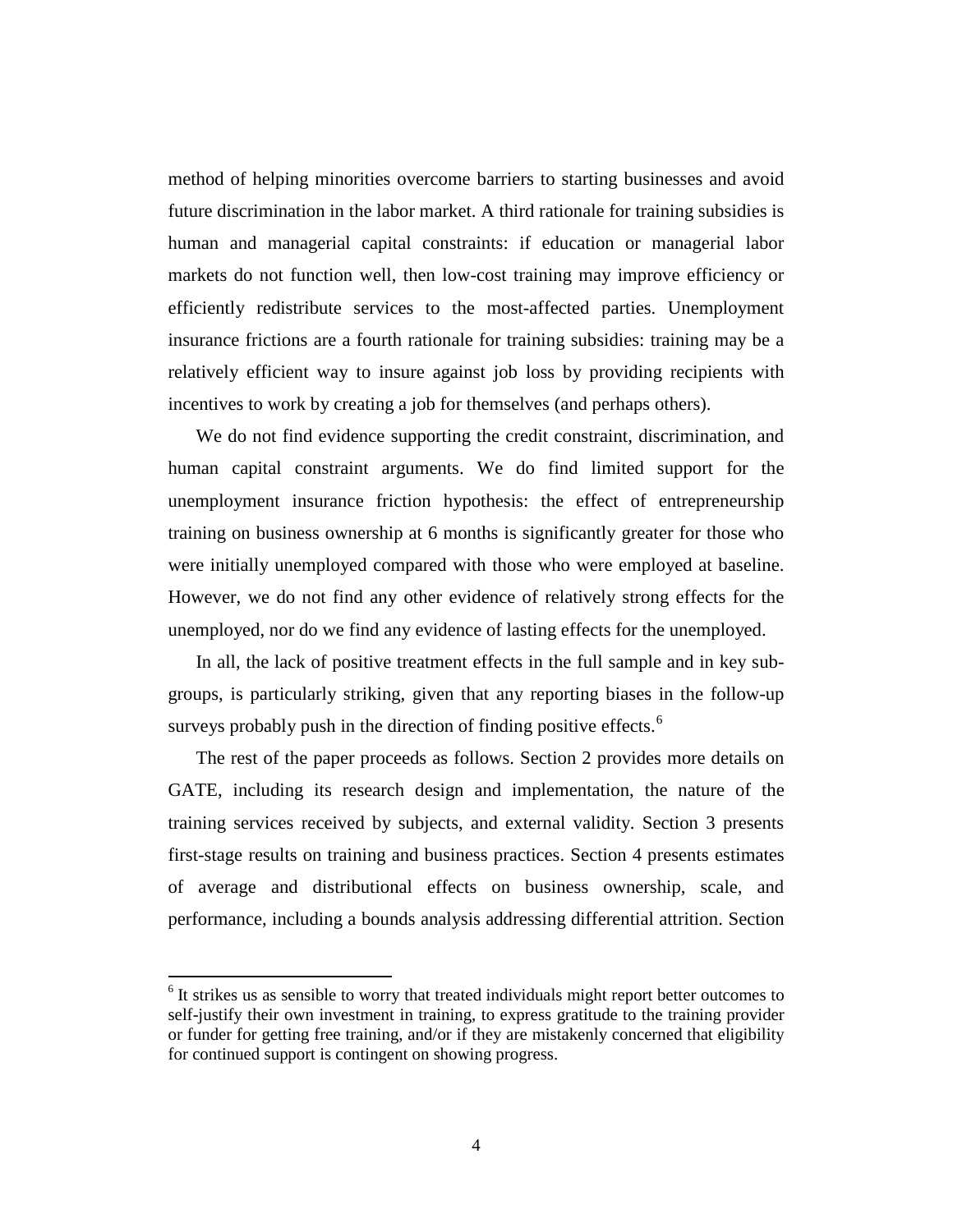5 presents estimates of heterogeneous treatment effects to test hypotheses about the (redistributive) efficiency of self-employment training. Section 6 concludes.

## **I. The Growing America through Entrepreneurship (Project GATE) Experiment**

#### *A. Evaluation Design*

Growing America through Entrepreneurship (Project GATE) was an evaluation designed and implemented by the U.S. Department of Labor (DOL) and the U.S. Small Business Administration (SBA). GATE's objective was to "help emerging entrepreneurs in rural and urban communities achieve the American dream of owning their own business."<sup>[7](#page-7-0)</sup> The evaluation was designed to capture existing representative training providers (Section 2-B) and recipients (Section 2-D). The treatment phase of the evaluation ran from September 2003 to July 2005 in seven sites that represented both urban and rural areas. Follow-up surveys were mailed 6, 18, and 60 months after random assignment.

Individuals entered the study by completing an application process for a standard offer of free training from one of 14 established providers described in Section 2-B.<sup>[8](#page-7-1)</sup> The application process started with an orientation meeting at one of 21 One-Stop Career Centers in the seven sites. Anyone attending the orientation meeting could then apply by completing and mailing a form with questions on demographics, work and business experience, and the individual's current business or new business idea. Applicants were informed that "GATE does not have space for everyone" and that a "lottery or random drawing will

<span id="page-7-0"></span> <sup>7</sup> See<http://www.doleta.gov/projectgate/> for more information.

<span id="page-7-1"></span><sup>&</sup>lt;sup>8</sup> Training providers marketed GATE through several channels: online; on-site electronic kiosks, merchandising, and paper materials; direct mail (insert with Unemployment Insurance checks); mass media; and referral networks with community-based organizations.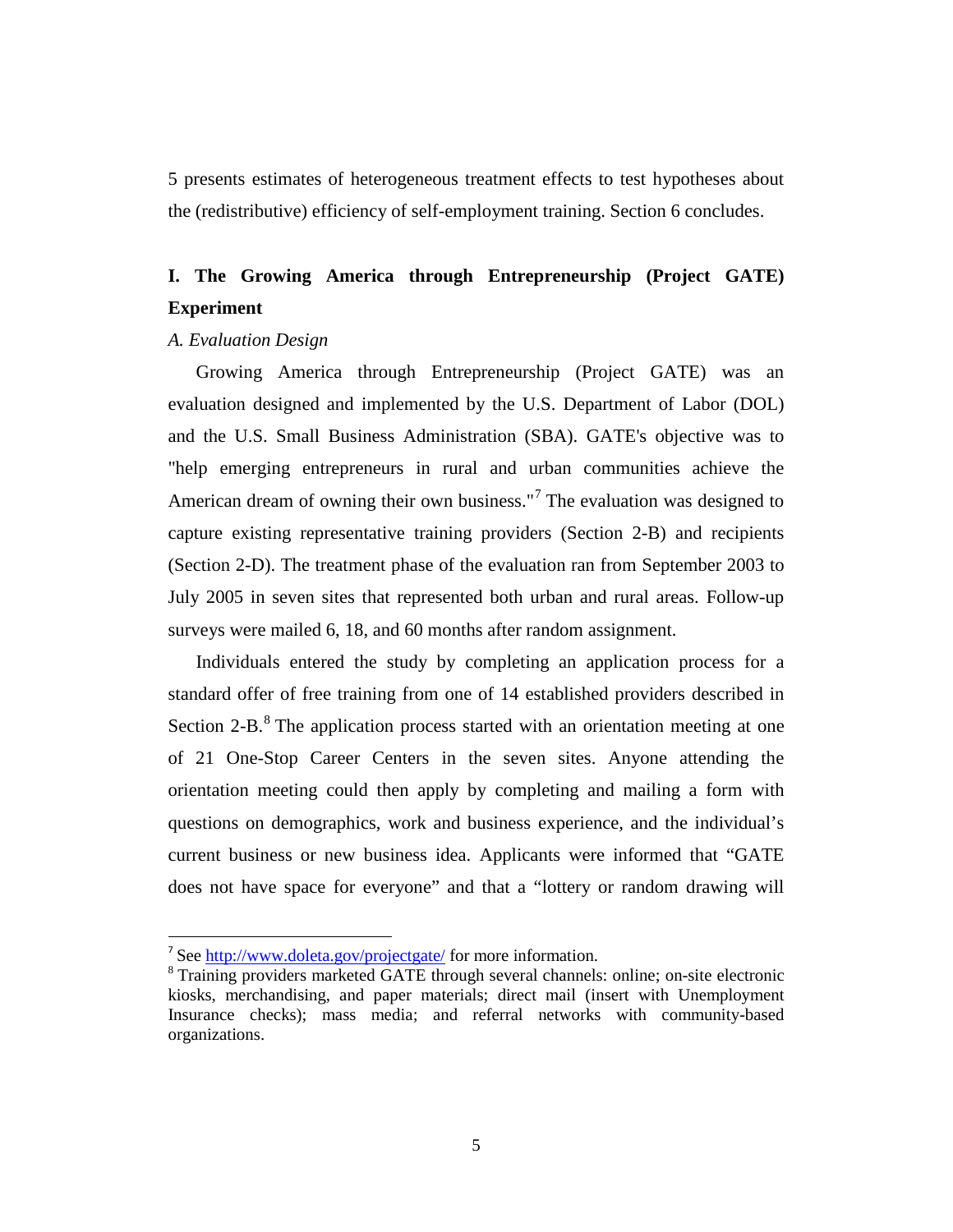decide whether you will be able to enter the program." This would not necessarily be perceived as unusual, as training providers often face capacity constraints.

Program coordinators randomized applicants to treatment or control with equal probability (we confirm balance on baseline observables in Section 2-E). Program administrators for each training provider then offered treatment applicants a standard array of free training services (Section 2-B), told control applicants that the GATE program did not have the capacity to offer them services, and did not offer control applicants referrals to any other services. Individuals in both treatment and control groups were notified that they would be mailed follow-up surveys.

GATE is the largest-ever randomized evaluation of entrepreneurship training and assistance, with 4,197 individuals randomized at baseline (Table 1, Columns 1 and 2).

#### *B. Services Provided and the External Validity of the Training "Treatment"*

GATE training providers were chosen with a goal of (not quantitatively determined) representativeness of the subsidized training market. <sup>[9](#page-8-0)</sup> Fourteen organizations from seven different sites participated in the GATE study, with a mix of SBA-funded Small Business Development Centers (SBDCs) and nonprofit community-based organizations (CBOs) in both urban and rural locations. The 14 participating providers deliver services in and around Philadelphia; Pittsburgh; Minneapolis/St. Paul; Duluth, Minnesota; Virginia, Minnesota; Portland, Maine; Lewiston, Maine; and Bangor, Maine (see Bellotti, McConnell, and Benus 2006 for more details). SBDCs and CBOs offer similar services, as

l

<span id="page-8-0"></span><sup>&</sup>lt;sup>9</sup> For small businesses at least, casual empiricism suggests that the subsidized market is larger than the non-subsidized market. For example, on September 3, 2013 the top three Google links for "small business training" were all SBA-related, while the fourth link was to the General Services Administration (the federal government's procurement agency), which also provides subsidized training.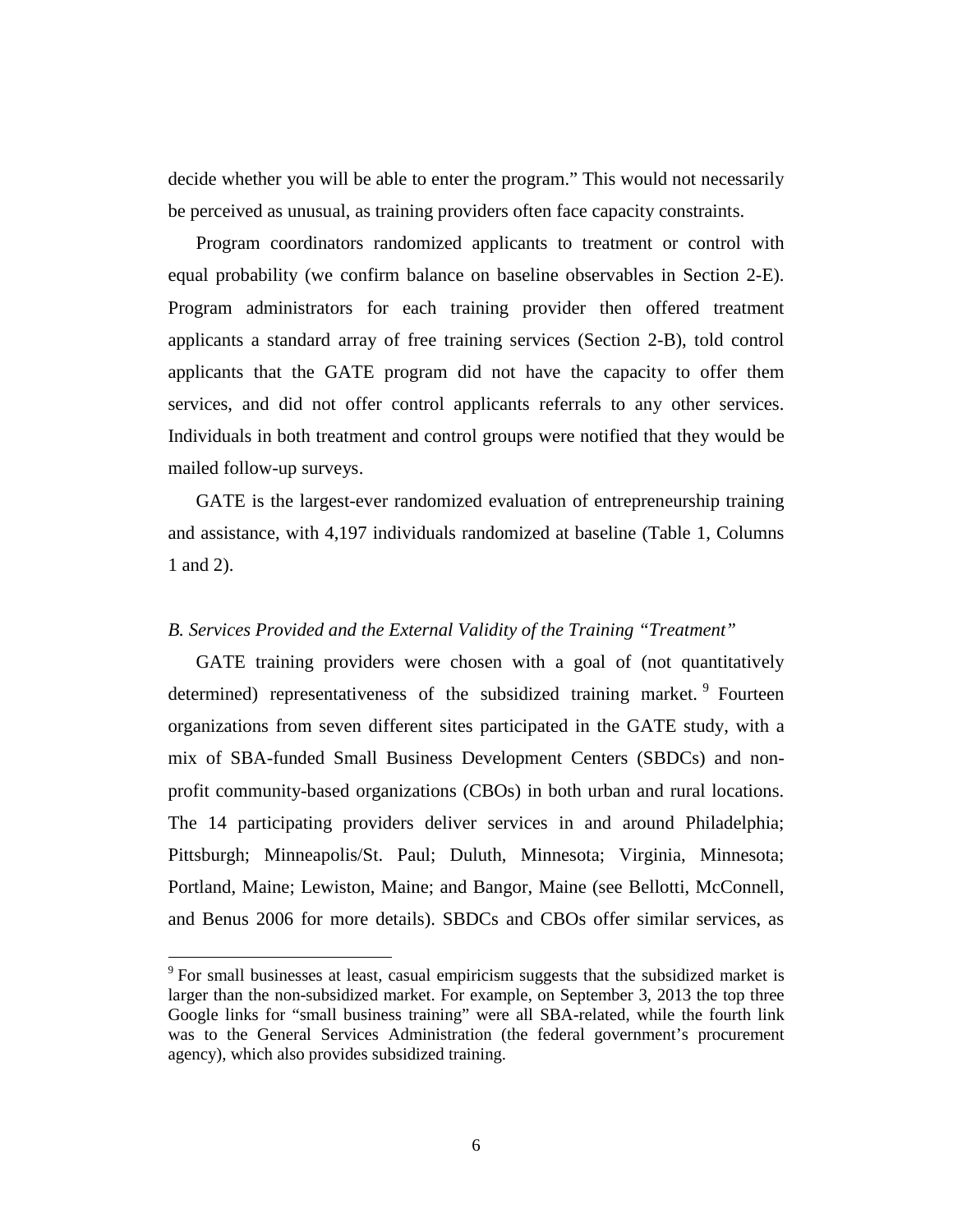detailed below, but differ somewhat in their stated goals. The SBDCs tend to emphasize helping small business owners grow (or start) their businesses to contribute to the local economy, whereas the CBOs tend to emphasize small business ownership as a path to self-sufficiency. Both types of organizations employ experienced business consultants to deliver one-on-one and group trainings.

Eighty-nine percent of the treatment group actually received some training during the evaluation horizon (Table 2 Column 9), with 81% getting training within 6 months of entering the study (Table 2 Column 1). GATE training was customized for the individual from an array of services offered by the provider, as is typical in the subsidized market.  $10$  Training began with a one-on-one assessment to produce a service plan that typically combined one-on-one services with selected group services. Sixty-four percent of treatment group individuals then received one-on-one counseling/consulting that was customized to the individual's experience, capabilities, circumstances, and opportunities (Table 2 Column 9). Seventy-seven percent of the treatment group received classroom/group training(s). These targeted a variety of general and specialized topics at different experience levels. Introductory workshops covered subjects such as legal structure, business plans, and marketing. Intermediate and advanced group trainings covered subjects including managing growth, obtaining financing, legal risks, and personnel issues. More specialized group trainings covered topics such as accounting, information technology, and web-based businesses. Benus et al. (2009) estimate that the total cost of providing training to GATE recipients is \$1,321 per person.

 $\overline{\phantom{a}}$ 

<span id="page-9-0"></span><sup>&</sup>lt;sup>10</sup> For example, the SBA describes SBDCs as providing "...extensive, one-on-one, longterm professional business advising, low-cost training and other specialized services" [\(http://www.sba.gov/content/small-business-development-centers-sbdcs](http://www.sba.gov/content/small-business-development-centers-sbdcs) ).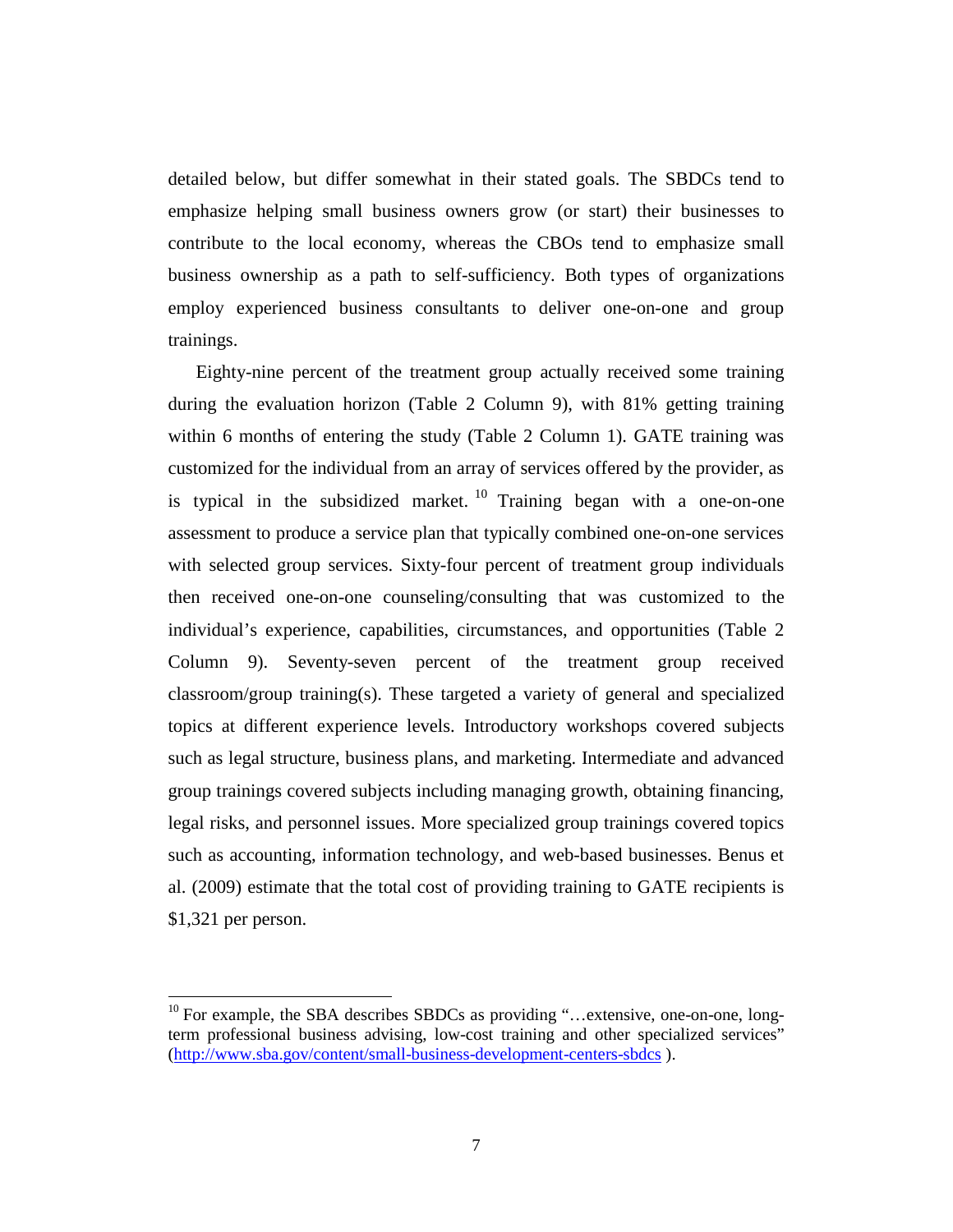## *C. Data & Design Limitations Preclude Unpacking Heterogeneity in Training Content/Delivery*

Study limitations preclude identifying any heterogeneous effects for different types of training content or providers. Training content was not randomized: each member of the treatment group was offered a one-on-one assessment and was advised of a menu of services, as described directly above. Training provider identities are suppressed in the data for confidentiality reasons; the only related information we observe is the proportion of study participants in different "sites" (which are aggregated to Philadelphia, Pittsburgh, Minneapolis/St. Paul, Duluth/Virginia MN, and Maine in the microdata), and whether participating providers in these sites were SBDCs and/or CBOs (Bellotti, McConnell, and Benus 2006).<sup>[11](#page-10-0)</sup>

#### *D. Study Participant Characteristics and External Validity of the Sample*

 $\overline{\phantom{a}}$ 

GATE was designed to estimate treatment effects on recipients who are representative of those served by subsidized training providers. GATE services, like most subsidized training programs in the U.S, were marketed to any individual interested in starting or growing a business.<sup>[12](#page-10-1)</sup>

What do subsidized training recipients look like, typically? We are not aware of any (other) nationally representative data on the characteristics of *training* 

<span id="page-10-0"></span> $11$  We use this information to infer that GATE service delivery in the Pittsburgh and Duluth areas was dominated by SBDC providers, with the Philadelphia area served entirely by CBOs. Treatment effect estimates for these two sub-samples are similar to those for the full sample (Appendix Tables 1A and 1B), although the small sub-sample sizes produce wide confidence intervals that do not rule out big differences across the different areas/provider types.

<span id="page-10-1"></span><sup>&</sup>lt;sup>12</sup> Some smaller-scale programs target recipients of social insurance. Demonstration programs in Washington and Massachusetts starting in 1989, and Self-Employment Assistance programs in several states starting in 1993, targeted unemployment insurance recipients and provided concurrent U.I. benefits or lump sum payments (which also exists in Europe, e.g. Baumgartner and Caliendo (2008). The Self-Employment Investment Demonstration, implemented from 1988 to 1992 in five states, targeted AFDC recipients.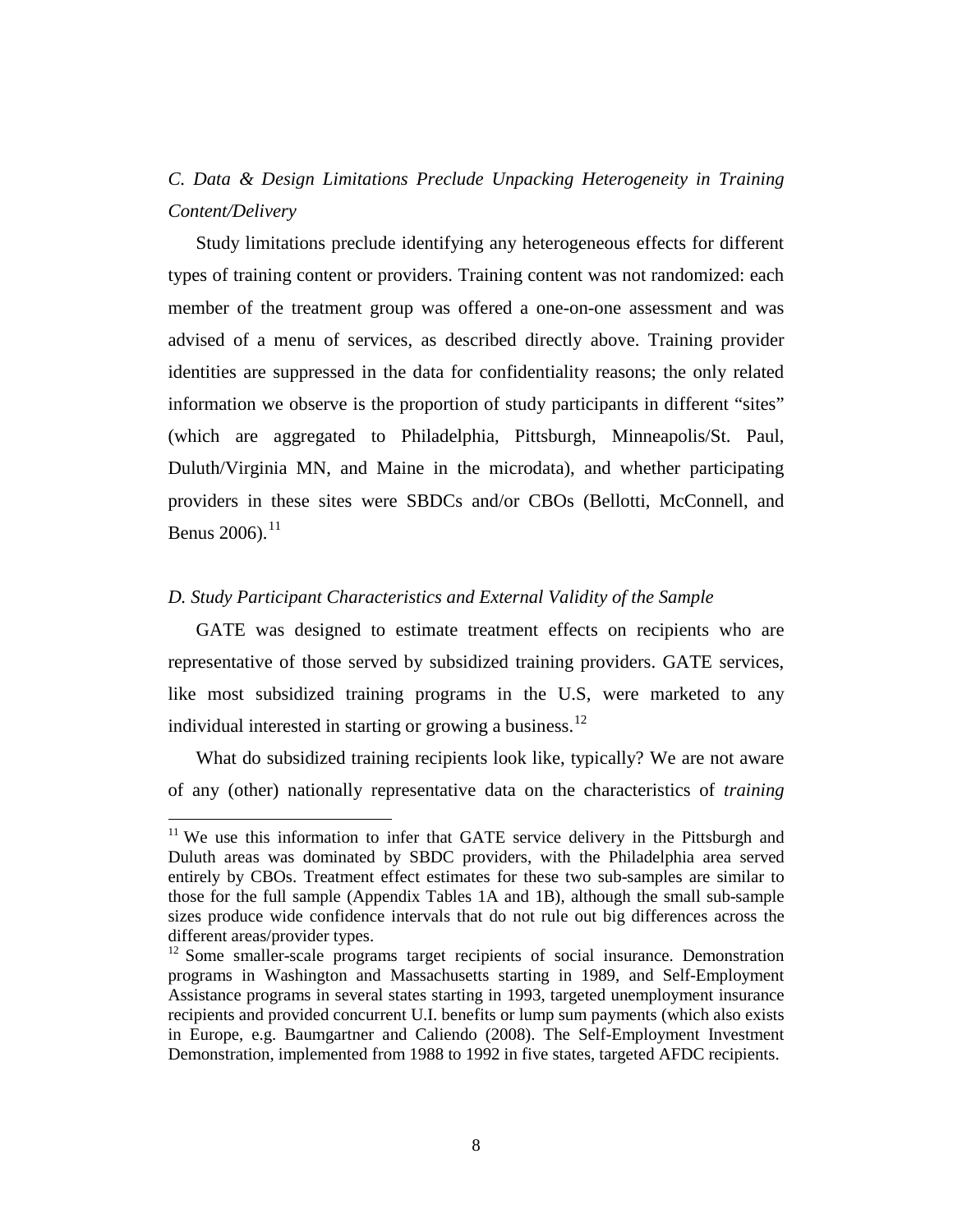*entrants*, but data sources on *self-employment entrants* suggest that we should expect to find high rates of unemployment at our baseline sample, since both voluntary and involuntary unemployment are strongly associated with subsequent entry into self-employment (Farber 1999; Parker 2009; Krashinsky 2005; Fairlie and Krashinsky 2012; Fairlie 20[13](#page-11-0)).<sup>13</sup> It is thus reassuring to find that 55% of our sample is unemployed at baseline, with 39% receiving unemployment insurance (Table 1).

Returning to the full GATE sample, Table 1 describes several other baseline characteristics (besides employment status) that we use below to test for treatment effects in sub-samples motivated by various rationales for subsidizing training. Much of the sample plausibly faces credit constraints, with 44% reporting a bad credit history<sup>[14](#page-11-1)</sup> and many belonging to groups thought to be subject to labor market discrimination (46% are females, and nearly 50% are minorities). A majority of the sample plausibly lacks specific human capital, with 19% of participants already self-employed and 32% of participants having ever worked for relatives or friends who were self-employed.

In all, the available data suggests that GATE succeeded in obtaining a representative sample of subsidized training recipients, and that various subgroups of particular interest are also well-represented.

#### *E. Randomization Integrity and Differential Attrition*

l

Table 1 checks for treatment vs. control balance on characteristics at the baseline and at each of the three follow-ups (sample composition changes over time due to attrition). Random assignment was not stratified by site, but the top

<span id="page-11-0"></span> $13$  Involuntary employment may be a spur to occupation change, and voluntary employment may be an optimal step along a transition path to self-employment if starting a business and/or obtaining training is time-consuming.

<span id="page-11-1"></span> $14$  A large percentage of the sample might also lack collateralizable wealth given the prevalence of modest incomes  $(33\% \leq $50,000$  annual household income).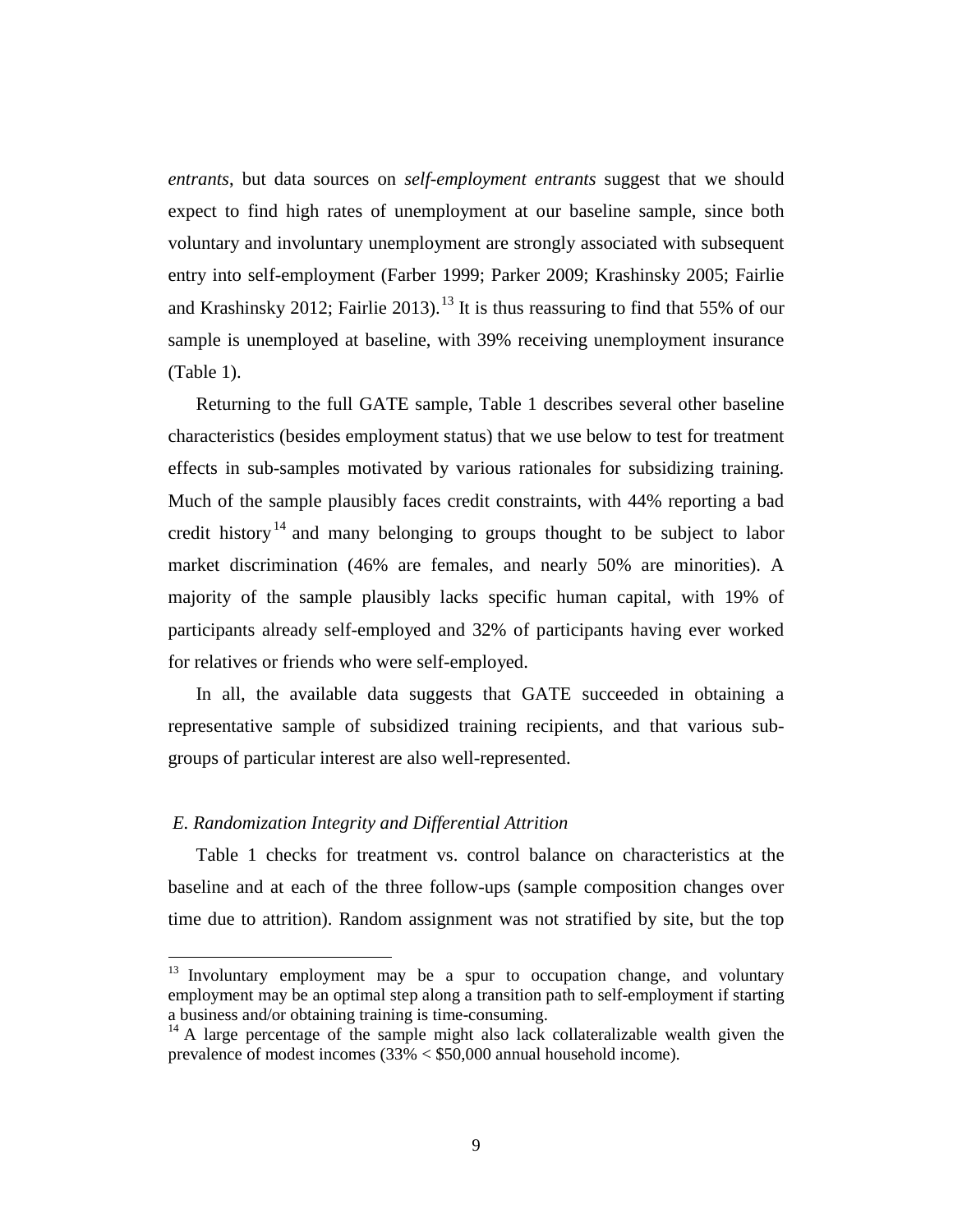rows show that each site produced roughly 50-50 assignments nevertheless (Columns 1-3). Among the numerous baseline characteristics measured in the application, only age is statistically different between treatment and control. One would expect to find one or two significant differences by chance, and the magnitude of the age difference is small  $(< 1$  year). In any case, when estimating treatment effects we present results both without covariates as well as with controls for a large set of detailed baseline characteristics.

Table 1 also compares treatment and control completion rates and baseline characteristics for each of the three follow-up surveys. The bottom row shows that control group members are significantly more likely to attrit: the completion rate differs by 4-5 percentage points, on a base of 56-80 percent, for each follow-up wave. However, despite differential attrition rates overall, we do not find differences in the observable composition of the treatment versus control groups, based on characteristics observed in the baseline. The number of significant differences is about what one would expect to find by chance, and the magnitude of these differences is small. More formally, in a regression of follow-up survey completion on baseline characteristics, treatment status, and baseline characteristics interacted with treatment status, the F-tests on the interaction variable coefficients have p-values of 0.214 for Wave 1, 0.823 for Wave 2, and 0.091 for Wave 3. Despite this reassurance, we investigate how treatment effects might be biased if there is in fact differential attrition (e.g., on unobservables) in Section 4-F below.

#### *F. Empirical Strategy*

Our main specification for estimating average treatment effects on outcomes focuses on estimating the effects of *receiving* entrepreneurship training (i.e. local average treatment effects) instead of estimating the effects of being *offered* free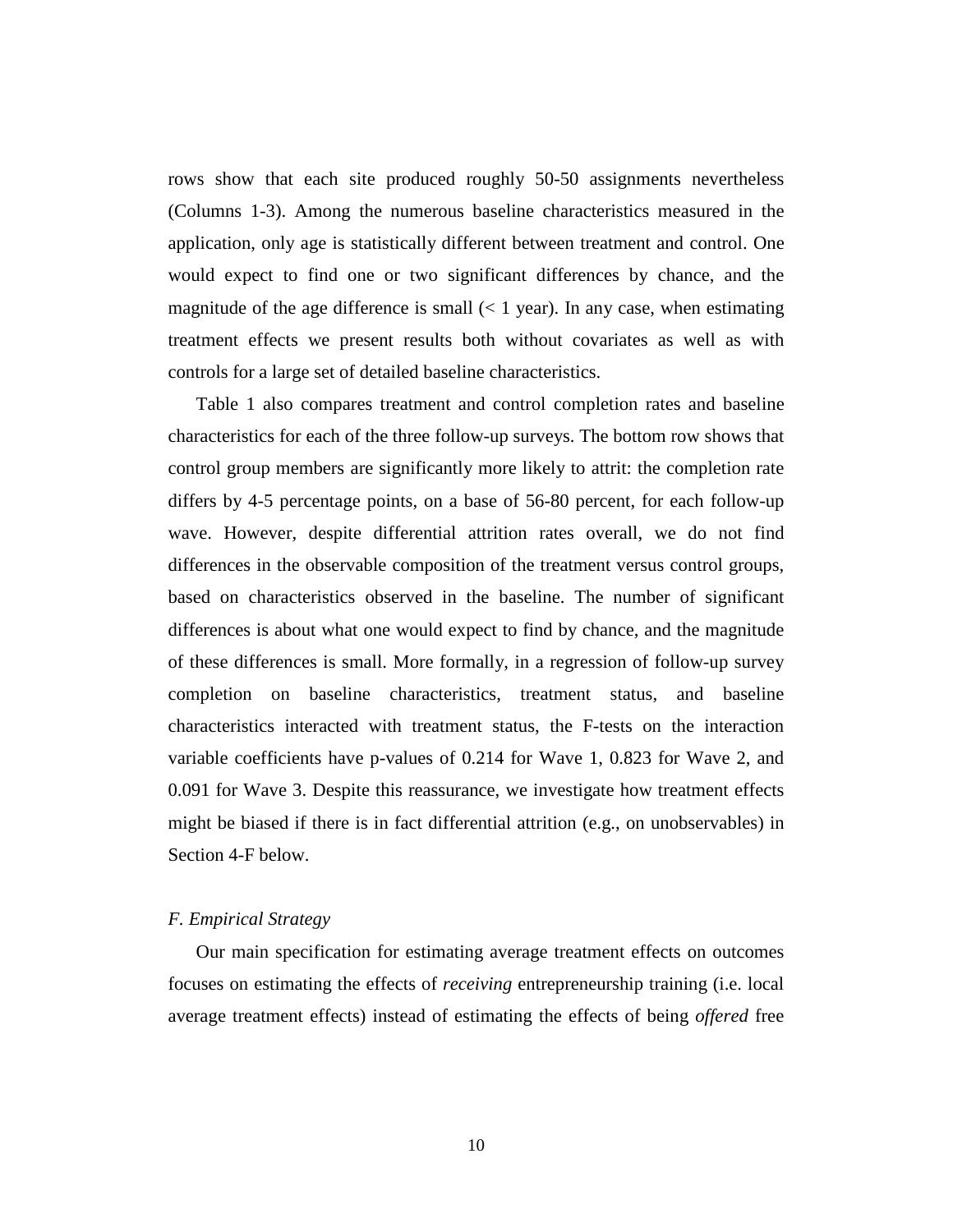entrepreneurship training (i.e. "intent-to-treat" effects). We estimate first stage OLS regressions of the form:

(1) 
$$
E_{it} = \omega + \gamma \mathbf{X}_{ib} + \pi T_{ib} + u_{it}.
$$

Where E measures whether individual i had obtained any training by follow-up survey t,  $^{15}$  $^{15}$  $^{15}$   $X_{ib}$  is a vector of the baseline covariates (indexed by b for "baseline") reported in Table 1, and  $T_{ib} = 1$  if i was assigned to the treatment group. The second-stage regression for an outcome of interest y, measured for individual i at time t, is then:

(2) *yit = α +* **βX***ib + ΔE*�*ib + εit*,

 $\overline{\phantom{a}}$ 

where  $\widehat{E}_{ib}$  is the predicted likelihood of training receipt and  $u_{it}$  and  $\varepsilon_{it}$  are error terms.  $\Delta$  provides an estimate of the local average treatment effect (LATE). When estimating heterogeneous treatment effects we add interactions between baseline covariates and treatment assignment to the equation (2).

#### **II. The First Stage: How Powerful is the Experimental Treatment?**

#### *A. Effects on Total Training Quantity & Quality*

Given that the control group was not restricted from obtaining training elsewhere, it is important to examine whether and how the GATE treatment actually changed the use of training services. If each member of the control group simply obtains services elsewhere, or obtains better-quality services elsewhere, then the experimental design will not identify the causal effects of (subsidized) training. We consider both quantitative and qualitative effects of GATE's random assignment on the totality of training received by individuals in the study.

Starting with the quantity of training received, Table 2 Column 1 shows that the treatment group is an estimated 37 percentage points more likely (81% vs.

<span id="page-13-0"></span><sup>&</sup>lt;sup>15</sup> We also estimate first-stage relationships between treatment assignment and intensive margins of training receipt (see Section 3). Note that we only have one instrument and hence cannot separately identify effects on extensive and intensive margins.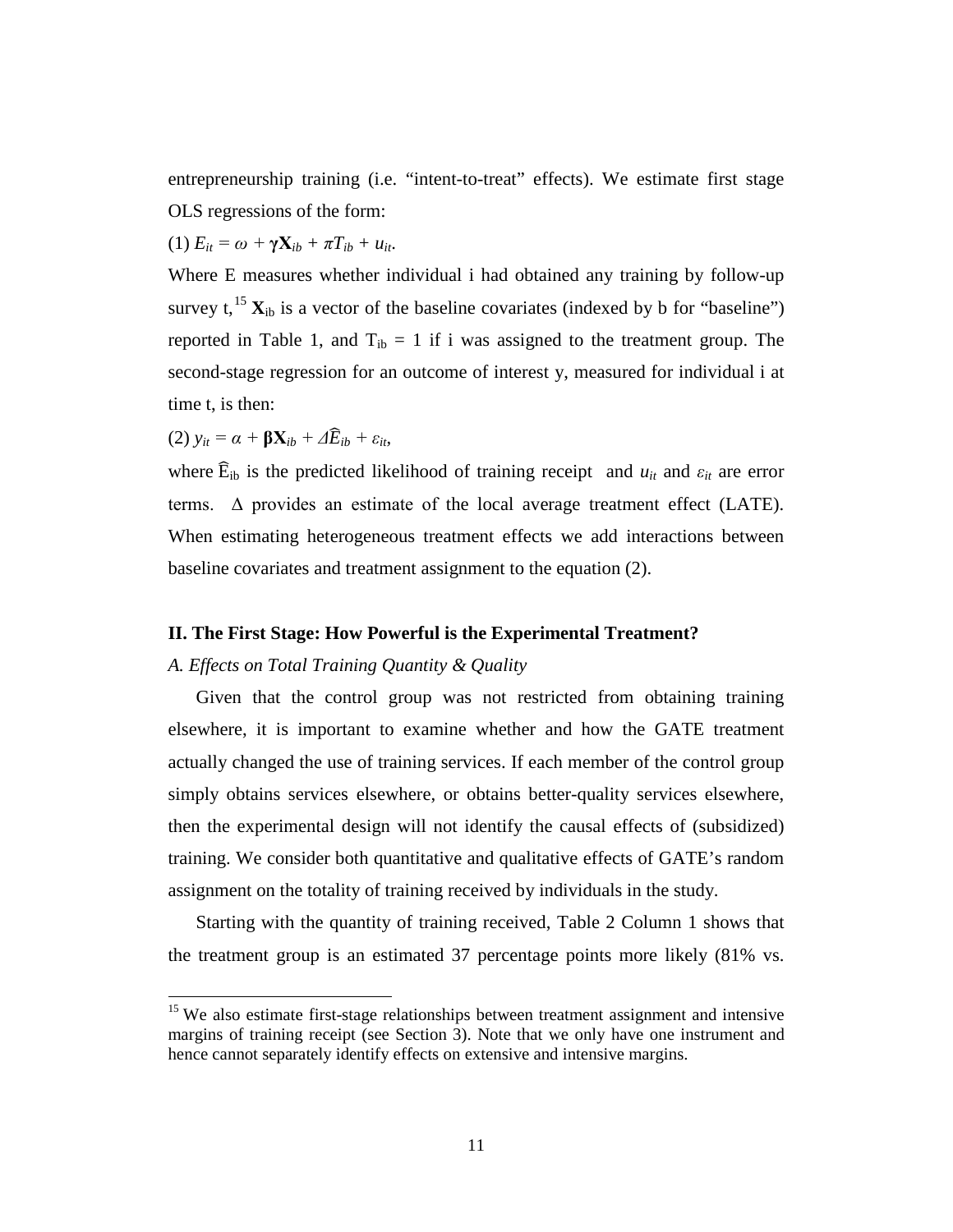44%) to receive any training by Wave 1 (6 months following random assignment) than the control group.<sup>[16](#page-14-0)</sup> The treatment group also received more than twice the number of hours of training by Wave 1: 15.6 vs. 6.6 (Column 2).<sup>[17](#page-14-1)</sup> Cumulating across waves, the treatment group was 23 percentage points more likely to receive any training (Column 9) and received 8.5 more hours (Column 10).

Can a difference of 8.5-9 hours of training reasonably be expected to affect business outcomes? We believe the answer is yes, for several reasons. First, the 8.5-9 hour differential only measures training time, not any "homework multiplier" (see, e.g., Table 3 for a big treatment effect on business planning). If we were to evaluate the effectiveness of a standard 5-credit college course, for example, we would not think of any treatment effects as working merely through the 30 or so hours of instructional time. Nor would we think of the impact of preventative medical care as working merely through the few hours (or minutes) of office visits; rather, it is the provision of key bits of information, and how recipients then apply that information in their daily lives (and/or businesses), that is important. Second, the limited available prior evidence suggests that just a few hours of training can be impactful (Drexler et al. 2012). <sup>[18](#page-14-2)</sup> Third, casual empiricism reinforces the notion that the first few hours of training or advice might be the most impactful; after all, many board members and advisors of small companies only provide a handful of hours of advice or training each quarter.

 $\overline{\phantom{a}}$ 

<span id="page-14-0"></span> $16$  Examining who receives entrepreneurship training, we find only a few characteristics that predict take-up of training by each follow-up wave. Focusing on the main effects we find some evidence that African Americans and the more educated are more likely to receive training (see Appendix Table 2). Examining differential take up between the treatment and control groups, we find only a few significant differences. F-tests for differential take up for all covariates do not reject equality in any of the three follow-up waves. Unfortunately, no information was gathered at baseline on whether participants ever received training prior to random assignment.

<sup>&</sup>lt;sup>17</sup> The levels and differences in training receipt are similar across program sites.

<span id="page-14-2"></span><span id="page-14-1"></span><sup>&</sup>lt;sup>18</sup> This evidence is from a different setting (microcredit users in the Dominican Republic), and its external validity to our setting is uncertain.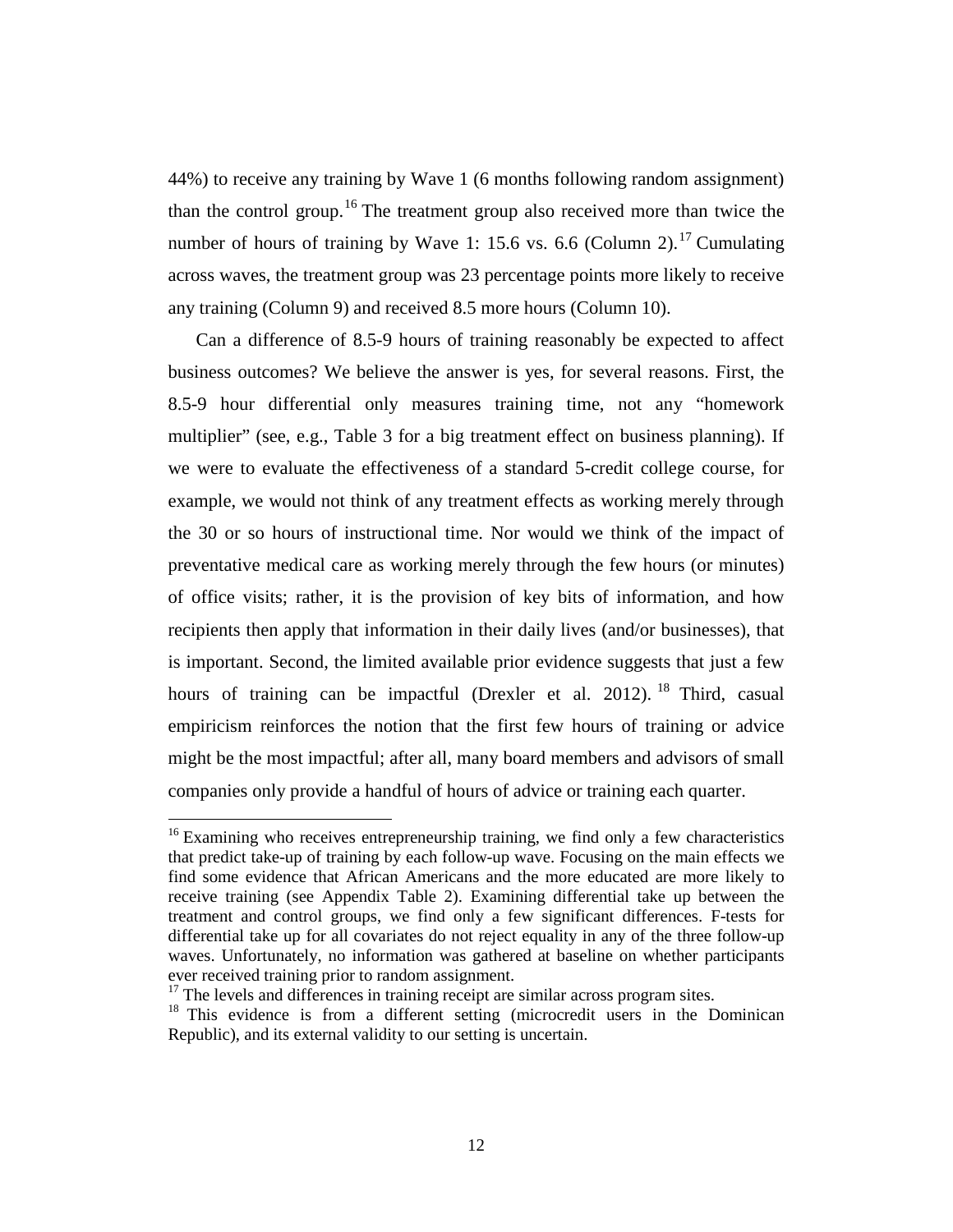Returning to Table 2, note also that the cumulative differences in training hours are driven by the Wave 1 effects; this is unsurprising, given that the sample is comprised of people with demand for training at the time of random assignment. We would only expect to find differences in training obtained at later horizons if there is strong complementarity between training obtained in the shortrun (between random assignment and Wave 1 follow-up) and training obtained later (between Wave 1 and Wave 2, and/or between Wave 2 and Wave 3).

Can short-run differences in training generate longer-run differences in business outcomes? In other words, is it reasonable to expect that training, if effective, will produce differences in business outcomes at Wave 2 and Wave 3, given that training receipt only differs at Wave 1? Yes, if training is an upfront investment (in human capital) that produces a flow of returns into the future.

Table 2 and Appendix Table 3 also report evidence on how treatment assignment affects the type/quality of training received. The results suggest that an individual in the treatment group is far more likely to obtain customized training; e.g., 30 percentage points more likely to receive one-on-one assistance (Table 2), and 16 percentage points more likely to receive help refining their business idea (Appendix Table 3). Appendix Table 3 also suggests that treatment group respondents found the training to be high-quality, with 52% of recipients reporting it "very useful" and 34% "somewhat useful." The comparable proportions for those in the control group who obtained any training are 36% and 41%. Appendix Table 3 also reports treatment and control group responses to questions about whether training helped with 12 specific aspects of business planning and operation. (The sample is again comprised of training recipients only). The treatment group is more likely to respond that training was helpful for each of the 12 aspects.

In all, the evidence suggests that the experiment produced training in substantially greater quantity and quality for treatment relative to control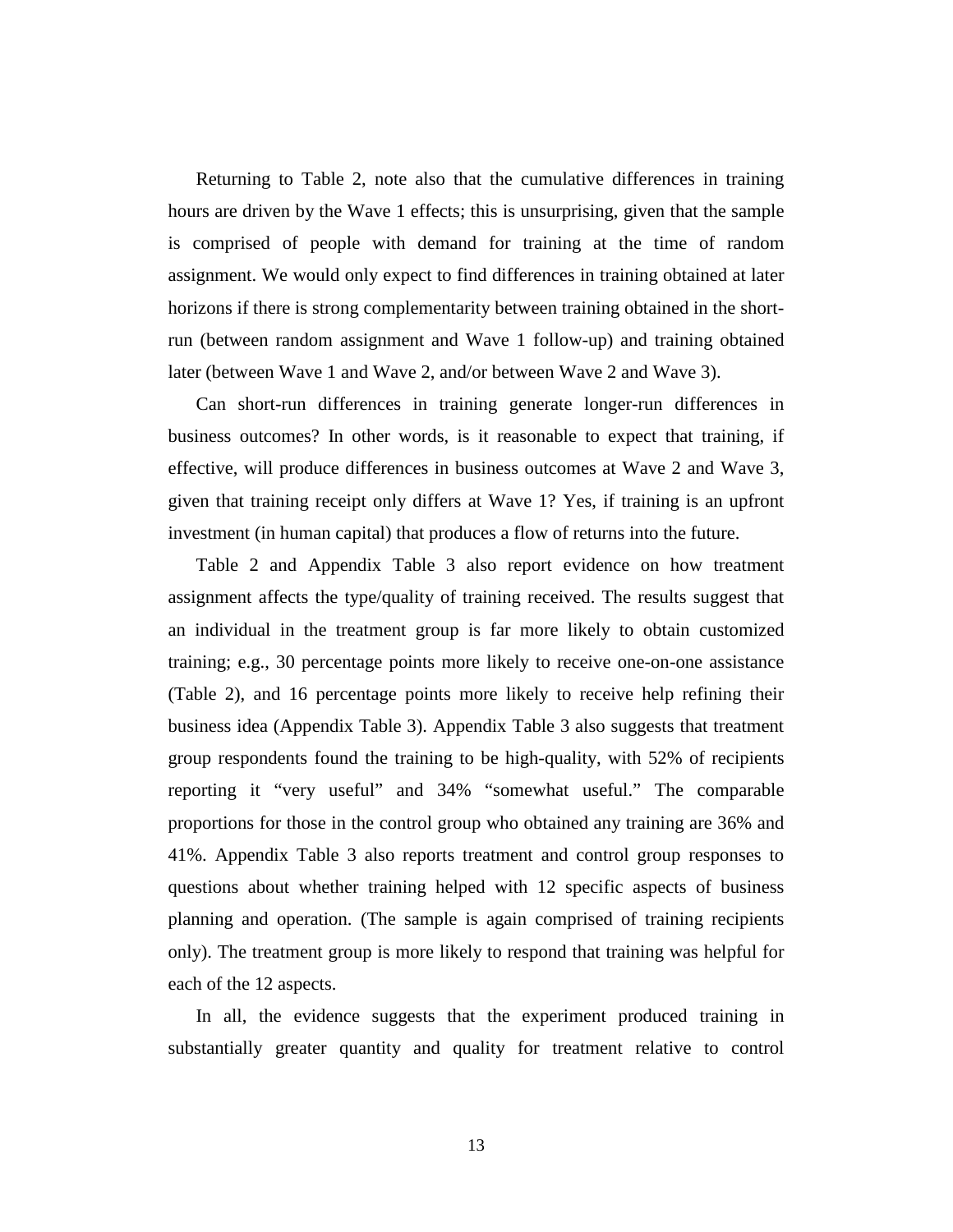individuals. Hence any null effects are likely due to training that is ineffective per se, rather than to a low-powered identification strategy.

#### *B. Effects on Business Planning and Loan Applications*

Table 3 shows that GATE affected some business planning and practice outcomes as well. Treated individuals were 13 percentage points more likely to have written a business plan by Wave 1, and this difference persists over time. We do not find any differences in loan applications, however, on a low base; e.g., only 6% of the treatment and control groups applied for a business loan by Wave  $1^{19}$  $1^{19}$  $1^{19}$ 

#### **III. The Effects of Entrepreneurship Training on More Ultimate Outcomes**

#### *A. Average Effects on Business Ownership*

 $\overline{\phantom{a}}$ 

Table 4 reports estimates of the IV specification in equation  $(2)$ .<sup>[20](#page-16-1)</sup> Results with and without controls for baseline covariates are similar, and our discussions below focus on the former (Column 2). The average impact of entrepreneurship training on business ownership at Wave 1 (the 6-month follow-up) is large and significant: 13.4 percentage points on a base (control group mean) of 35.9%. At the 18-month follow-up, the treatment effect point estimate remains positive, but the difference is smaller (6.9 percentage points on a base of 40.9%) and no longer statistically significant. 60 months after random assignment, the treatment and

<span id="page-16-0"></span> $19$  Only seven GATE participants obtained SBA-backed loans in Wave 1 and eleven in Wave 3.

<span id="page-16-1"></span> $20$  The ITT estimates are reported in Appendix Table 4 for the main outcomes reported in Table 4. As expected given the non-compliance rates, the point estimates are generally scaled down by a factor of 2 to 3 relative to the LATE estimates reported in Table 4. None of our statistical inferences change. Because most of the LATE estimates are close to zero, the "scaled down" ITT estimates also tend to be close to zero.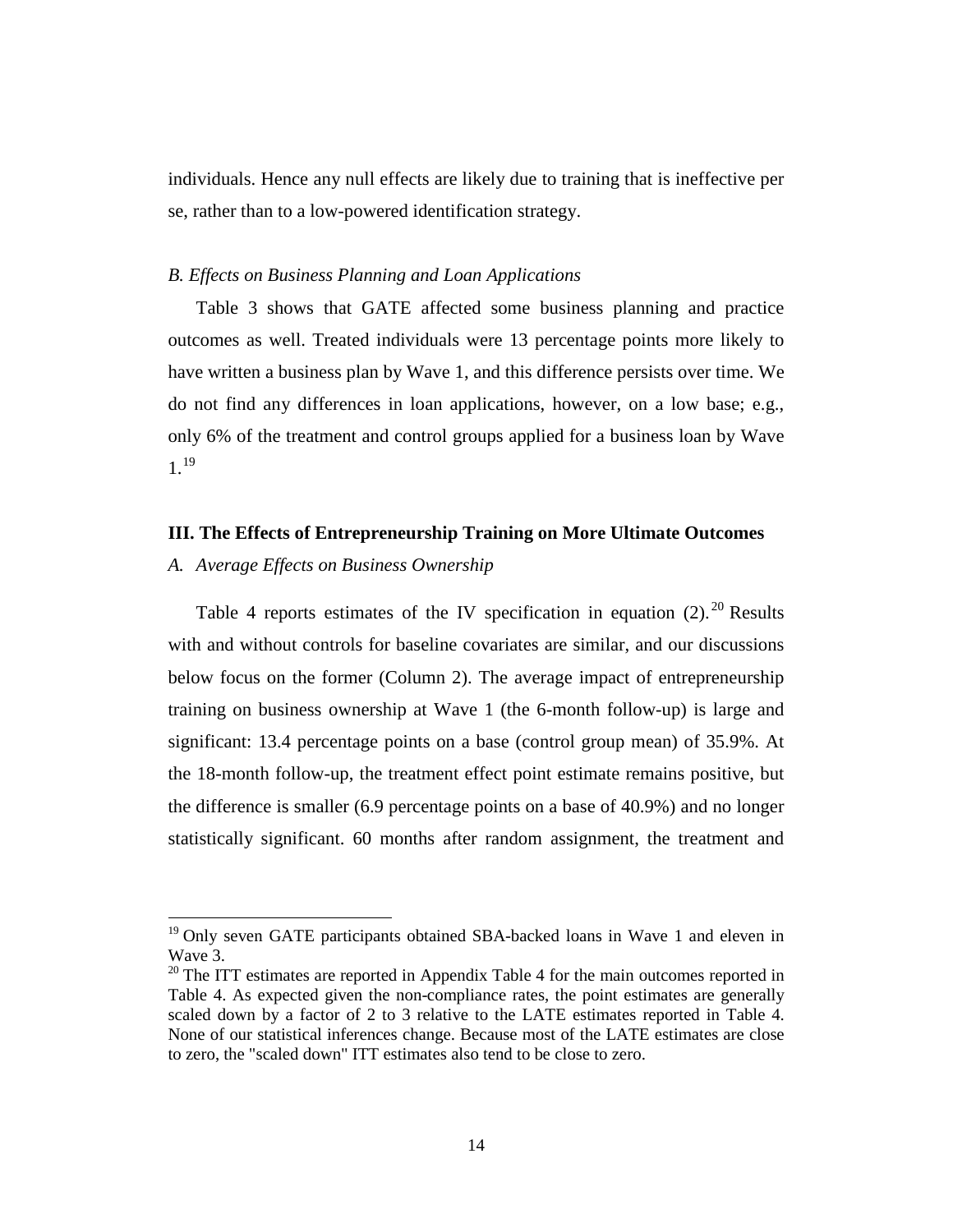control groups have nearly identical levels of business ownership.<sup>[21](#page-17-0)</sup> These results are not driven by changes in sample composition: we get similar results after restricting the sample to Wave 3 respondents. In all, the results in this first panel suggest that the positive short-term effects of entrepreneurship training on business ownership fade over time. $^{22}$  $^{22}$  $^{22}$ 

Before examining additional outcomes in Table 4, we briefly examine the effects of entrepreneurship training on the dynamics of business entry and exit in Appendix Table 5. Given that the treatment and control groups start with roughly equal ownership rates (Table 1), any differences in business ownership rates at each of the follow-up survey waves are due to differences in business creation rates, differences in business exit rates, or both.<sup>[23](#page-17-2)</sup> The second panel of Appendix Table 5 shows that, conditional on not owning a business at baseline, treatment group members were far more likely to have started a business 6 months later. This effect dissipates over time. The third panel of Appendix Table 5 shows that, conditional on owning a business at baseline, there are no statistically significant differences in exit rates, although the point estimates are all large and negative.

Overall, the estimates indicate that entrepreneurship training increased average levels of business ownership in the short-run. Entrepreneurship training

 $\overline{\phantom{a}}$ 

<span id="page-17-0"></span> $21$  We also find very similar average total number of businesses owned between the treatment and control groups over the 60-month sample period.

<span id="page-17-1"></span> $22$  The results are not due to the influence of side or casual businesses, or disguised unemployment (Carter and Sutch 1994). Defining business ownership with 30 or more hours worked per week, we find lower rates of business ownership, but similar treatmentcontrol differences. We also restrict business ownership to only include businesses reporting positive sales at each survey wave to remove non-serious self-employment activities. Again, we find similar results.

<span id="page-17-2"></span> $23$  See Evans and Leighton (1989), Fairlie (1999), and Carrasco (1999) for more discussion and empirical estimates of the relationships between self-employment entry, exit and steady-state rates.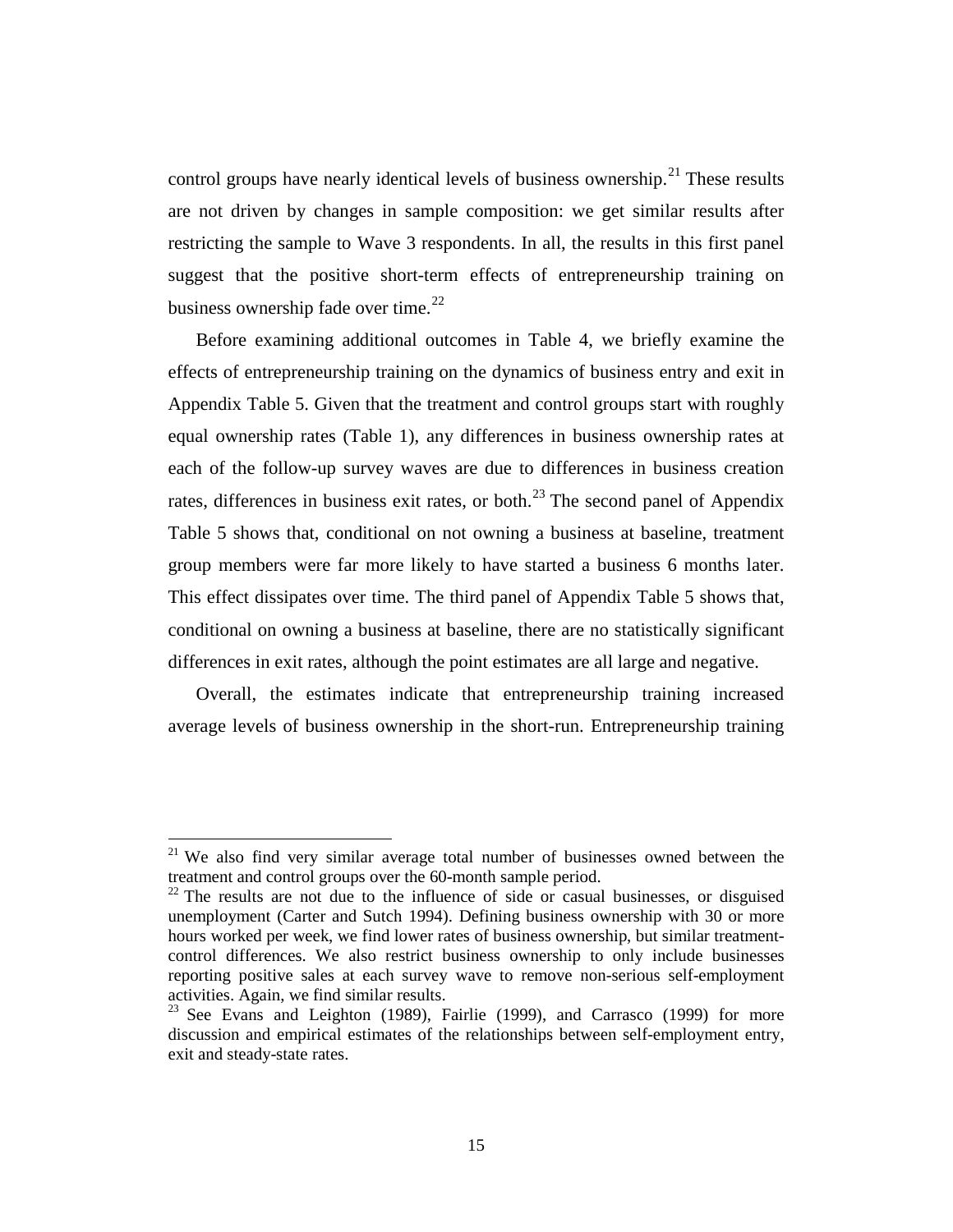appears to have drawn new people into starting businesses but did not significantly increase the survival rates of pre-existing businesses.  $24$ 

#### *B. Effects on Business Scale: Sales and Employees*

The dynamics of results on business ownership imply that the marginal businesses produced by entrepreneurship training do not survive in the medium/long-run. Indeed, examining the average treatment effects on business sales and hiring employees, we find no significant effects at any horizon, suggesting that the marginal businesses had low levels of sales and generally did not hire employees (Table 4). Note that these results do not condition on business ownership, and thus capture the treatment's overall impact on sales and hiring employees.

The results for employment do not differ when we change the focus from having an employee to the number of employees (Appendix Table 6). Appendix Table 7 shows the lack of treatment effects on business structure; e.g., on incorporation, or on having a business located outside the home.

Do these average treatment effects obscure important effects on the firm size distribution? Table 5 suggests not, focusing on sales and employment at the 60 month follow-up. Column 2 (5) shows sales and employment for treatment group (control group) businesses, and Column 3 (6) shows sales and employment for treatment group (control group) businesses created during the study period (we also report the unconditional distributions for all individuals in the treatment and control groups in Columns 1 and 4 which are relevant for estimating treatment impacts). Comparing Columns 2 and 5 to Column 7, our sample has fewer large businesses than the U.S. as a whole. This is partly due to the five-year study

 $\overline{\phantom{a}}$ 

<span id="page-18-0"></span> $24$  Using information on start and stop dates for all businesses owned between survey dates, we find no evidence of treatment effects on total length of time of business ownership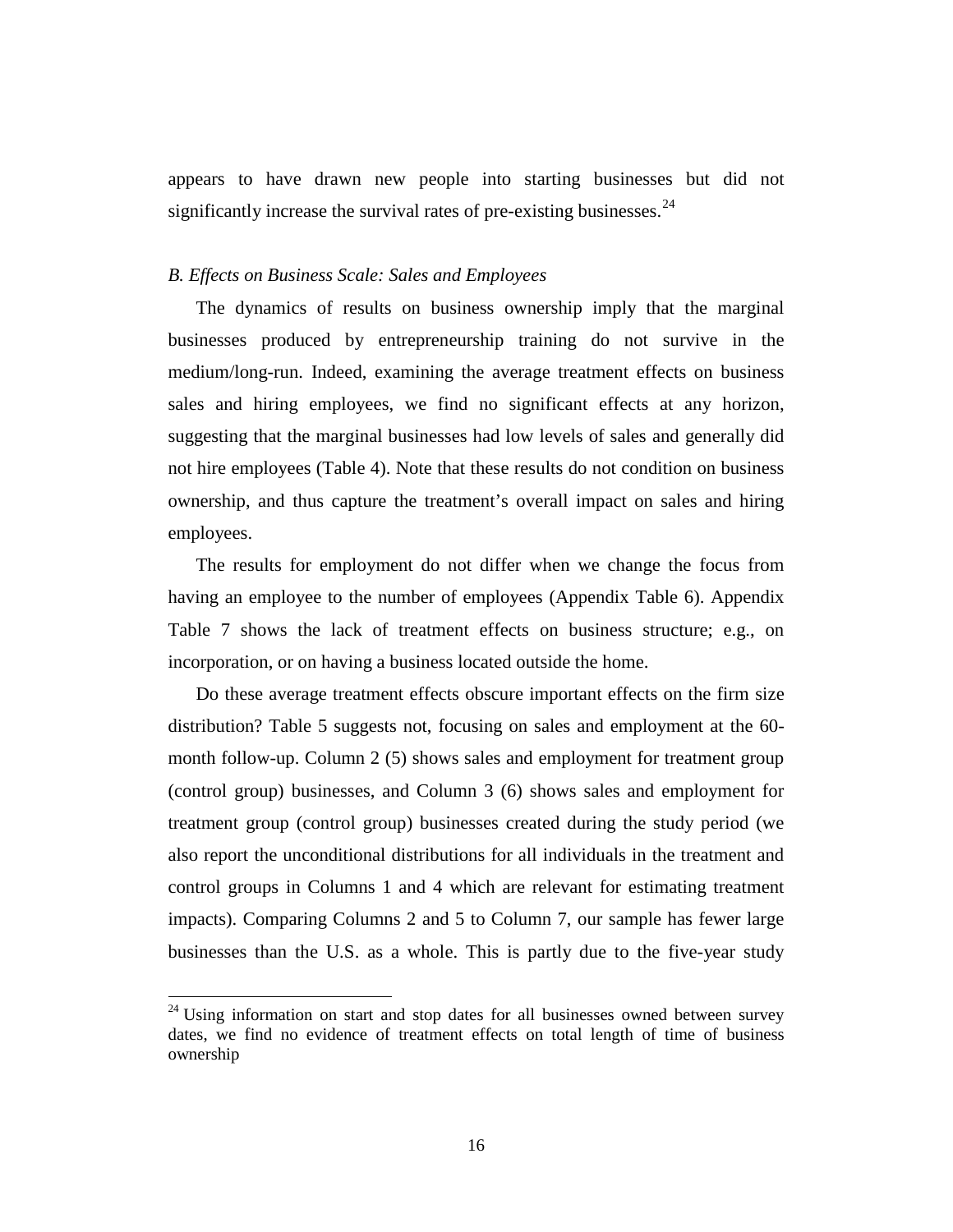period: the distributions are more similar when we compare businesses *created* in the past 5 years (Columns 3, 6, and 8). Focusing on the treatment vs. control comparisons, we do not find that businesses created by the treatment group are more likely to be successful than businesses created by the control group. In fact, we find that a higher percentage of businesses owned by the *control* group have sales of \$500,000 or more. Chi-square tests show that the full treatment and control distributions are not significantly different from each other (Columns 1 vs. 4). [25](#page-19-0)

#### *C. Average Effects on Earnings: Business and Household*

 $\overline{\phantom{a}}$ 

Training could make businesses more productive even if they do not grow in scale, so we also examine impacts on earnings. The bottom panel of Table 4 shows key summary results: there are no significant effects of training on household income at any horizon, although the confidence intervals include large effects in both directions.<sup>[26](#page-19-1)</sup> Appendix Table 6 unpacks this result by looking at treatment effects on overall employment (wage/salary work or business ownership) and on business performance measured in various ways.<sup>[27](#page-19-2)</sup> We find no

<span id="page-19-0"></span> $25$  We also estimate regressions for the probability of creating businesses at various cutoffs above \$100,000 and 10 employees using the full Wave 3 sample. We find no treatment effects at any of these cutoffs. We also estimate quantile regressions for sales and employees starting with the 75th percentile and incrementing up by 5 percentile points to the 95th percentile. Again, we find no evidence of treatment effects at any of these quantiles. Overall, we do not find evidence that entrepreneurship training increased the likelihood of creating high-revenue or high-employment firms five years post-random assignment.

<span id="page-19-1"></span> $26$  We also estimate treatment effects on total earnings by combining separately reported business earnings and wage/salary earnings (as opposed to direct reports of total household income). We do not find any significant treatment effects on this measure, nor do we find any significant effects on reliance on public assistance.

<span id="page-19-2"></span><sup>&</sup>lt;sup>27</sup> The follow-up surveys provide information on 1) how much the owner paid him/herself in regular salary from the business; 2) how much the owner received in other income payments such as bonuses, profit distributions, or owner's draw from the business; and 3)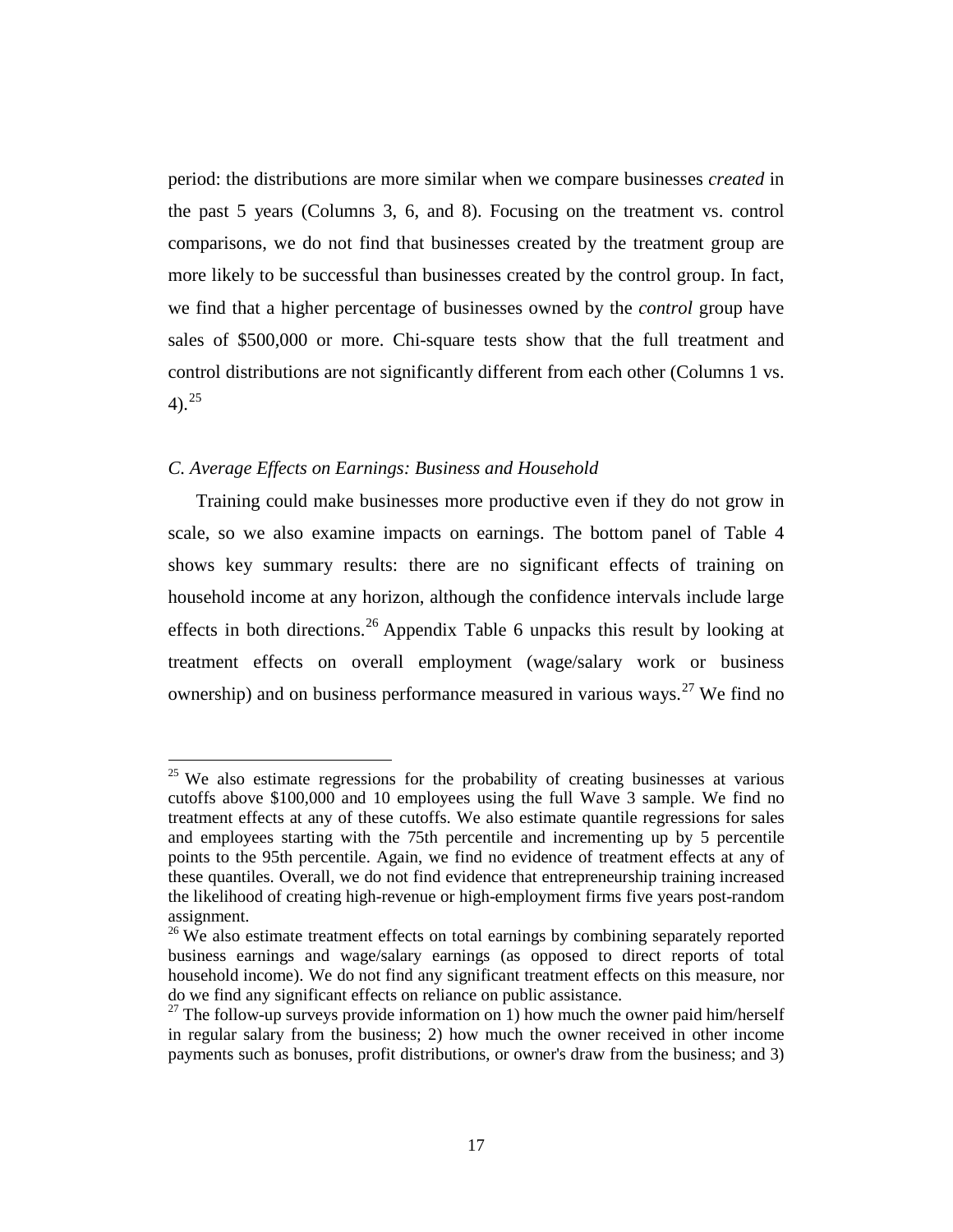evidence of positive effects on business performance; in fact, the point estimates tend to be negative. Appendix Table 8 offers some reassurance that these results are not driven by bias in responding to sensitive or difficult questions on earnings: it shows that item non-response for various income measures (and the business sales measure) is not correlated with treatment status.

#### *D. Non-Pecuniary Benefits? Average Effects on Work Satisfaction*

We also investigate the effects of entrepreneurship training on work satisfaction (which we use as a proxy for potential non-pecuniary benefits of self-employment)<sup>[28](#page-20-0)</sup> and find no evidence of significant effects (Appendix Table 6).

## *E. Correlations between Entrepreneurship Training and Outcomes in Control Group*

Appendix Table 9 highlights the value of random assignment by providing non-experimental estimates of the "effects" of training. These regressions use only the control group sample, and control for the rich set of baseline characteristics reported in Table 1. The correlations between training receipt and subsequent outcomes in Appendix Table 9 are much larger and more likely to be significant than the treatment effects in Table 4. Even a rich set of controls baseline household income level, self-employment status, health problems, work experience in a family business, credit history, unemployment insurance receipt, employer-provided health insurance, personality traits, and other standard demographic controls—cannot purge non-experimental treatment effect estimates of strong upward selection bias.

 $\overline{\phantom{a}}$ 

business revenues and expenses. Information is also available on the start and stop dates of all of the businesses owned between each survey wave.

<span id="page-20-0"></span> $28$  See, for example, Hamilton (2000) and Kawaguchi (2004).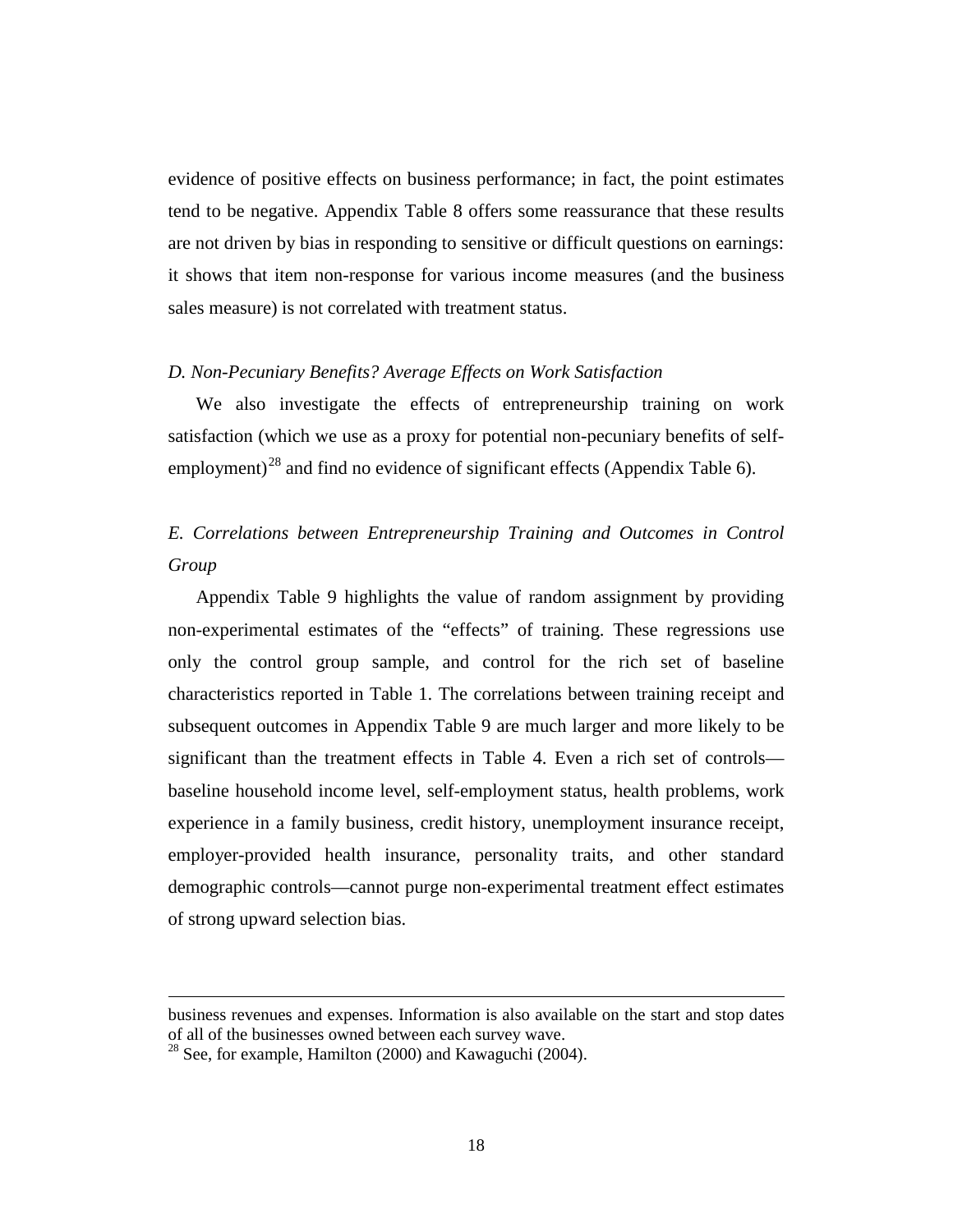#### *F. Exploring the Impact of Differential Attrition on the Estimates*

Although we do not find strong evidence of differential attrition based on observables in Section 2-E above, nor evidence that treatment effect estimates are sensitive to the inclusion of controls for baseline characteristics (Table 4), followup survey response rates are higher in the treatment group for each of the followup waves, raising the concern that attrition may be correlated with unobserved heterogeneity in outcomes as well. To investigate whether differential attrition might have a large effect on the results, we use two different approaches. First, we estimate regressions for our main set of outcomes using the predicted probability of attrition as a sample weight. The full set of baseline controls are used to estimate these predicted probabilities. This technique places more weight on survivors who look like attriters, in an attempt to compensate for the attriters' absence. The estimates are robust to using these weights (Table 6 vs. Table 4).

Second, we conduct a bounds analysis using various assumptions about the treatment effects for attriters, in the spirit of Horowitz and Manski (2000) and Lee (2002; 2009). Table 7 Column 4 reproduces the relevant average treatment effect estimate from Table 4. Following Kling et al. (2007) and Karlan and Valdivia (2011), we impute to the lower (upper) bound the mean minus (plus) a specified standard deviation multiple of the observed treatment group distribution to the non-responders in the treatment group, and the mean plus (minus) the same standard deviation multiple of the observed control group distribution to nonresponders in the control group. In Column 3, for example, we create a conservative treatment effect estimate by assuming that treatment group attriters have the mean value for the dependent variable minus 0.05 standard deviations among non-attriting treatment observations, and that the control group attriters have the mean value for the dependent variable plus 0.05 standard deviations among the non-attriting control observations.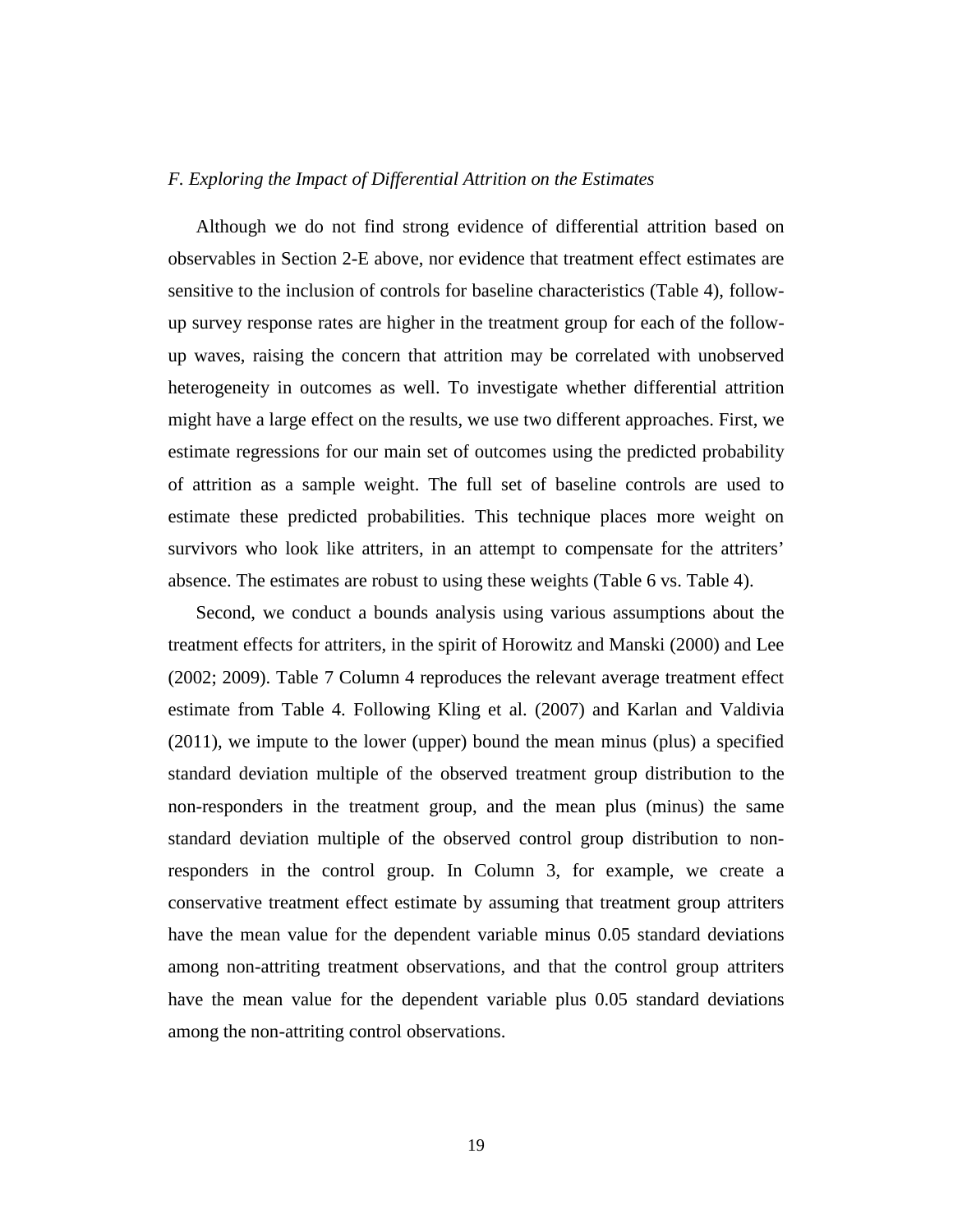Table 7 indicates that the results are not overly sensitive to adding and subtracting 0.05 standard deviations from the means, but are sensitive to moving 0.25 standard deviations from the means (Columns 1 and 7). To put the magnitudes of these changes in perspective, Table 7 also reports the control and treatment standard deviations in Column 8 (the treatment and control means are reported in Table 4). For business ownership at Wave 1, for example, the -0.05 adjustment reported in Column 4 assumes that the attriting treatment group has a 2.5 percentage point lower business ownership rate than the non-attriting treatment sample and that the attriting control group has a 2.4 percentage point higher business ownership rate than the non-attriting control sample. These are large changes from a base business ownership rate of roughly 35 to 40 percent but do not result in major changes in the results. $^{29}$  $^{29}$  $^{29}$ 

If we focus on the disappearance of the 13 percentage point short-run treatment effect by the 60-month follow-up survey, we find it would take an extreme form of biased attrition to regenerate the treatment effect in the long run. For the treatment effect to be 13 percentage points at the 60-month follow-up, it would require the attritors in the treatment group to have at least a 0.10 standard deviation higher business ownership rate than non-attritors and attritors in the control group to have at least a 0.10 standard deviation lower business ownership rate than non-attritors.

Columns 5-7 of Table 7 also show the particular and strong form that attrition would need to take to create positive effects on outcomes other than short-run business ownership and employment. It would have to be the case that treatment group attritors have substantially more positive treatment effects, and/or that control group attritors have substantially more negative treatment effects, than

 $\overline{\phantom{a}}$ 

<span id="page-22-0"></span> $29$  We also estimate bounds using the trimming procedure suggested in Lee (2002; 2009). The estimated range is similar to that reported for 0.10 standard deviations for most outcome measures.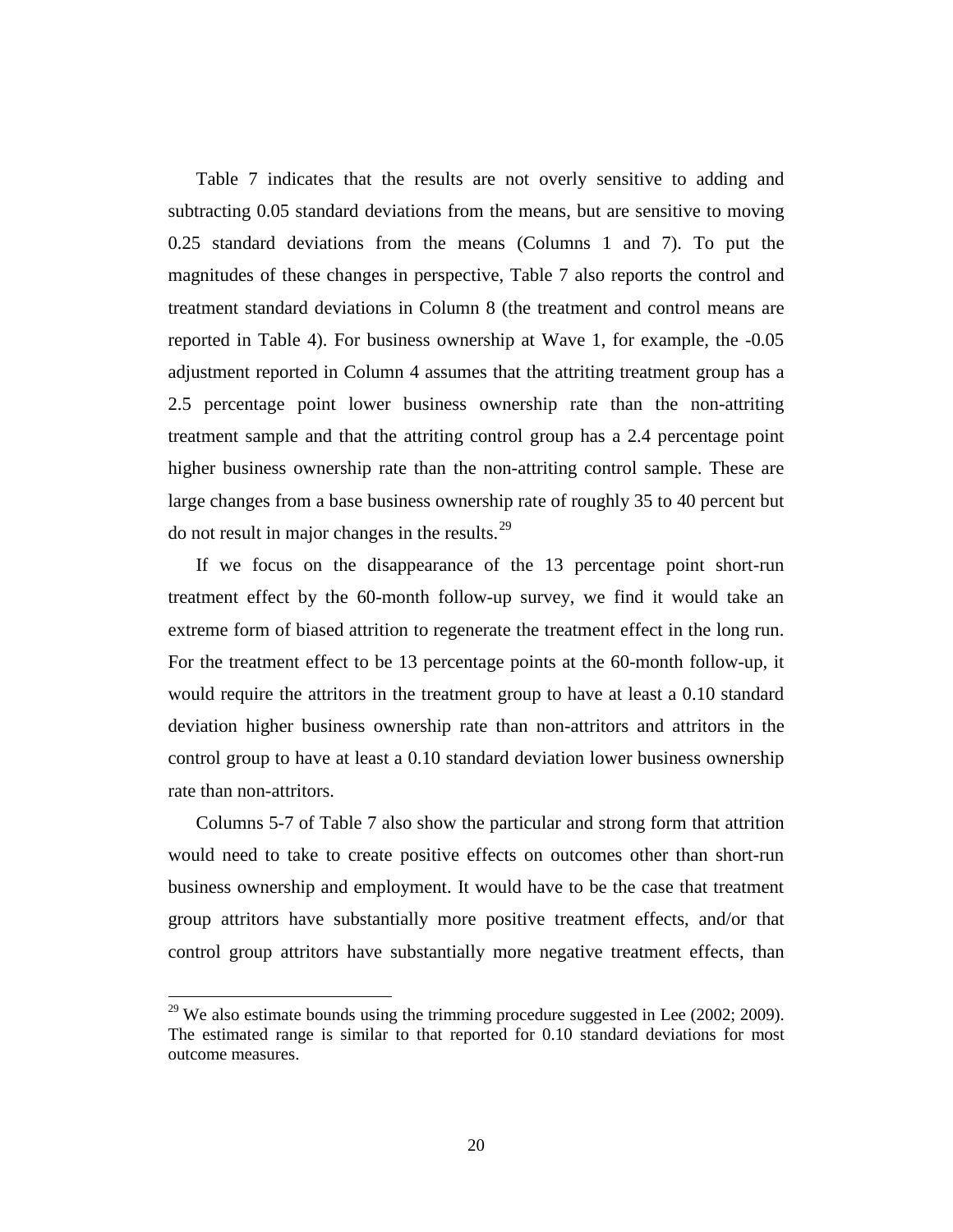non-attritors. In all, the results in Tables 6 and 7 suggest that attrition would have to be particularly strongly correlated with treatment effects to change inferences based on our main results.

#### *G. Comparison to Findings from Evaluation Report*

Our methodology, results, and inferences differ from the final evaluation report delivered to the U.S. Department of Labor (Benus et al. 2009). Methodologically: (1) we include additional outcomes beyond those reported in the original evaluation report; (2) we estimate LATE as well as ITT because of non-compliance in both treatment and control; (3) we estimate distributional effects on business sales and employment; (4) we test several hypotheses regarding the rationales for training interventions by estimating heterogeneous treatment effects; (5) we do not remove observations if the business has a business partnership with another study participant with the opposite treatment assignment (120 study participants in 56 business partnerships); (6) our treatment effect estimates for business outcomes include (as zeros) those without a business; (7) we address differential attrition between the treatment and control groups using bounds analysis rather than weighting; and (8) we do not use a hot-deck procedure to impute missing values for outcome measures and instead exclude observations with missing values for the dependent variable.

The methodological differences produce different results. The final evaluation report finds positive estimates for total business earnings except for Wave 1, and a total treatment/control difference of \$1,128 from combining all waves (although the difference is not statistically significant). Our analysis of the GATE Project data, however, provides no evidence of a positive business earnings treatment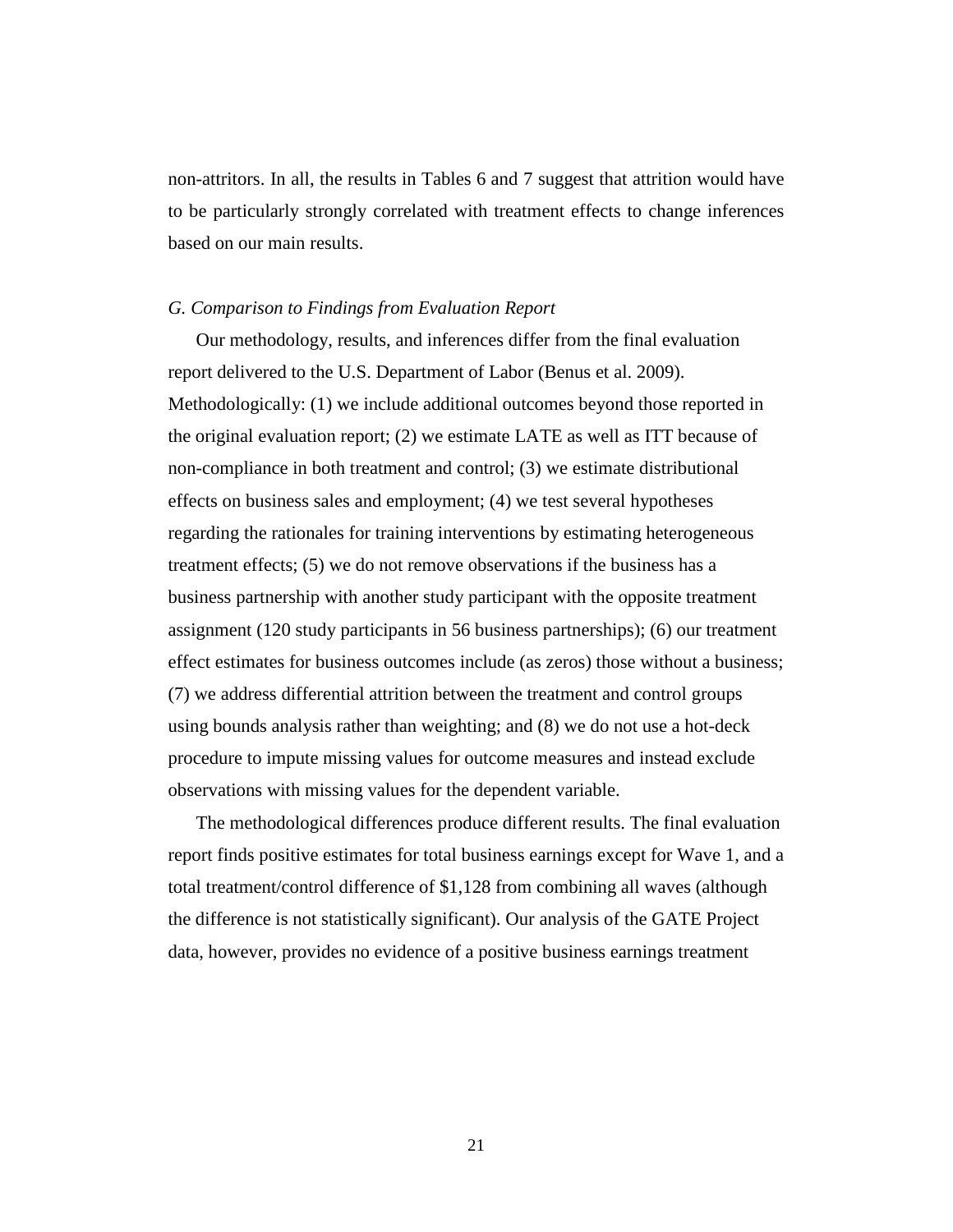effect (in fact, the point estimates for each wave are negative).<sup>[30](#page-24-0)</sup> We also do not find any treatment effects on the hiring of employees, which differs from the final evaluation report's conclusion that the program generated additional jobs beyond those of the owners. We examined treatment effects on whether any employees are hired, number of employees and the full distribution of hiring employees, and find no effects.<sup>[31](#page-24-1)</sup> The final evaluation report also notes that businesses created by the treatment group had greater longevity than businesses created by the control group. In contrast, we do not find evidence that training lowers exit rates or increases likelihoods of being in business at follow-up for those who were business owners at baseline, nor do we find that training increases the total length of time of business ownership.

The different results lead to different inferences about the (cost-) effectiveness of the GATE program. The final evaluation report concludes "that the benefits of Project GATE exceed its costs," <sup>[32](#page-24-2)</sup> and "DOL should initiate a new self-employment training program similar to Project GATE in all states."<sup>[33](#page-24-3)</sup> Our findings, both above with respect to the average effects of the program, and below with respect to groups that might be particularly vulnerable to market failures,

<span id="page-24-0"></span> $30$  An appendix table in the final evaluation report sheds some light on the potential causes of the discrepancy. It shows that the business earnings treatment effect estimates are sensitive to hot-decking, excluding treatment/control partnerships, and sample weighting. When each of these procedures is separately removed the positive total business earnings estimate becomes noticeably smaller.

<span id="page-24-1"></span> $31$  The discrepancy here appears to be due to our focus on changes per individual instead of total counts. The latter are partly influenced by higher response rates among the treatment group.

<span id="page-24-2"></span> $32$  The actual estimated benefit/cost to society calculated in the report is \$-1,891, but arguments are made that underreporting of business earnings could make the estimated positive business earnings effect larger, and that higher treatment group job creation (which is not included in the calculation) could improve the final benefit/cost estimate

<span id="page-24-3"></span> $33$  The Department of Labor recently funded a new round of GATE programs in three new states and one previous state "because of the success of the original Project GATE" (U.S. Department of Labor 2010).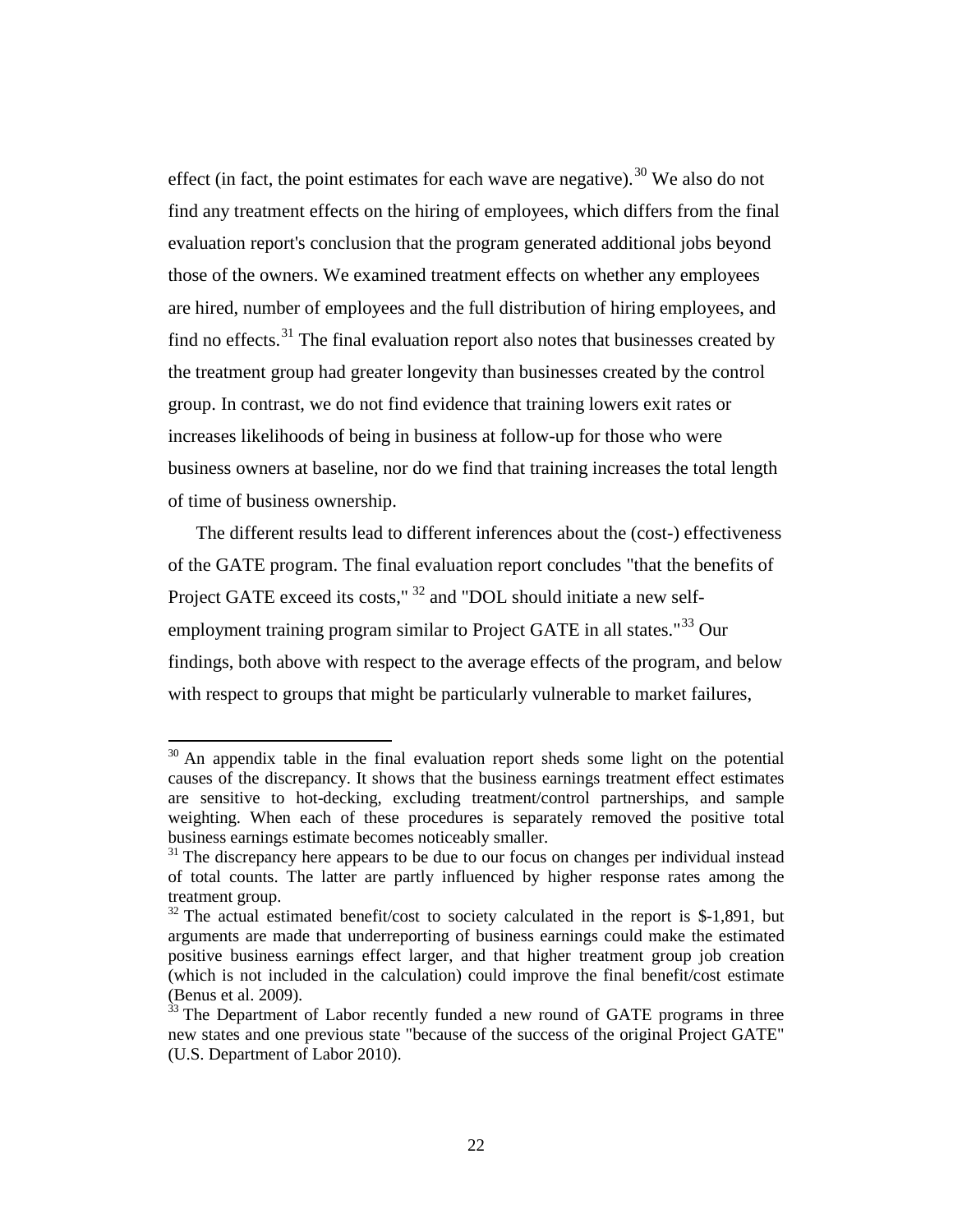provide little support for the hypotheses that GATE is cost-effective and/or a relatively efficient way to mitigate market failure(s).

#### **IV. Hypothesis Testing Based on Heterogeneous Treatment Effects**

To shed light on various rationales for training subsidies, we next explore heterogeneous treatment effects. We estimate these effects by adding several interactions between key baseline characteristics and treatment status to our model of conditional average treatment effects (i.e., we estimate each heterogeneous effect of interest conditional on the others). Table 8A reports estimates for our main outcomes. Each row presents results from a single regression. We also estimate average treatment effects on sub-samples of key groups to address the policy question of whether training benefits targeted groups in level if not relative terms (Table 8B).

Credit/liquidity constraints are one important rationale for training subsidies: constraints may prevent potential entrepreneurs from obtaining training, even if training is valuable.<sup>34</sup> Alternatively, or possibly additionally, training may help recipients relax liquidity constraints by helping them find alternative sources of financing (e.g., microlenders, SBA lenders, Community Development Financial Institutions, etc.) and navigate application processes. Part of the coursework and advising in entrepreneurship training is devoted to providing information and assistance in finding capital. If either of these mechanisms is in play, then we might expect subsidized training to have (relatively) strong, positive effects on the credit-constrained, conditional on other characteristics.

Our measure of baseline credit constraints comes from the application question: "Do you have any problems with your credit history?" We construct a

l

<span id="page-25-0"></span> $34$  See Parker (2009), Fairlie and Krashinsky (2012), and Kerr and Nanda (2011) for recent reviews of the literature on credit constraints for entrepreneurs.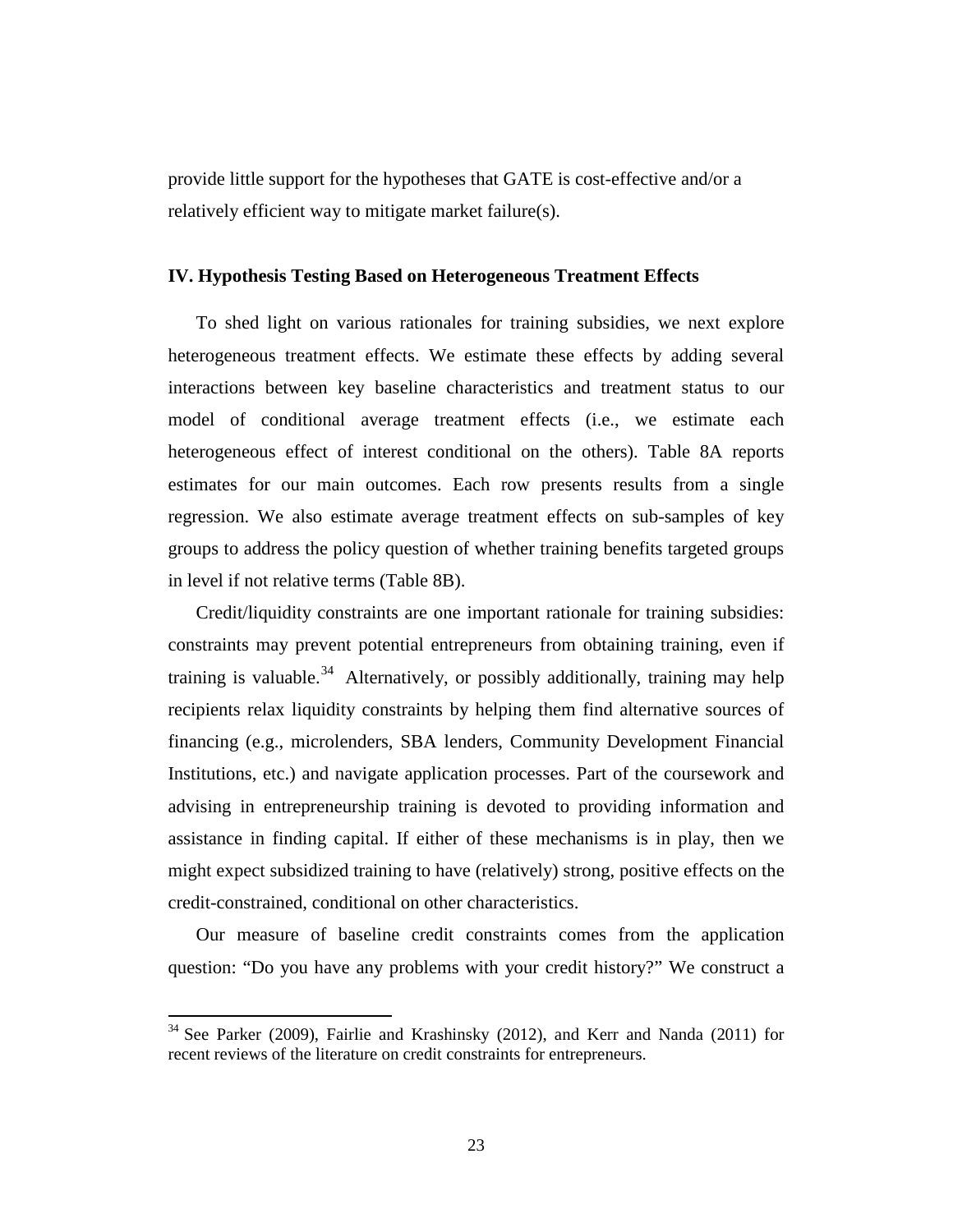dummy that takes a value of 1 for the 44% of the sample that responded "yes," and either interact this dummy with treatment status (Table 8A, Column 2) or limit the sample to those with credit problems (Table 8B, Column 1). We do not find evidence that training has positive effects on the credit-constrained: across the two tables we find only one significant point estimate out of 30 (for business ownership in Wave 1). We also estimate whether entrepreneurship training differentially affects the level of invested capital in the business for those with credit problems. We do not find any evidence that training affects investment, debt, or loan applications, overall or differentially for the credit-constrained.

Labor market discrimination is another potential rationale for training subsidies: if employers discriminate more than customers, then low-cost training may be a relatively efficient method for redistributing to affected groups.<sup>[35](#page-26-0)</sup> We present treatment effect interactions for minorities and females in Table 8A, Columns 3 and 4, and estimate separate regressions for minority and female subsamples in Table 8B, Columns 2 and 3. We do not find evidence that training has relatively strong or lasting effects for minorities or women. In fact, the point estimates for business ownership are negative for women at 6 and 18 months, producing overall effects on business ownership for the female sub-sample that are not statistically significant (Table 8B, Column 3).

Human and managerial capital constraints are another important rationale for training subsidies: if education or managerial labor markets do not function well, then subsidizing training may improve efficiency or efficiently redistribute to the most-affected parties. Self-employment training may be especially helpful to those lacking the main human capital factors found to be associated with business success in the previous literature: education, previous managerial experience, and

 $\overline{\phantom{a}}$ 

<span id="page-26-0"></span> $35$  See Borjas and Bronars (1989) and Fairlie and Robb (2008) for a discussion of customer and other forms of discrimination against minority business owners, and Altonji and Blank (1999) for a review of the larger literature on racial and gender discrimination in the labor market.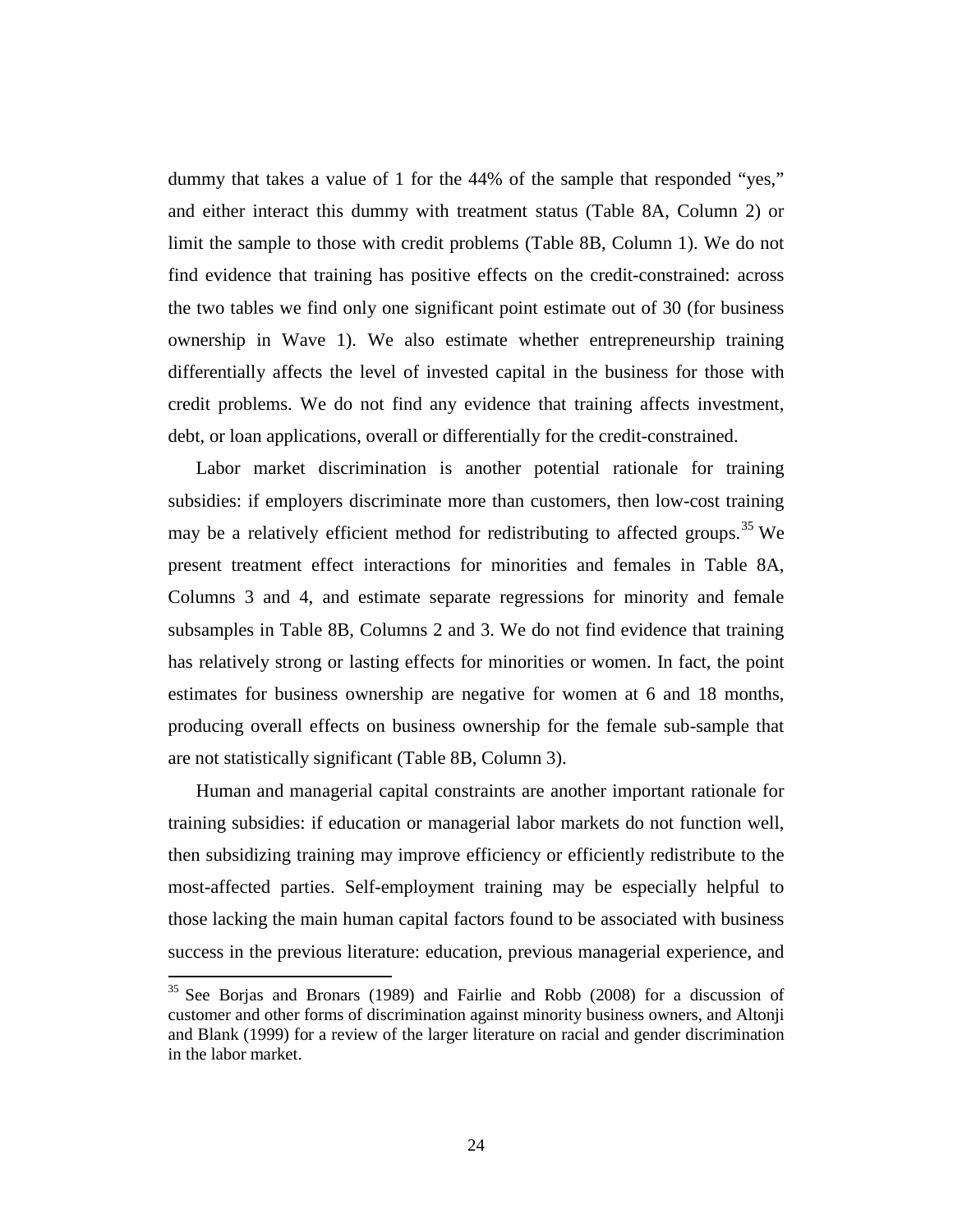previous experience working in a family business.[36](#page-27-0) However, estimates reported in Table 8A, Columns 5-8 and Table 8B, Columns 4-7 do not provide evidence that training has relatively lasting or strong effects on those with less education, less previous managerial experience, less experience working in a family business, or less prior experience owning a business.

Unemployment insurance frictions are perhaps the most important, or at least most commonly invoked, rationale for training subsidies. Entrepreneurship training may be a relatively efficient way to insure against job loss by providing recipients with incentives to work by creating a job for themselves (and perhaps others).<sup>[37](#page-27-1)</sup> We test this by interacting treatment status with a measure of baseline unemployment. We find that those unemployed at baseline are in fact more likely to have a business at the 6-month follow-up (Table 8A, Column 8 and Table 8B, Column 7). This effect disappears at later follow-ups, however: we find no effects in the longer-run. Nor do we find any other evidence of strong or lasting effects for the unemployed, in either relative (Table 8A) or absolute (Table 8B) terms. These results in Table 8A do not change if we compare the unemployed only to wage/salary workers, dropping those who were business owners at baseline.<sup>[38](#page-27-2)</sup>

<span id="page-27-0"></span><sup>&</sup>lt;sup>36</sup> See Parker (2009), Fairlie and Robb (2008), and van Praag (2005) for reviews of this literature.

<span id="page-27-1"></span> $37$  Another explanation for why the unemployed may benefit more from job training is that they have more time to devote to it. But we do not find any evidence that the unemployed (at baseline) receive more or different training.

<span id="page-27-2"></span><sup>&</sup>lt;sup>38</sup> We define the unemployed to include anyone who is not working in a wage/salary job or self-employed at the time of application. Participating in the GATE program implies some level of interest in work, and our definition facilitates a straightforward classification of the sample into the two main categories of unemployment and employment (i.e. wage/salary work or self-employment). We find similar results when using alternative definitions of unemployment. First, we estimate both sets of regressions using U.I. recipients (which was used in the final evaluation report, Benus et al. 2009). Second, we estimate regressions using a slightly more restrictive definition of unemployment to include only those "looking for work" at the time of application. This is the definition used in Benus and Michaelides (2010) which builds on the final evaluation report by shifting the focus from U.I. recipients to the unemployed. They find stronger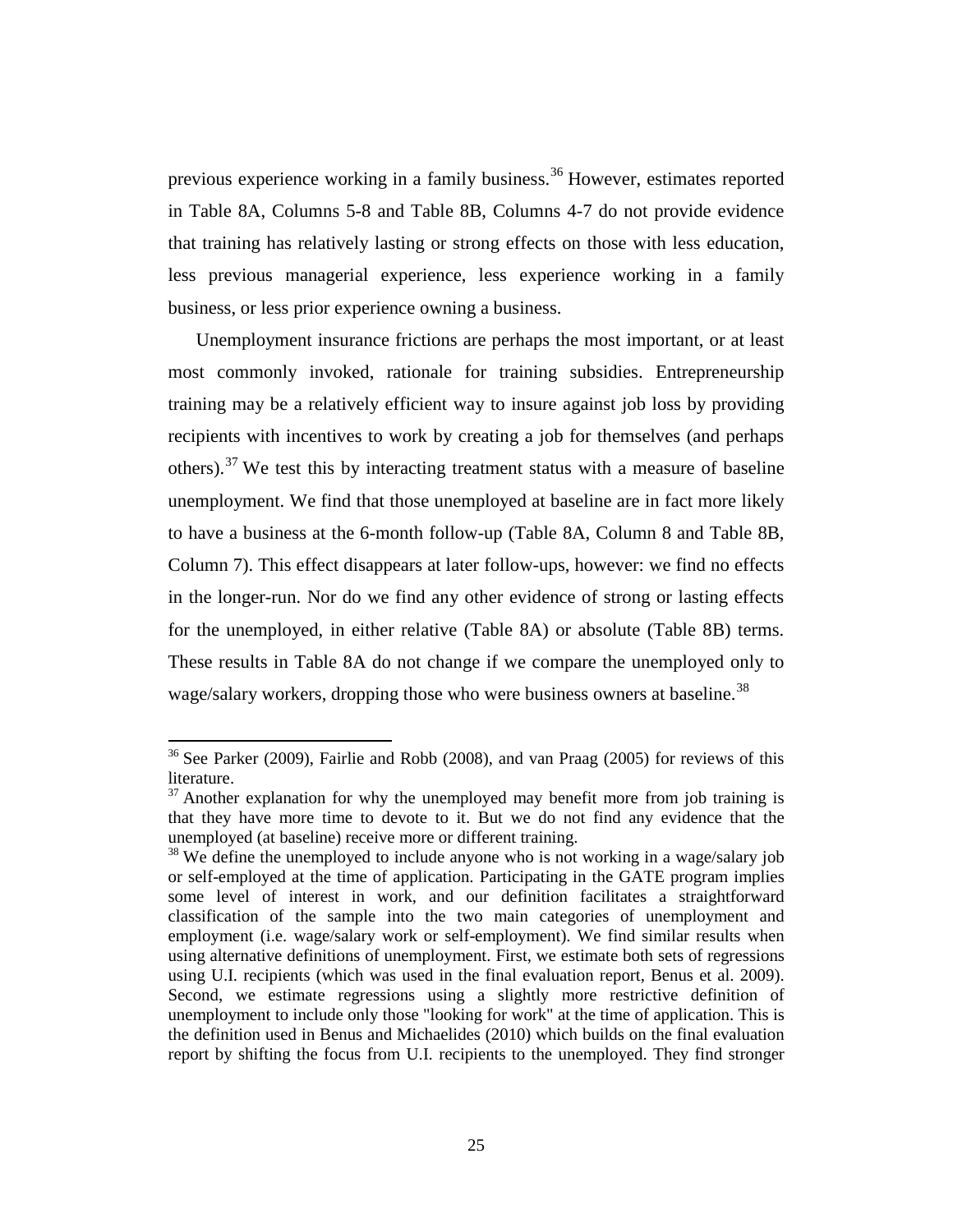We also estimate treatment effect heterogeneity based on business ownership (yes/no) at baseline. These results show little evidence that training is effective for those who owned or did not own businesses when entering training, or relatively effective for non-business owners when entering training (Appendix Table 10).

#### **V. Conclusion**

 $\overline{\phantom{a}}$ 

Although substantial resources are devoted to subsidizing entrepreneurship training around the world, we know very little about its effectiveness and whether it alleviates market frictions. We provide new estimates of average and heterogeneous treatment effects of entrepreneurship training from Project GATE. We find evidence that training increases business planning and business ownership in the short-run, but that the marginal businesses are unsuccessful and fail to produce tangible or subjective benefits at any of the three follow-up horizons (6-, 18-, and 60-months). We do not find any evidence that training shifts the distribution of firms in important ways (e.g., by disproportionately creating very successful firms) that might be missed by analysis of average treatment effects. Although we find higher attrition among the control group, bounds analyses confirm that only extreme forms of biased attrition would change these results.

Our analysis of treatment heterogeneity produces some novel insights about the theory and design of training interventions. Many of the rationales put forward for subsidizing training—countering credit or human capital constraints in enterprise development, or labor market discrimination—are not borne out by the data. We do find evidence that entrepreneurship training has relatively strong

positive estimates of treatment effects for the unemployed than those reported for U.I. recipients in the final evaluation report. Under any and all definitions, we find positive effects on business ownership in the short-run, but no effects on any outcomes in the long run.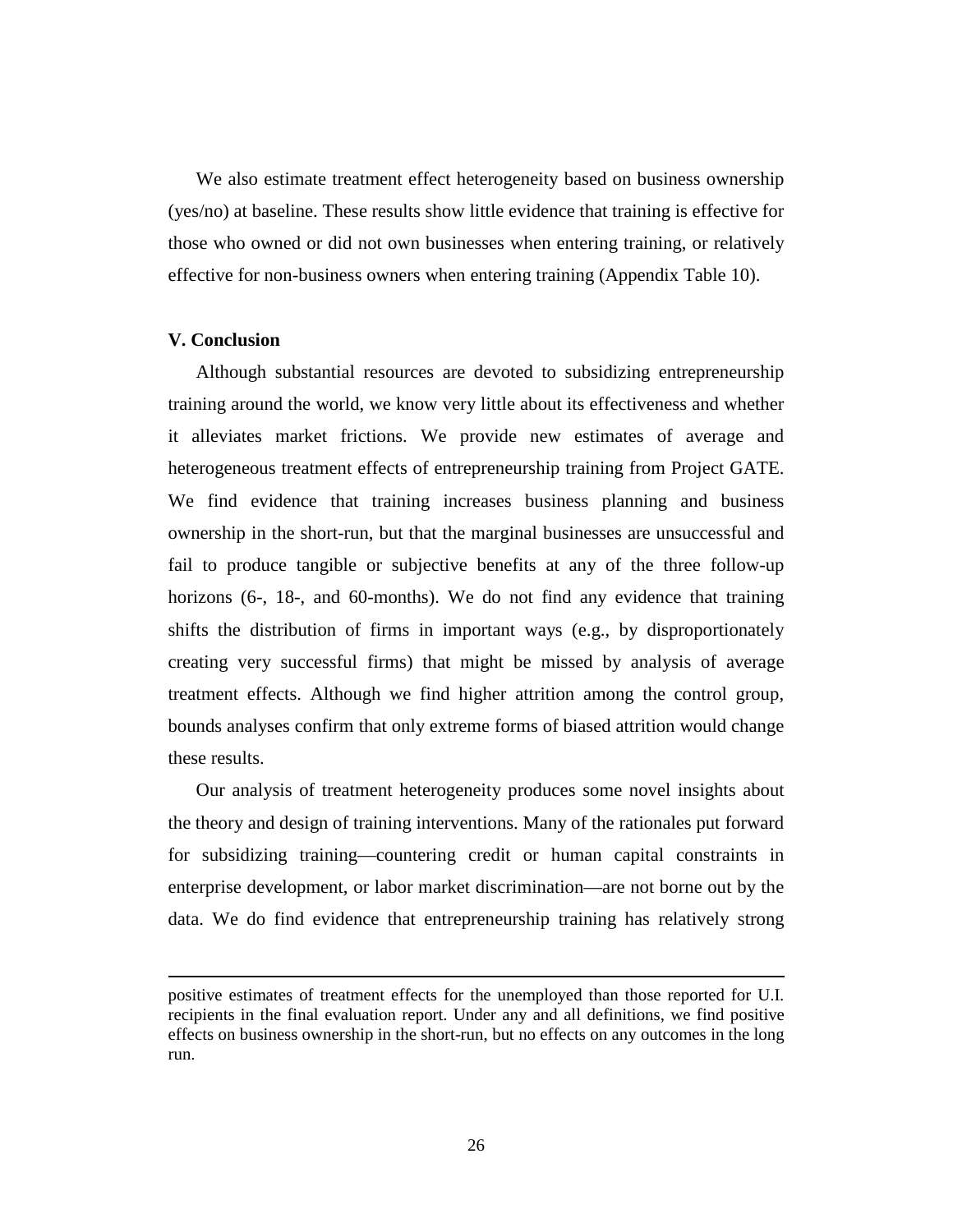positive effects on business ownership for the unemployed in the short run, but these effects disappear by the long run.

In all, the absence of positive effects of entrepreneurship training across numerous measures of business ownership, business performance and broader outcomes, and the estimated \$1,321 per-recipient cost of providing GATE training, suggests that entrepreneurship training may not be a cost-effective method of addressing credit, human capital, discrimination, or social insurance constraints. This conclusion contrasts with the positive benefit/cost conclusion reached in the final evaluation report submitted to DOL (Benus et al. 2009), and with similarly positive arguments proffered by advocates of state-level programs.<sup>[39](#page-29-0)</sup> It also contrasts with the more positive findings related to the medium- and long-term effects of job training on labor market outcomes (Card, Kluve, and Weber 2010; Osikominu 2013).

Understanding more about the effects and mechanisms of entrepreneurship training is important given the continued growth and popularity of these programs around the world. Many financial institutions with a social aim now bundle business training with their loans. The Department of Labor recently funded a new round of GATE programs in four additional states based on the findings from the GATE Project, and President Obama recently signed the Small Business Jobs Act which expands funding to SBDCs throughout the country. Individual states also continue to extend Self-Employment Assistance (SEA) programs that were originally authorized by Congress in 1993 and made permanent in 1997.

 $\overline{\phantom{a}}$ 

<span id="page-29-0"></span> $39$  For example, the New York Senate (2011) justified extending the SEA program by stating that it "has been extremely successful in helping individuals who are likely to exhaust their regular unemployment insurance benefits to develop and establish small businesses in New York…The success of this program is evident. Over 4,000 jobs have been created and \$16 million in state tax revenue has been generated at no cost to the state."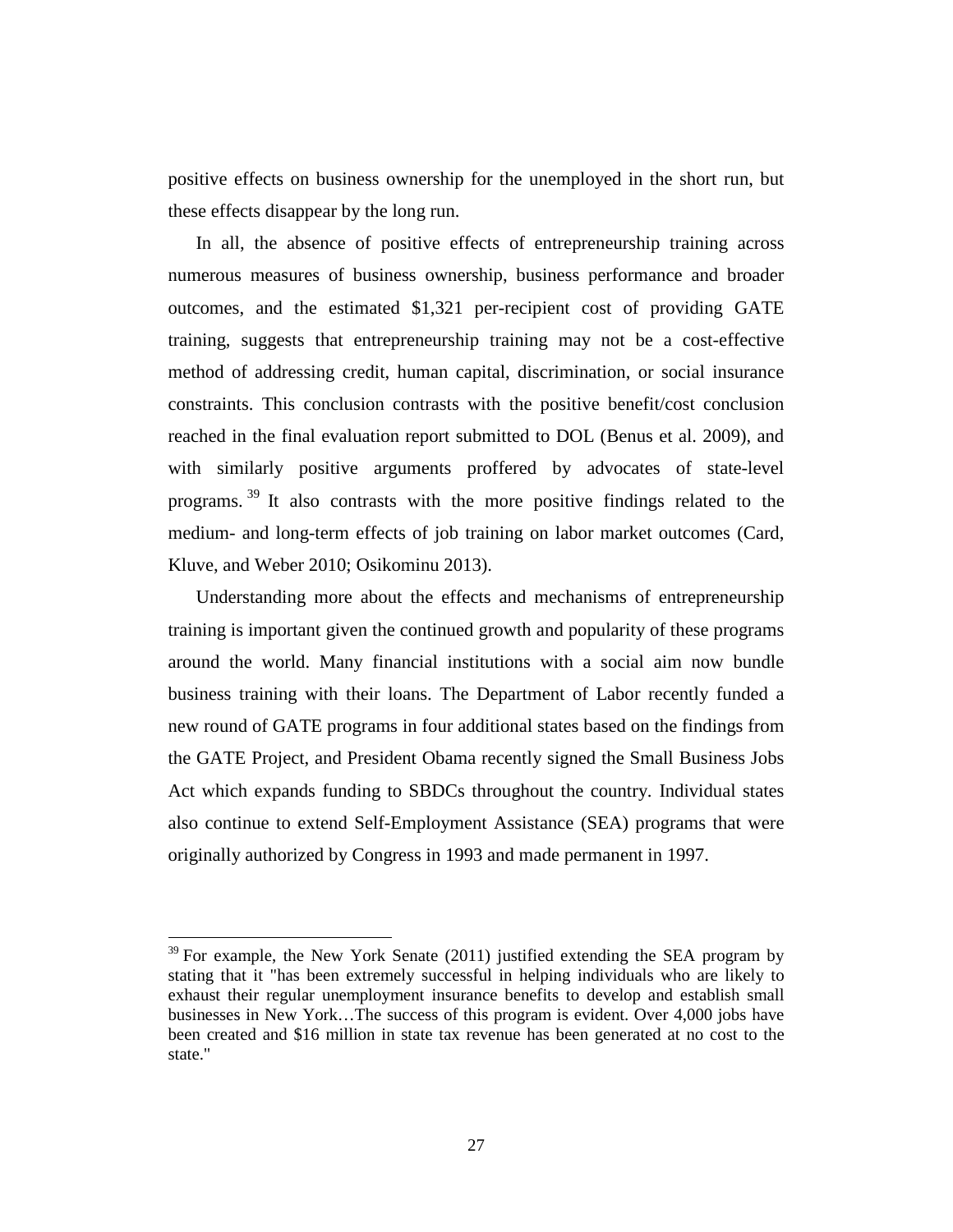Our results demonstrate the importance of understanding which components of training are more and less helpful, for which populations, and whether training might (only) be effective when bundled with complementary interventions. Many questions ensue, for example, should subsidies for entrepreneurship training be reallocated to job training? Should content from entrepreneurship training be grafted onto job training? Are there groups thus far not identified for whom entrepreneurship training may be beneficial in the longer run? Would the effects of training be stronger if they were combined with greater availability financial capital, rather than merely providing assistance in applying for existing options?<sup>[40](#page-30-0)</sup> **References**

- Almeida, Rita K., and Emanuela Galasso. 2010. "Jump-starting Selfemployment? Evidence for Welfare Participants in Argentina." *World Development* 38 (5): 742–755.
- Altonji, Joseph, and Rebecca Blank. 1999. "Race and Gender in the Labor Market." In *Handbook of Labor Economics, Volume 3C*. New York, NY: Elsevier.

Aspen Institute. 2012. *The State of Business Development Services*, Microenterprise Fund for Innovation, Effectiveness, Learning and Dissemination, Aspen Institute. http://fieldus.org/Publications/StateofBDS.pdf

Baumgartner, Hans J., and Marco Caliendo. 2008. "Turning Unemployment into Self‐Employment: Effectiveness of Two Start‐Up Programmes." *Oxford Bulletin of Economics and Statistics* 70 (3): 347–373.

 $\overline{\phantom{a}}$ 

<span id="page-30-0"></span><sup>&</sup>lt;sup>40</sup> Recent evaluations of entrepreneurship training in developing countries have yielded mixed results, and similar questions of pedagogy, integration with other services, content, and market contexts persist. See McKenzie and Woodruff (2012) for a discussion and meta-analysis of these developing country studies.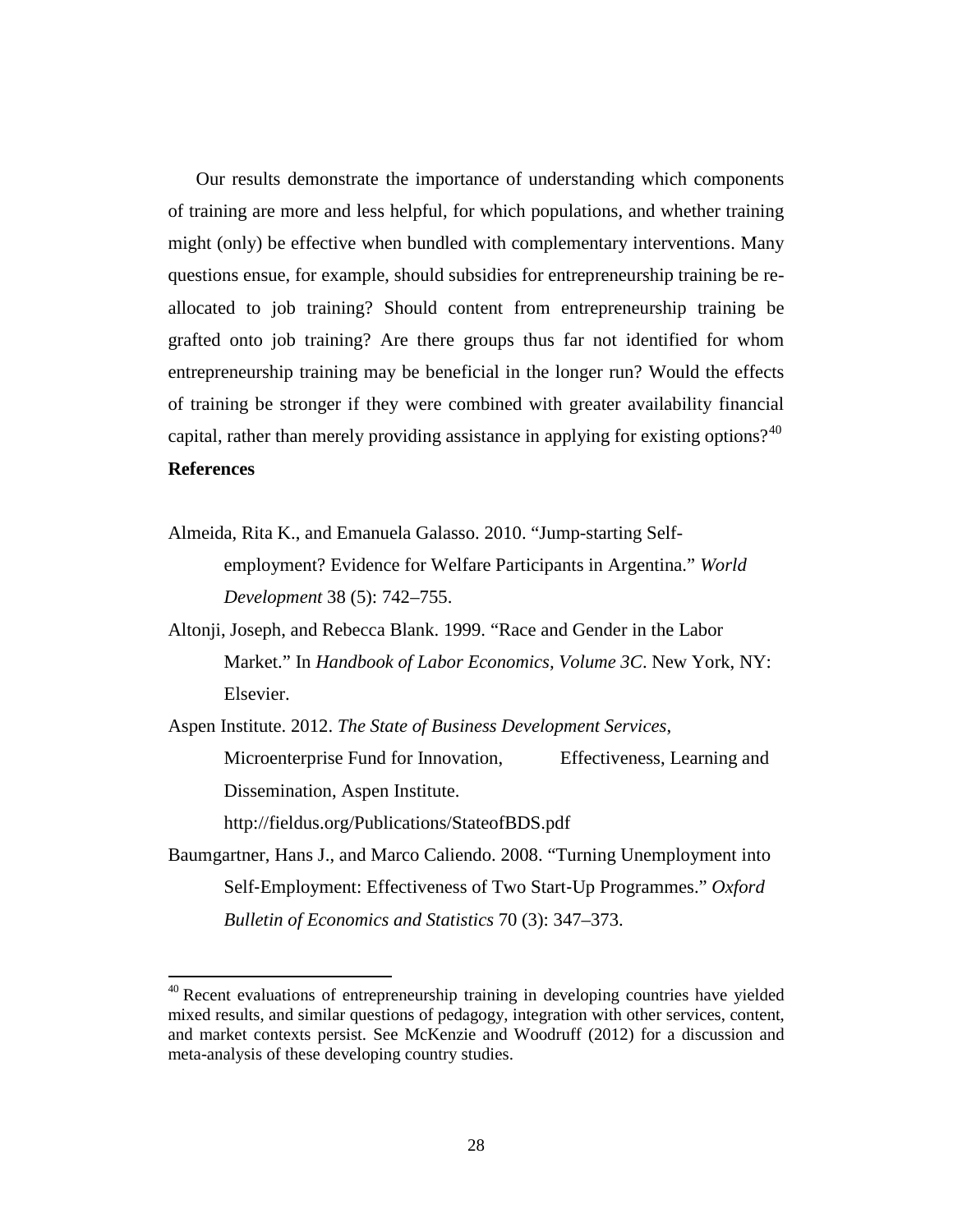- Bellotti, Jeanne, Sheena McConnell, and Jacob Benus. 2006. "Growing America through Entrepreneurship: Interim Report." *U.S. Department of Labor Report*.
- Benus, Jacob, Terry R. Johnson, Michelle Wood, Noelima Grover, and Theodore Shen. 1994. "Self-Employment Programs: A New Reemployment Strategy (Final Impact Analysis of the Washington and Massachusetts Self-Employment Demonstrations)."
- Benus, Jacob Meyer, and Marios Michaelides. 2010. "Are Self-employment Training Programs Effective? Evidence from Project GATE." *MPRA Paper 20880*.
- Benus, Jacob, Theodore Shen, Sisi Zhang, Mark Chan, and Benjamin Hansen. 2009. "Growing America Through Entrepreneurship: Final Evaluation of Project GATE."
- Berge, Lars, Kjetil Bjorvatn, and Bertil Tungooden. 2011. "Human and Financial Capital for Microenterprise Development: Evidence from a Field and Lab Experiment."
- Borjas, George, and Stephen Bronars. 1989. "Consumer Discrimination and Self-Employment," *Journal of Political Economy* 97: 581–605.
- Card, David, Jochen Kluve, and Andrea Weber. 2010. "Active Labour Market Policy Evaluations: A Meta-Analysis." *The Economic Journal* 120 (November): F452–F477.
- Carrasco, Racquel. 1999. "Transitions to and From Self-employment in Spain: An Empirical Analysis." *Oxford Bulletin of Economics and Statistics* 61 (3): 315–341.
- Carter, Susan B., and Richard Sutch. 1994. "Self-employment in the Age of Big Business: Toward an Appreciation of an American Labor Market Institution."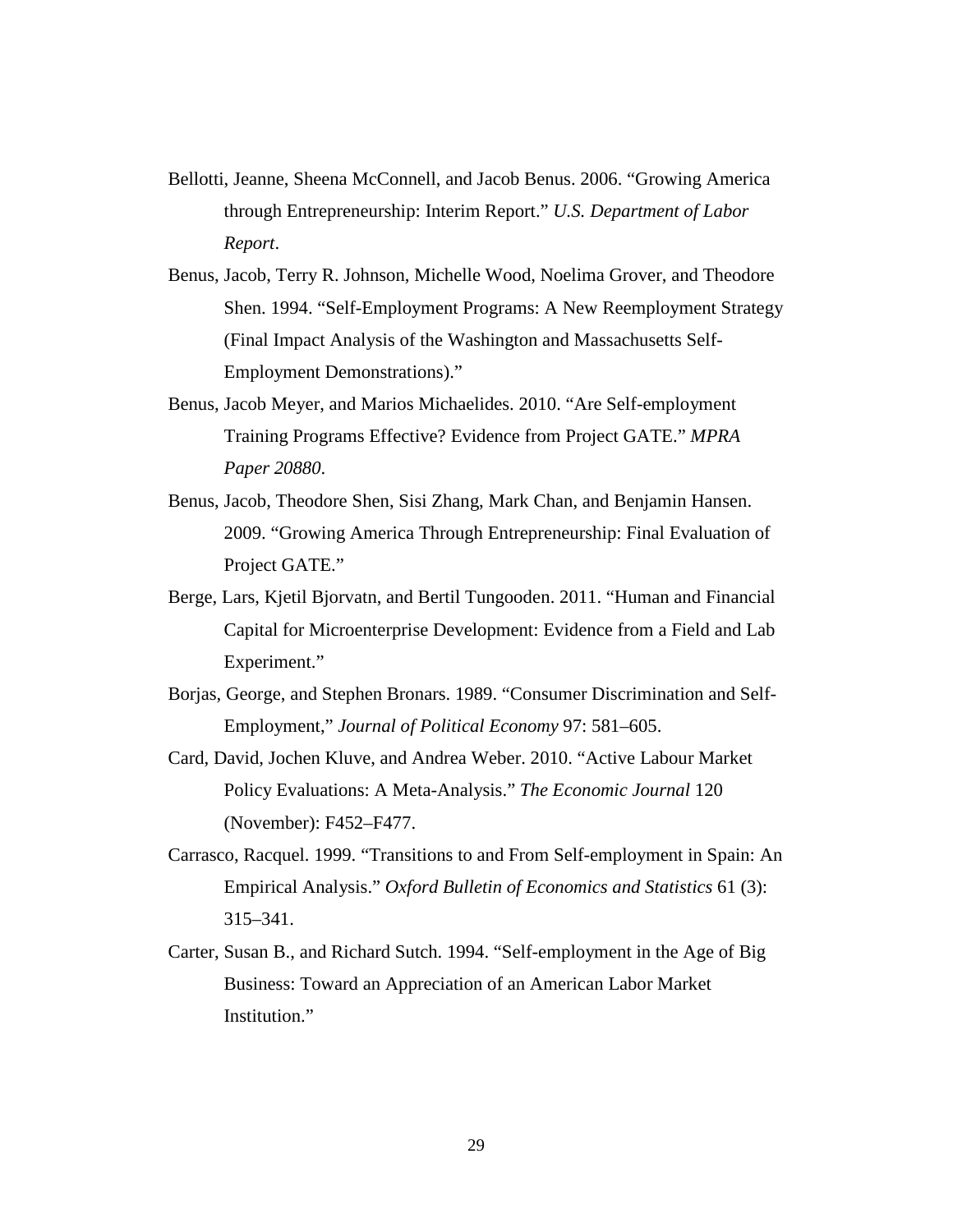- Drexler, Alejandro, Greg Fischer, and Antoinette Schoar. 2011. "Keeping It Simple: Financial Literacy and Rules of Thumb."
- European Commission. 2010. "European Employment Observatory Review: Selfemployment in Europe."
- Evans, David, and Linda Leighton. 1989. "Some Empirical Aspects of Entrepreneurship." *American Economic Review* 79: 519–535.
- Fairlie, Robert W. 1999. "The Absence of the African-American Owned Business: An Analysis of the Dynamics of Self-Employment." *Journal of Labor Economics* 17 (1): 80–108.
- Fairlie, Robert W. 2013. "Entrepreneurship, Economic Conditions, and the Great Recession," *Journal of Economics and Management Strategy*, 22(2): 207- 231.
- Fairlie, Robert W., and Harry Krashinsky. 2012. *"Liquidity Constraints, Household Wealth, and Entrepreneurship Revisited," Review of Income and Wealth, 58(2): 279-306.*
- Fairlie, Robert, and Alicia Robb. 2008. *Race and Entrepreneurial Success: Black- , Asian-, and White-Owned Businesses in the United States*. Cambrige, MA: MIT Press.
- Farber, Henry S. 1999. "Alternative and Part-Time Employment Arrangements as a Response to Job Loss." *Journal of Labor Economics*, 17(4), Part 2: S142-S169.
- Field, Erica, Seema Jayachandran, and Rohini Pande. 2010. "Do Traditional Institutions Constrain Female Entrepreneurship? A Field Experiment on Business Training in India." *American Economic Review Papers and Proceedings* 100 (2): 125–129.
- Hamilton, Bart. 2000. "Does Entrepreneurship Pay? An Empirical Analysis of the Returns to Self-Employment." *Journal of Political Economy* 108: 604– 631.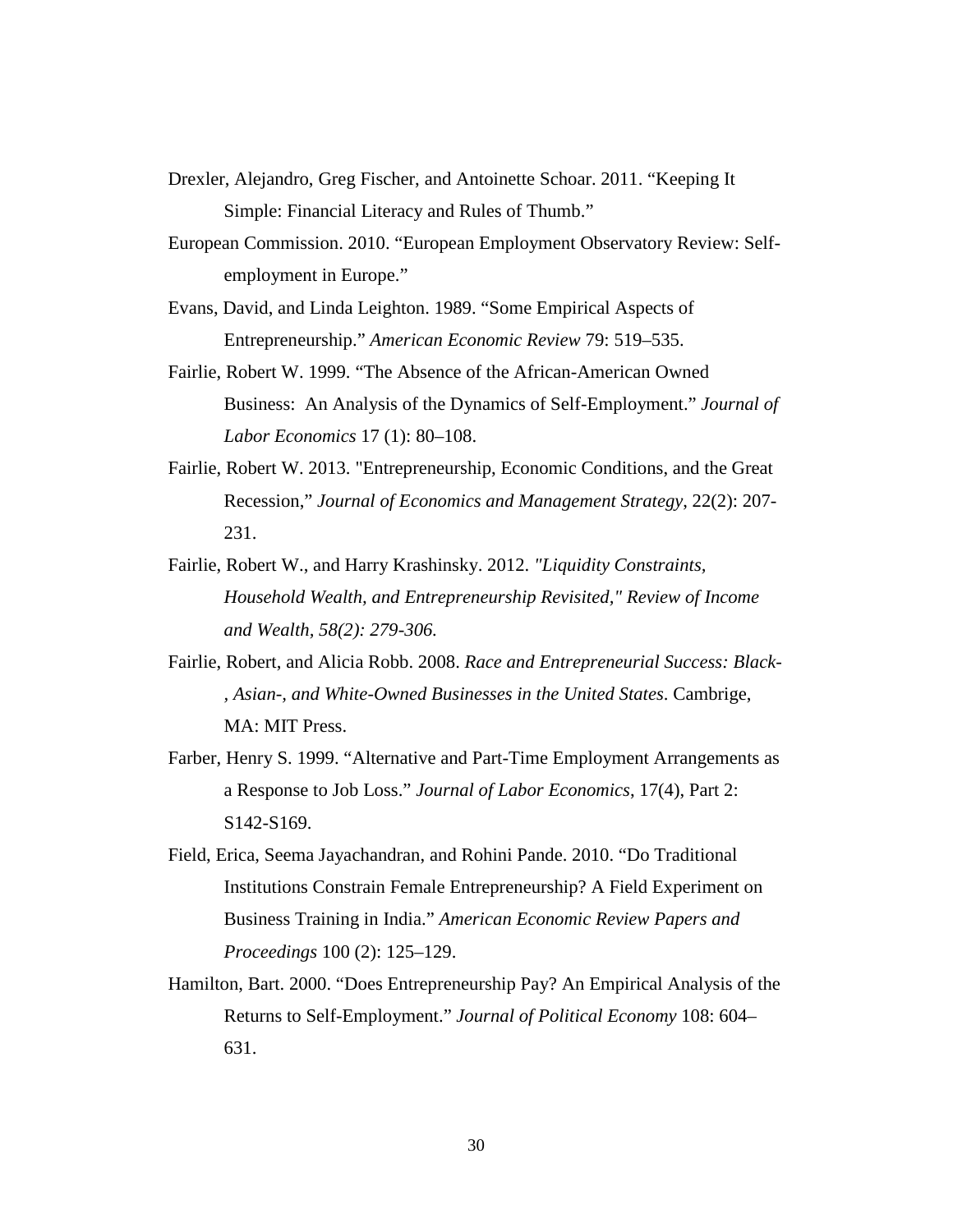Horowitz, Joel, and Charles Manski. 2000. "Nonparametric Analysis of Randomized Experiments with Missing Covariate and Outcome Data." *Journal of the American Statistical Association* 95 (449): 77–84.

- Huber, Laura Rosendahl, Randolph Sloof, and Mirjam van Praag. 2012. "The Effect of Early Entrepreneurship Education: Evidence from a Randomized Field Experiment." *Working Paper* (April 18).
- Karlan, Dean, Ryan Knight, and Christopher Udry. 2012. "Hoping to Win, Expected to Lose: Theory and Lessons on Micro Enterprise Development." *National Bureau of Economic Research Working Paper* w18325.
- Karlan, Dean, and Martin Valdivia. 2011. "Teaching Entrepreneurship: Impact of Business Training on Microfinance Clients and Institutions." *Review of Economics and Statistics* 93 (2): 510–527.
- Kawaguchi, Daiji. 2004. "Positive, Non-Earnings Aspects of Self-Employment: Evidence from Job Satisfaction Scores."
- Kerr, William, and Ramana Nanda. 2011. "Financing Constraints and Entrepreneurship." *Handbook on Research on Innovation and Entrepreneurship*.
- Kling, Jeffrey, Jeffrey Liebman, and Lawrence Katz. 2007. "Experimental Analysis of Neighborhood Effects." *Econometrica* 75 (1) (January): 83– 120.
- Krashinsky, Harry A. 2005. "Self-Employment for Less-Educated Men." Mimeo, University of Toronto.
- Kosanovich, William T., and Heather Fleck. 2001. "Final Report: Comprehensive Assessment of Self-employment Assistance Programs."
- Lee, David S. 2002. "Trimming for Bounds on Treatment Effects with Missing Outcomes." *NBER Technical Working Paper 277*.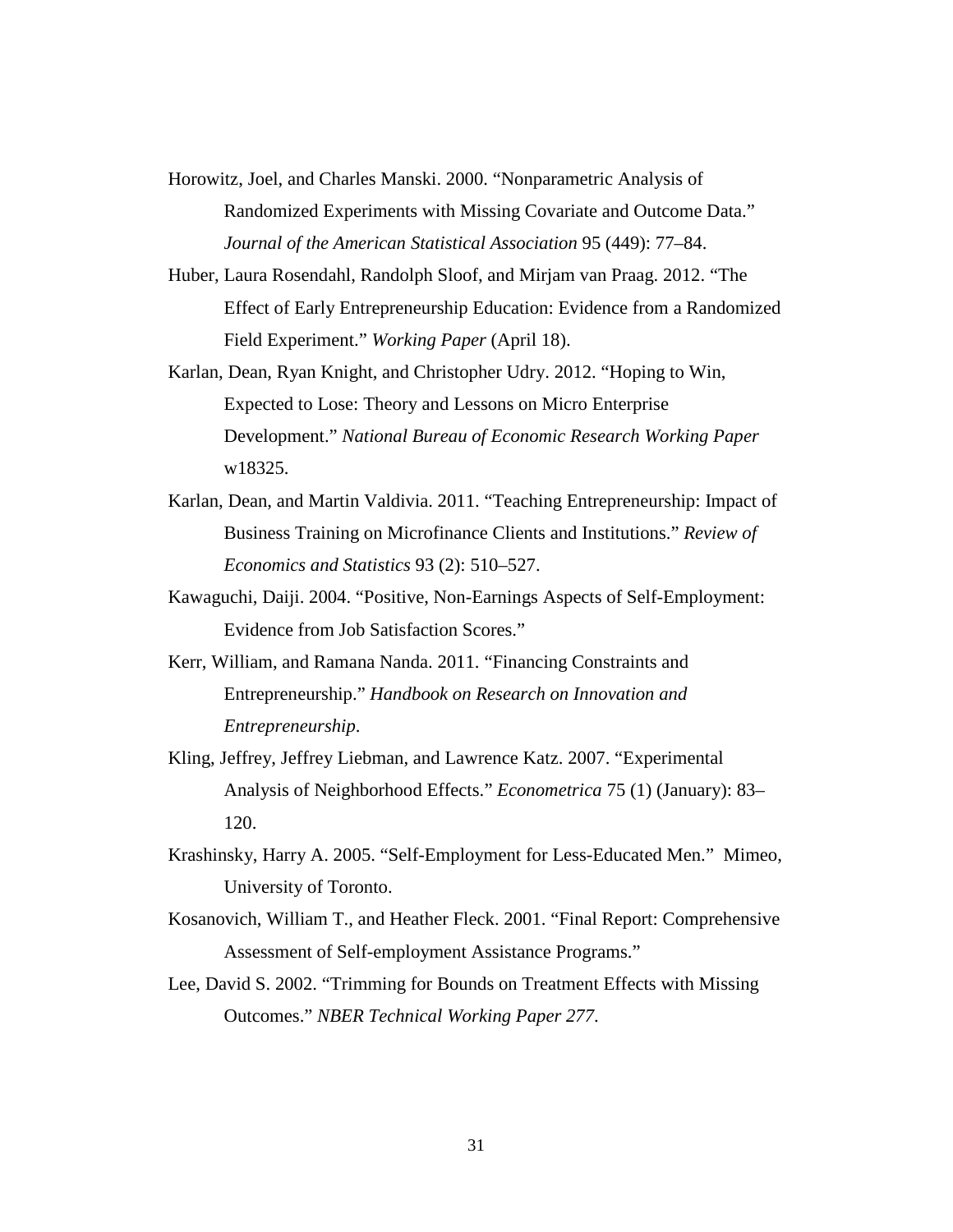-. 2009. "Training, Wages, and Sample Selection: Estimating Sharp Bounds on Treatment Effects." *Review of Economic Studies* 76: 1071– 1102.

McKenzie, David, and Christopher Woodruff. 2012. "What Are We Learning from Business Training and Entrepreneurship Evaluations Around the Developing World?" *World Bank Policy Research Working Paper* 6202 (September).

New York Senate. 2011. http://open.nysenate.gov/legislation/bill/S4953-2011.

- Oosterbeek, Hessel, Mirjam van Praag, and Auke Ijsselstein. 2010. "The Impact of Entrepreneurship Education on Entrepreneurship Skills and Motivation." *European Economic Review* 54: 442–454.
- Osikominu, Aderonke. 2013. "Quick Job Entry or Long-Term Human Capital Development? The Dynamic Effects of Alternative Training Schemes." *The Review of Economic Studies* 80 (1) (January 1): 313–342. doi:10.1093/restud/rds022.
- Parker, Simon C. 2009. *The Economics of Entrepreneurship*. Cambridge: Cambridge University Press.
- Rodriguez-Planas, Nuria. 2010. "Channels through Which Public Employment Services and Small Business Assistance Programmes Work." *Oxford Bulletin of Economics and Statistics* 72 (4): 458–485.
- Van Praag, Mirjam. 2005. *Successful Entrepreneurship: Confronting Economic Theory with Empirical Evidence*. London: Edward Elgar.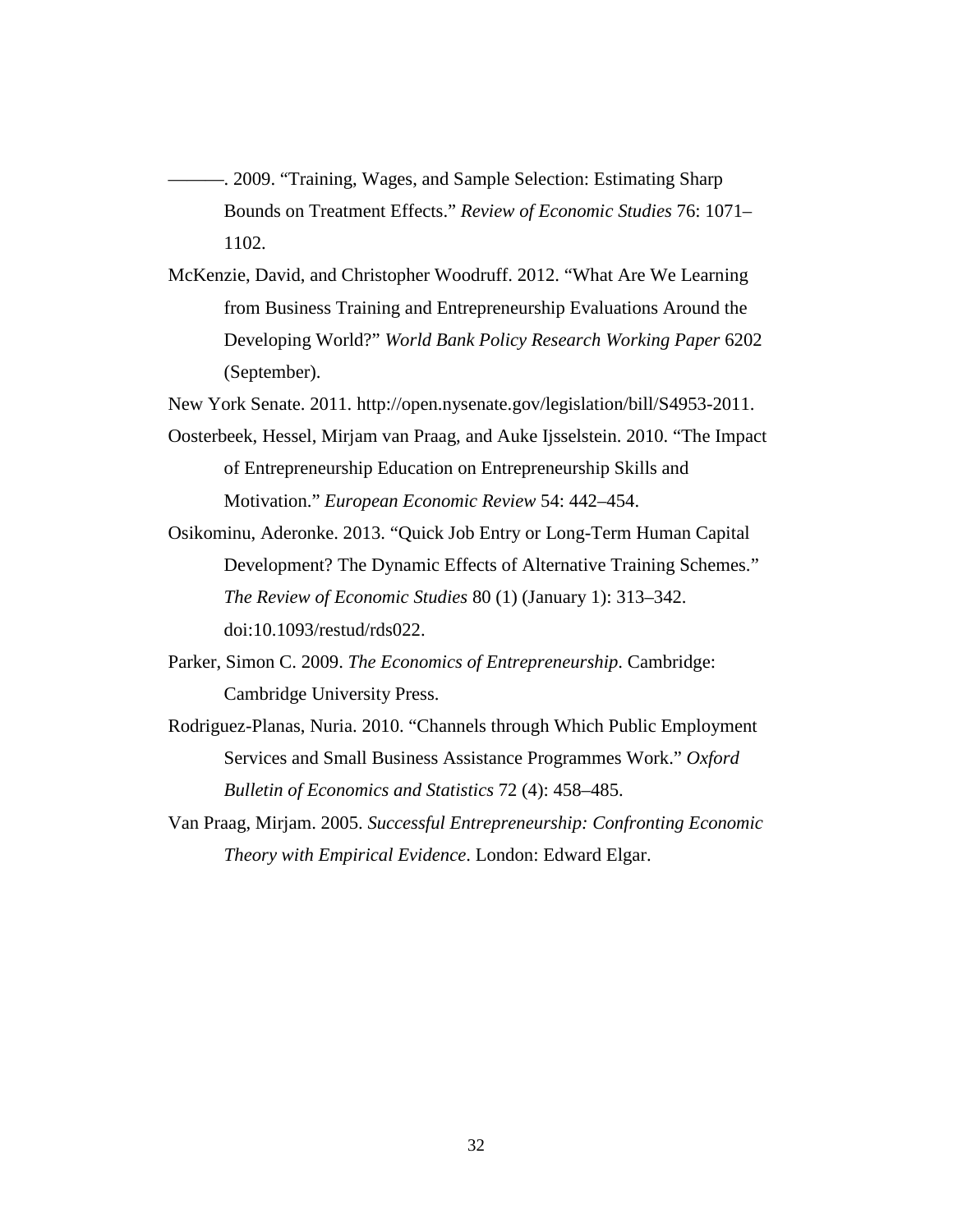|                                 |           | <b>Baseline</b> |                      | Follow-up Wave 1 |         |            |  |
|---------------------------------|-----------|-----------------|----------------------|------------------|---------|------------|--|
|                                 |           |                 | P-Value              |                  |         | P-Value    |  |
|                                 | Treatment | Control         | for Treat- Treatment |                  | Control | for Treat- |  |
|                                 | Group     | Group           | Control              | Group            | Group   | Control    |  |
|                                 | (1)       | (2)             | (3)                  | (4)              | (5)     | (6)        |  |
| Philadelphia                    | 28.7%     | 27.5%           | 0.40                 | 26.8%            | 25.6%   | 0.43       |  |
| Pittsburgh                      | 13.8%     | 14.6%           | 0.43                 | 13.7%            | 14.3%   | 0.58       |  |
| Minneapolis-St. Paul            | 39.8%     | 39.0%           | 0.58                 | 41.1%            | 39.1%   | 0.24       |  |
| Duluth                          | 4.6%      | 5.0%            | 0.54                 | 4.6%             | 5.1%    | 0.51       |  |
| Maine                           | 13.1%     | 13.9%           | 0.48                 | 13.9%            | 15.9%   | 0.09       |  |
| Female                          | 47.2%     | 45.7%           | 0.32                 | 48.5%            | 46.4%   | 0.22       |  |
| <b>Black</b>                    | 30.5%     | 30.6%           | 0.91                 | 29.1%            | 29.8%   | 0.65       |  |
| Latino                          | 6.2%      | 5.1%            | 0.12                 | 6.3%             | 4.9%    | 0.09       |  |
| Asian                           | 4.6%      | 4.5%            | 0.86                 | 3.8%             | 3.3%    | 0.42       |  |
| Other                           | 7.9%      | 8.1%            | 0.80                 | 7.7%             | 7.6%    | 0.91       |  |
| Not U.S. born                   | 10.0%     | 10.2%           | 0.83                 | 8.9%             | 9.2%    | 0.81       |  |
| Age                             | 42.08     | 42.77           | 0.03                 | 42.73            | 43.42   | 0.04       |  |
| Married                         | 48.1%     | 48.4%           | 0.81                 | 49.4%            | 48.6%   | 0.64       |  |
| Has children                    | 46.7%     | 46.1%           | 0.68                 | 45.4%            | 45.1%   | 0.88       |  |
| Highest grade completed         | 14.39     | 14.52           | 0.07                 | 14.53            | 14.61   | 0.28       |  |
| HH Income \$25,000-49,999       | 32.6%     | 33.7%           | 0.46                 | 33.0%            | 34.0%   | 0.56       |  |
| HH Income \$50,000-74,999       | 17.9%     | 17.2%           | 0.55                 | 18.5%            | 17.5%   | 0.45       |  |
| HH Income \$75,000-99,999       | 6.9%      | 7.2%            | 0.70                 | 7.1%             | 7.2%    | 0.91       |  |
| HH Income \$100,000+            | 6.3%      | 7.0%            | 0.31                 | 6.9%             | 7.4%    | 0.56       |  |
| Self-Emp. at appplication       | 18.3%     | 19.5%           | 0.33                 | 19.3%            | 20.4%   | 0.41       |  |
| Has a health problem            | 8.7%      | 8.3%            | 0.63                 | 9.0%             | 8.9%    | 0.90       |  |
| Has relatives or friends who    |           |                 |                      |                  |         |            |  |
| have been previously S.E.       | 70.3%     | 70.4%           | 0.93                 | 71.7%            | 72.0%   | 0.85       |  |
| Ever worked for relatives or    |           |                 |                      |                  |         |            |  |
| friends who are S.E.            | 31.7%     | 32.0%           | 0.81                 | 31.7%            | 31.8%   | 0.96       |  |
| Has a bad credit history        | 45.4%     | 43.9%           | 0.34                 | 43.3%            | 43.2%   | 0.94       |  |
| Currently receiving UI benefits | 39.9%     | 38.1%           | 0.24                 | 41.1%            | 39.7%   | 0.40       |  |
| Has health insurance from       |           |                 |                      |                  |         |            |  |
| current employer                | 16.8%     | 18.1%           | 0.26                 | 16.6%            | 17.5%   | 0.48       |  |
| Autonomy index                  | 1.7%      | $-1.7%$         | 0.27                 | $-1.1%$          | $-1.9%$ | 0.81       |  |
| Risk tolerance index            | $-0.2%$   | 0.2%            | 0.87                 | 2.6%             | $-1.1%$ | 0.27       |  |
| Unemployed at application       | 55.3%     | 55.4%           | 0.92                 | 55.0%            | 55.5%   | 0.78       |  |
| F-Test for all variables        |           |                 | 0.56                 |                  |         | 0.53       |  |
| Sample Size                     | 2,094     | 2,103           |                      | 1,758            | 1,691   |            |  |
| Percent of baseline sample      | 100.0%    | 100.0%          |                      | 84.0%            | 80.4%   | 0.003      |  |

Table 1: Treatment/Control Comparison of Characteristics for GATE Experiment

Notes: (1) All reported characteristics are measured at time of application, prior to random assignment. (2) The wave 1, wave 2 and wave 3 surveys are conducted at 6, 18, and 60 months after time of application. (3) The autonomy index is created from standardizing responses on a scale of 1 to 5 to whether the statement "I enjoy working independently" is true about themself. The risk aversion index is created from combining standardized responses to "I'm only willing to take a risk if I am sure everything will work out" and "I am not prepared to risk my savings for my business."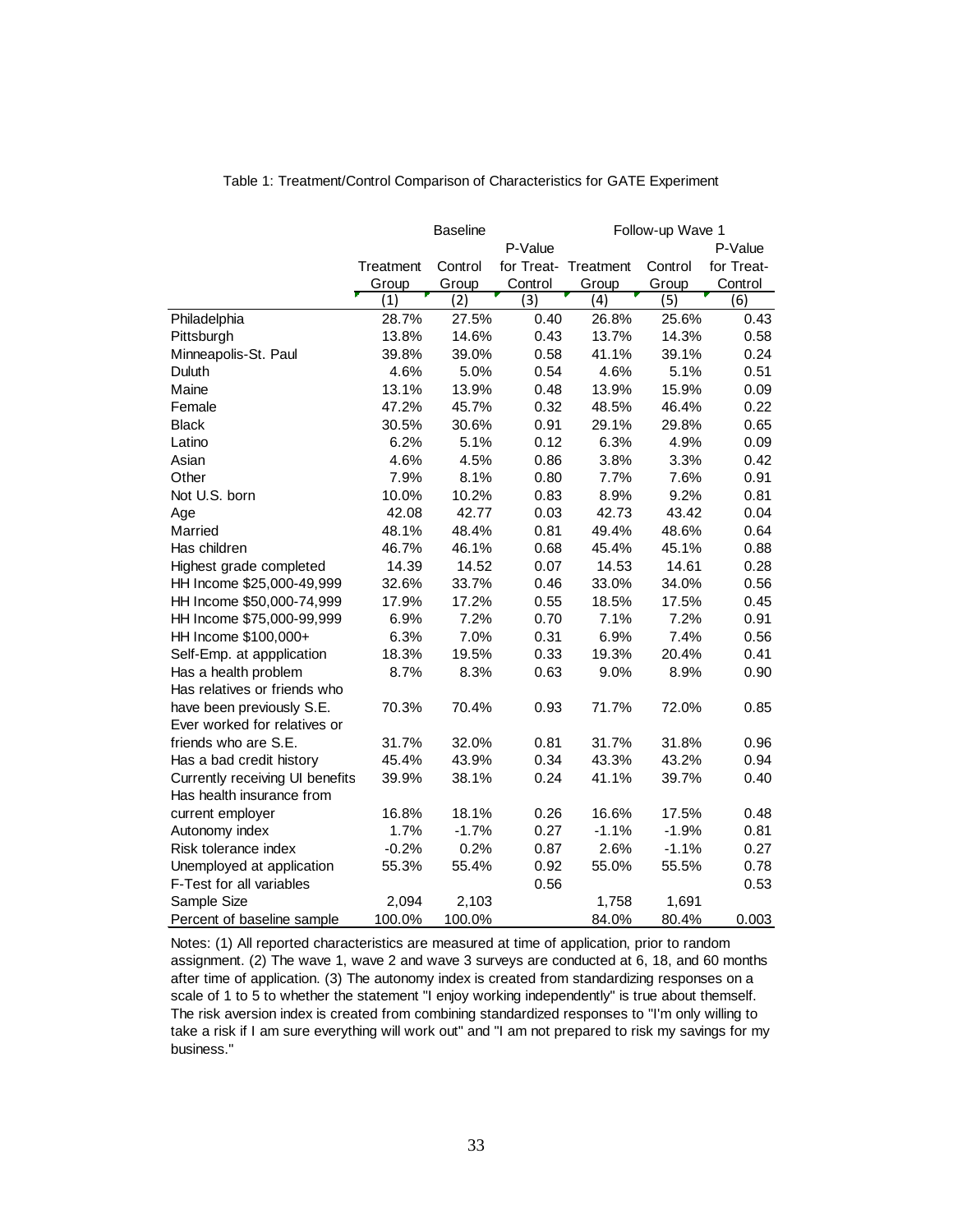|                                 |           | Follow-up Wave 2 |                  |                      | Follow-up Wave 3 |            |  |  |
|---------------------------------|-----------|------------------|------------------|----------------------|------------------|------------|--|--|
|                                 |           |                  | P-Value          |                      |                  | P-Value    |  |  |
|                                 | Treatment | Control          |                  | for Treat- Treatment | Control          | for Treat- |  |  |
|                                 | Group     | Group            | Control          | Group                | Group            | Control    |  |  |
|                                 | 7)        | $\overline{(8)}$ | $\overline{(9)}$ | (10)                 | (11)             | (12)       |  |  |
| Philadelphia                    | 25.1%     | 24.0%            | 0.49             | 23.1%                | 22.0%            | 0.53       |  |  |
| Pittsburgh                      | 14.0%     | 14.2%            | 0.82             | 14.5%                | 14.4%            | 0.92       |  |  |
| Minneapolis-St. Paul            | 42.3%     | 40.4%            | 0.29             | 43.9%                | 42.0%            | 0.35       |  |  |
| Duluth                          | 4.7%      | 5.1%             | 0.60             | 5.0%                 | 4.9%             | 0.99       |  |  |
| Maine                           | 14.0%     | 16.3%            | 0.08             | 13.6%                | 16.7%            | 0.03       |  |  |
| Female                          | 48.8%     | 46.9%            | 0.31             | 48.1%                | 47.1%            | 0.62       |  |  |
| <b>Black</b>                    | 27.6%     | 28.3%            | 0.69             | 25.3%                | 26.0%            | 0.70       |  |  |
| Latino                          | 6.4%      | 5.1%             | 0.12             | 6.4%                 | 5.2%             | 0.19       |  |  |
| Asian                           | 3.3%      | 2.9%             | 0.52             | 3.1%                 | 2.8%             | 0.71       |  |  |
| Other                           | 7.4%      | 7.0%             | 0.64             | 7.4%                 | 6.6%             | 0.47       |  |  |
| Not U.S. born                   | 8.3%      | 8.7%             | 0.67             | 7.1%                 | 8.1%             | 0.34       |  |  |
| Age                             | 43.16     | 43.81            | 0.07             | 43.91                | 44.16            | 0.54       |  |  |
| Married                         | 50.2%     | 49.0%            | 0.54             | 51.4%                | 49.6%            | 0.38       |  |  |
| Has children                    | 45.4%     | 44.6%            | 0.69             | 44.0%                | 42.8%            | 0.58       |  |  |
| Highest grade completed         | 14.59     | 14.66            | 0.38             | 14.75                | 14.78            | 0.77       |  |  |
| HH Income \$25,000-49,999       | 32.9%     | 33.4%            | 0.77             | 31.9%                | 34.5%            | 0.18       |  |  |
| HH Income \$50,000-74,999       | 19.2%     | 17.8%            | 0.31             | 20.1%                | 17.2%            | 0.06       |  |  |
| HH Income \$75,000-99,999       | 7.4%      | 7.3%             | 0.92             | 8.1%                 | 7.4%             | 0.53       |  |  |
| HH Income \$100,000+            | 7.5%      | 8.0%             | 0.59             | 8.8%                 | 8.9%             | 0.96       |  |  |
| Self-Emp. at appplication       | 19.8%     | 21.2%            | 0.34             | 20.3%                | 21.5%            | 0.48       |  |  |
| Has a health problem            | 9.1%      | 8.9%             | 0.85             | 8.9%                 | 8.4%             | 0.69       |  |  |
| Has relatives or friends who    |           |                  |                  |                      |                  |            |  |  |
| have been previously S.E.       | 72.9%     | 72.5%            | 0.81             | 73.6%                | 73.1%            | 0.78       |  |  |
| Ever worked for relatives or    |           |                  |                  |                      |                  |            |  |  |
| friends who are S.E.            | 31.6%     | 31.7%            | 0.97             | 30.9%                | 31.5%            | 0.77       |  |  |
| Has a bad credit history        | 41.8%     | 41.5%            | 0.87             | 38.9%                | 39.4%            | 0.79       |  |  |
| Currently receiving UI benefits | 42.1%     | 39.3%            | 0.12             | 43.0%                | 41.1%            | 0.35       |  |  |
| Has health insurance from       |           |                  |                  |                      |                  |            |  |  |
| current employer                | 16.6%     | 17.6%            | 0.46             | 16.8%                | 17.1%            | 0.84       |  |  |
| Autonomy index                  | $-0.7%$   | $-1.7%$          | 0.79             | $-2.0%$              | $-4.9%$          | 0.49       |  |  |
| Risk tolerance index            | 1.3%      | $-2.0%$          | 0.34             | $-0.7%$              | $-4.4%$          | 0.35       |  |  |
| Unemployed at application       | 55.5%     | 54.6%            | 0.63             | 55.8%                | 55.4%            | 0.85       |  |  |
| F-Test for all variables        |           |                  | 0.69             |                      |                  | 0.80       |  |  |
| Sample Size                     | 1,563     | 1,475            |                  | 1,274                | 1,176            |            |  |  |
| Percent of baseline sample      | 74.6%     | 70.1%            | 0.001            | 60.8%                | 55.9%            | 0.001      |  |  |

Table 1: Treatment/Control Comparison of Characteristics for GATE Experiment (continued)

Notes: (1) All reported characteristics are measured at time of application, prior to random assignment. (2) The wave 1, wave 2 and wave 3 surveys are conducted at 6, 18, and 60 months after time of application. (3) The autonomy index is created from standardizing responses on a scale of 1 to 5 to whether the statement "I enjoy working independently" is true about themself. The risk aversion index is created from combining standardized responses to "I'm only willing to take a risk if I am sure everything will work out" and "I am not prepared to risk my savings for my business."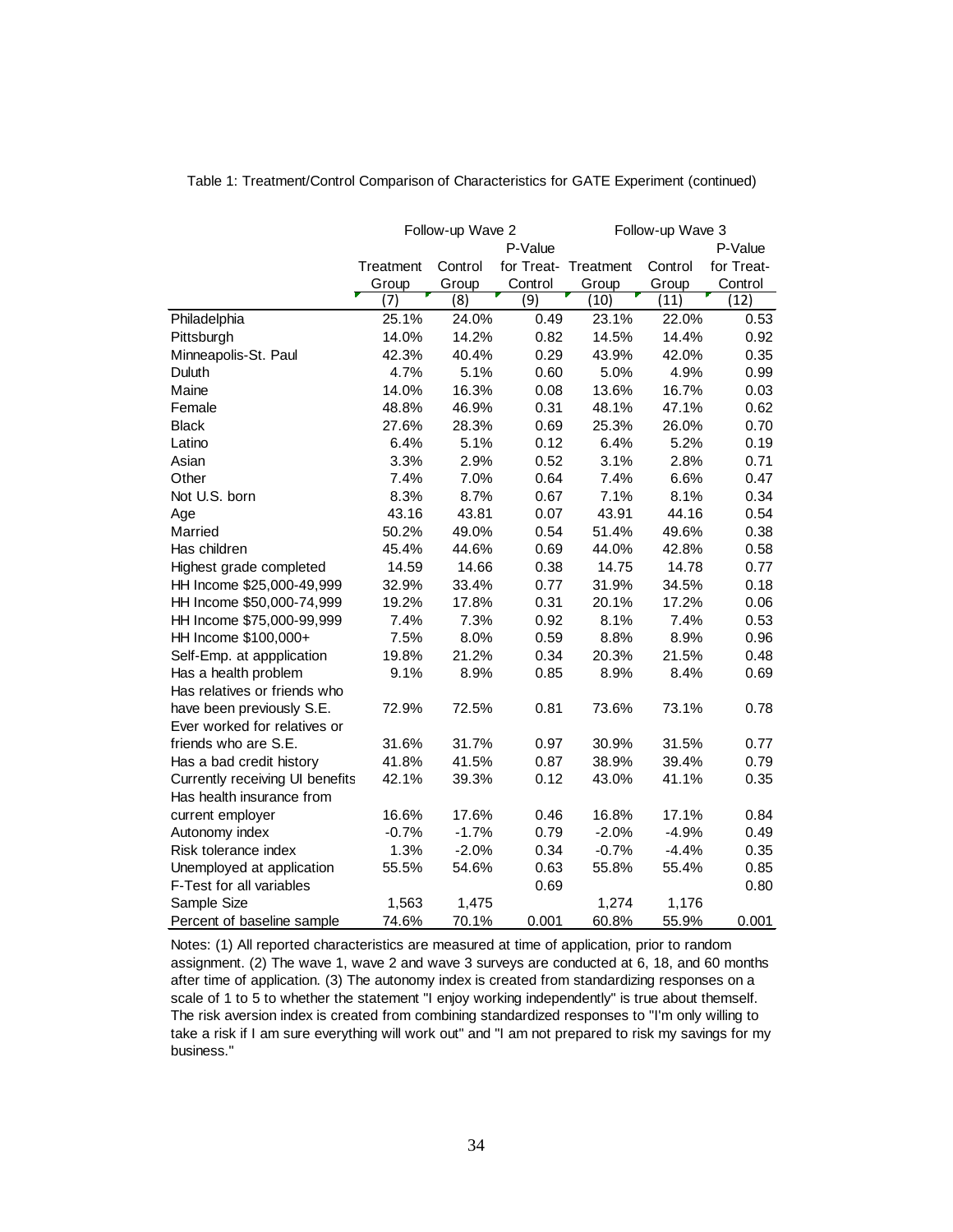|                                                   | R.A. to Wave 1    |        | Wave 1 to Wave 2  |        | Year Prior to Wave 3 |         |
|---------------------------------------------------|-------------------|--------|-------------------|--------|----------------------|---------|
|                                                   | (6 month period)  |        | (12 month period) |        | (12 month period)    |         |
|                                                   | Percent           | Mean   | Mean<br>Percent   |        | Percent              | Mean    |
|                                                   | Receiving         | Hours  | Receiving         | Hours  | Receiving            | Hours   |
|                                                   | $\left( 1\right)$ | (2)    | (3)               | (4)    | (5)                  | (6)     |
| Treatment group                                   |                   |        |                   |        |                      |         |
| Any entrepreneurship training                     | 81.2%             | 15.6   | 41.5%             | 7.3    | 26.1%                | 4.6     |
| Attended classes, workshops or                    |                   |        |                   |        |                      |         |
| seminars                                          | 66.8%             | 13.8   | 35.0%             | 6.6    | 22.1%                | 4.0     |
| counseling or technical                           |                   |        |                   |        |                      |         |
| assistance                                        | 52.5%             | 1.8    | 18.0%             | 0.8    | 10.0%                | 0.6     |
| Control group                                     |                   |        |                   |        |                      |         |
| Any entrepreneurship training                     | 44.0%             | 6.6    | 37.9%             | 6.7    | 28.7%                | 5.7     |
| Attended classes, workshops or                    |                   |        |                   |        |                      |         |
| seminars                                          | 37.7%             | 5.8    | 32.7%             | 6.1    | 25.1%                | 5.2     |
| counseling or technical                           |                   |        |                   |        |                      |         |
| assistance                                        | 19.2%             | 0.9    | 13.8%             | 0.7    | 10.3%                | 0.6     |
| Treatment-control difference and (standard error) |                   |        |                   |        |                      |         |
| Any entrepreneurship training                     | 0.372             | 8.99   | 0.036             | 0.63   | $-0.026$             | $-1.10$ |
|                                                   | (0.015)           | (0.72) | (0.018)           | (0.73) | (0.018)              | (0.71)  |
| seminars                                          | 0.290             | 7.97   | 0.024             | 0.50   | $-0.030$             | $-1.15$ |
|                                                   | (0.016)           | (0.68) | (0.017)           | (0.68) | (0.017)              | (0.68)  |
| counseling or technical                           | 0.333             | 0.99   | 0.043             | 0.10   | $-0.003$             | 0.05    |
|                                                   | (0.015)           | (0.15) | (0.013)           | (0.11) | (0.012)              | (0.17)  |

### Table 2: Treatment and Control Groups Receipt of Entrepreneurship Training

Notes: (1)The wave 1, wave 2 and wave 3 surveys are conducted at 6, 18, and 60 months after time of application.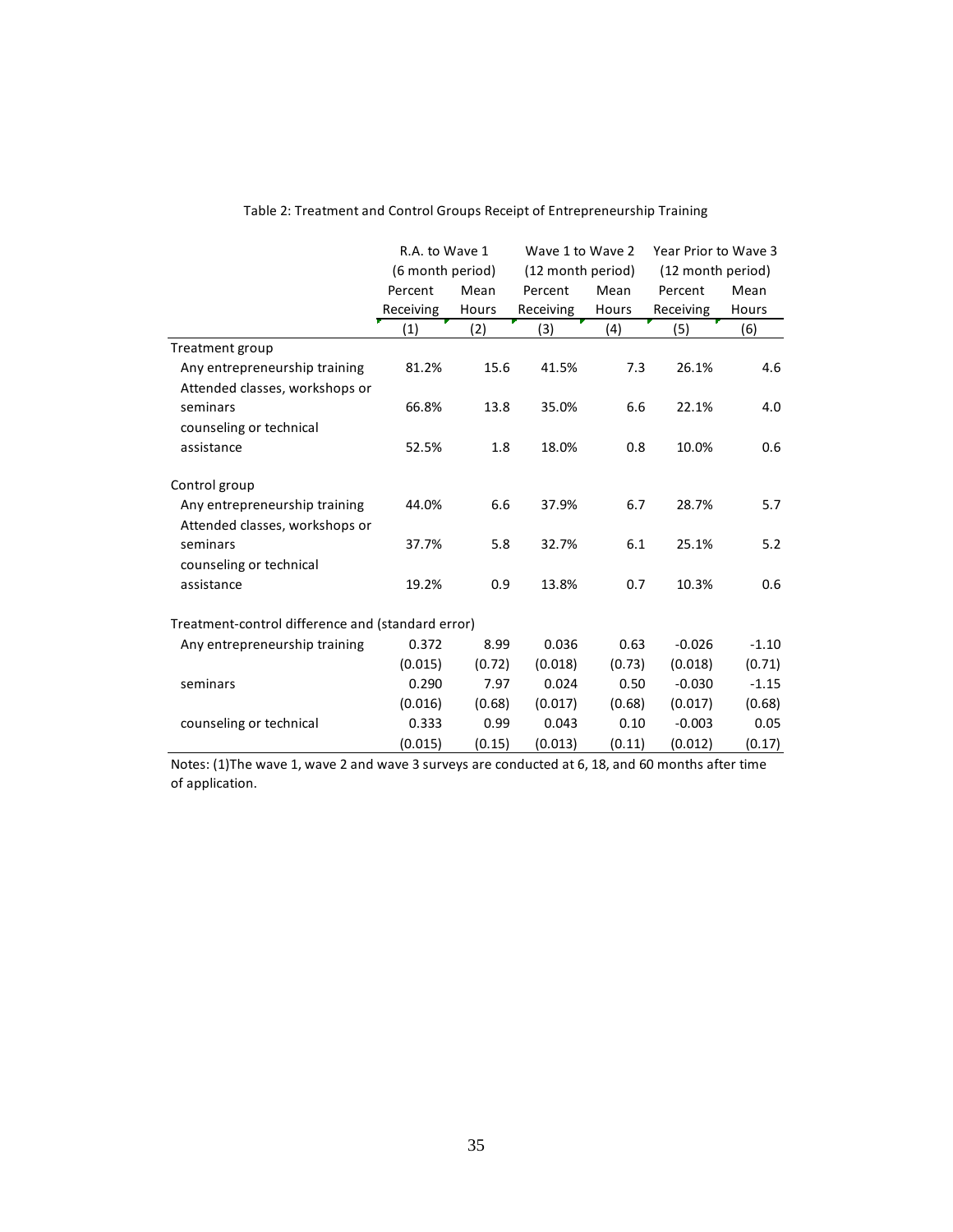|                                                   | Cumulative to |        | Cumulative to |        |  |
|---------------------------------------------------|---------------|--------|---------------|--------|--|
|                                                   | Wave 2        |        | Wave 3        |        |  |
|                                                   | Percent       | Mean   | Percent       | Mean   |  |
|                                                   | Receiving     | Hours  | Receiving     | Hours  |  |
|                                                   | (7)           | (8)    | (9)           | (10)   |  |
| Treatment group                                   |               |        |               |        |  |
| Any entrepreneurship training                     | 86.4%         | 22.9   | 88.7%         | 27.6   |  |
| Attended classes, workshops or                    |               |        |               |        |  |
| seminars                                          | 74.1%         | 20.4   | 77.0%         | 24.4   |  |
| counseling or technical                           |               |        |               |        |  |
| assistance                                        | 58.8%         | 2.6    | 63.7%         | 3.3    |  |
|                                                   |               |        |               |        |  |
| Control group                                     |               |        |               |        |  |
| Any entrepreneurship training                     | 57.3%         | 13.3   | 65.4%         | 19.1   |  |
| Attended classes, workshops or                    |               |        |               |        |  |
| seminars                                          | 50.6%         | 11.9   | 58.7%         | 17.1   |  |
| counseling or technical                           |               |        |               |        |  |
| assistance                                        | 27.9%         | 1.5    | 34.4%         | 2.1    |  |
|                                                   |               |        |               |        |  |
| Treatment-control difference and (standard error) |               |        |               |        |  |
| Any entrepreneurship training                     | 0.291         | 9.62   | 0.232         | 8.52   |  |
|                                                   | (0.016)       | (1.15) | (0.017)       | (1.53) |  |
| seminars                                          | 0.235         | 8.47   | 0.183         | 7.31   |  |
|                                                   | (0.017)       | (1.08) | (0.019)       | (1.38) |  |
| counseling or technical                           | 0.310         | 1.09   | 0.293         | 1.14   |  |
|                                                   | (0.017)       | (0.21) | (0.019)       | (0.30) |  |

### Table 2: Treatment and Control Groups Receipt of Entrepreneurship Training (continued)

Notes: (1)The wave 1, wave 2 and wave 3 surveys are conducted at 6, 18, and 60 months after time of application.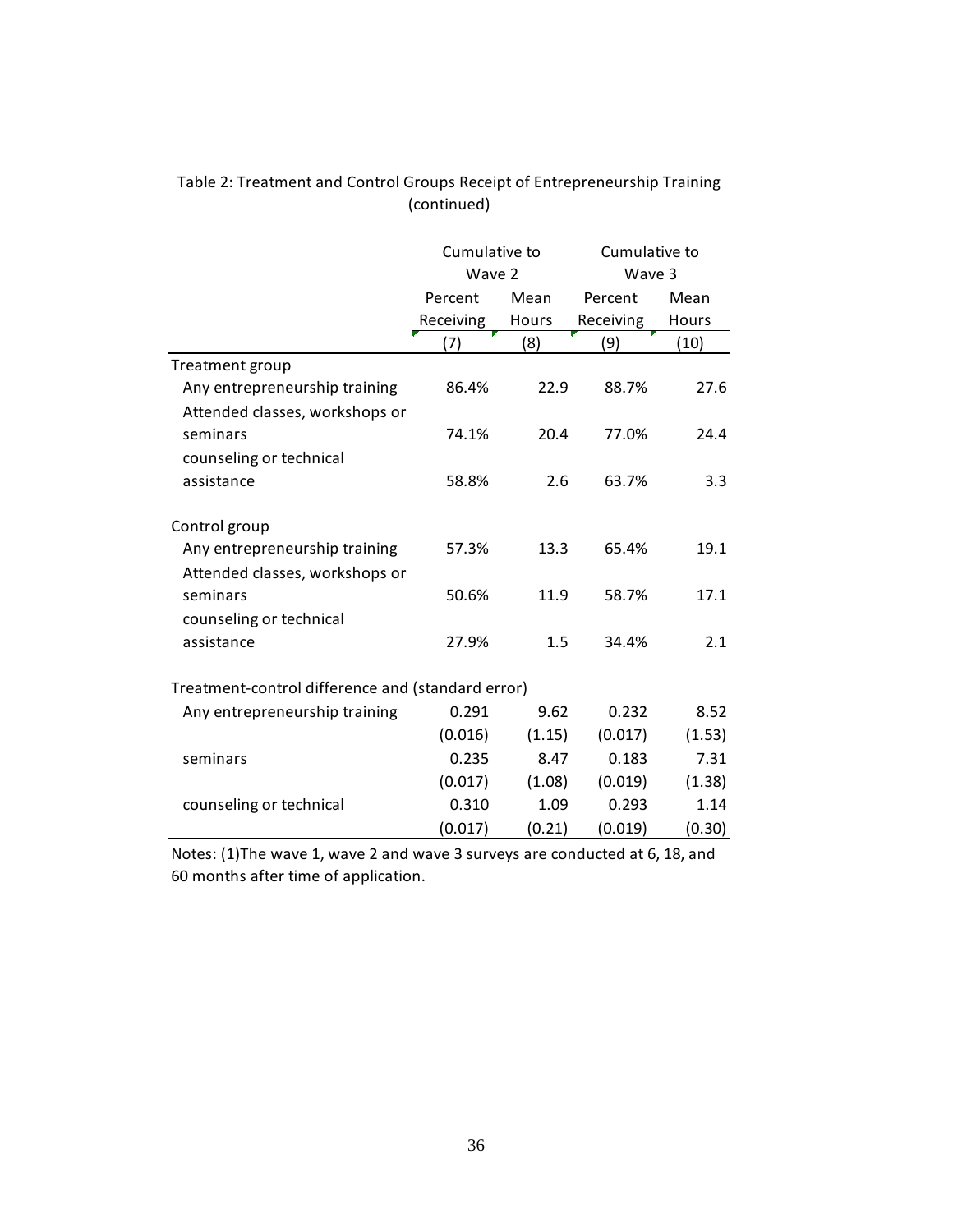|                                |           |      |         |      |           | Treatment-Control    |
|--------------------------------|-----------|------|---------|------|-----------|----------------------|
|                                | Treatment | N    | Control | N    |           | No Covars Covariates |
| Dependent Variable             | (1)       | (2)  | (3)     | (4)  | (5)       | (6)                  |
| Wrote a business plan by W1    | 0.5000    | 1752 | 0.3725  | 1686 | 0.1275    | 0.1276               |
|                                |           |      |         |      | (0.0168)  | (0.0172)             |
| Wrote a business plan by W2    | 0.5974    | 1555 | 0.4666  | 1468 | 0.1308    | 0.1296               |
|                                |           |      |         |      | (0.0180)  | (0.0185)             |
| Wrote a business plan by W3    | 0.6761    | 1266 | 0.5662  | 1171 | 0.1100    | 0.1108               |
|                                |           |      |         |      | (0.0196)  | (0.0200)             |
| Applied for a business loan by | 0.0592    | 1756 | 0.0627  | 1691 | $-0.0035$ | $-0.0035$            |
| W1                             |           |      |         |      | (0.0082)  | (0.0084)             |
| Applied for a business loan by | 0.0962    | 1560 | 0.0916  | 1473 | 0.0045    | 0.0008               |
| W <sub>2</sub>                 |           |      |         |      | (0.0106)  | (0.0109)             |
| Applied for a business loan by | 0.1457    | 1270 | 0.1549  | 1175 | $-0.0092$ | $-0.0152$            |
| W <sub>3</sub>                 |           |      |         |      | (0.0145)  | (0.0150)             |

#### Table 3: Treatment-Control Differences in Business Practices

Notes: (1) The wave 1, wave 2 and wave 3 surveys are conducted at 6, 18, and 60 months after time of application. (2) Treatment-control differences with covariates are estimated from a linear probability model that controls for program sites, female, race, immigrant, age, married, children, education level, household income, self-employed at application, health problems, worked in family business, bad credit history, unemployment compensation, employer provided health insurance, autonomy, and risk tolerance.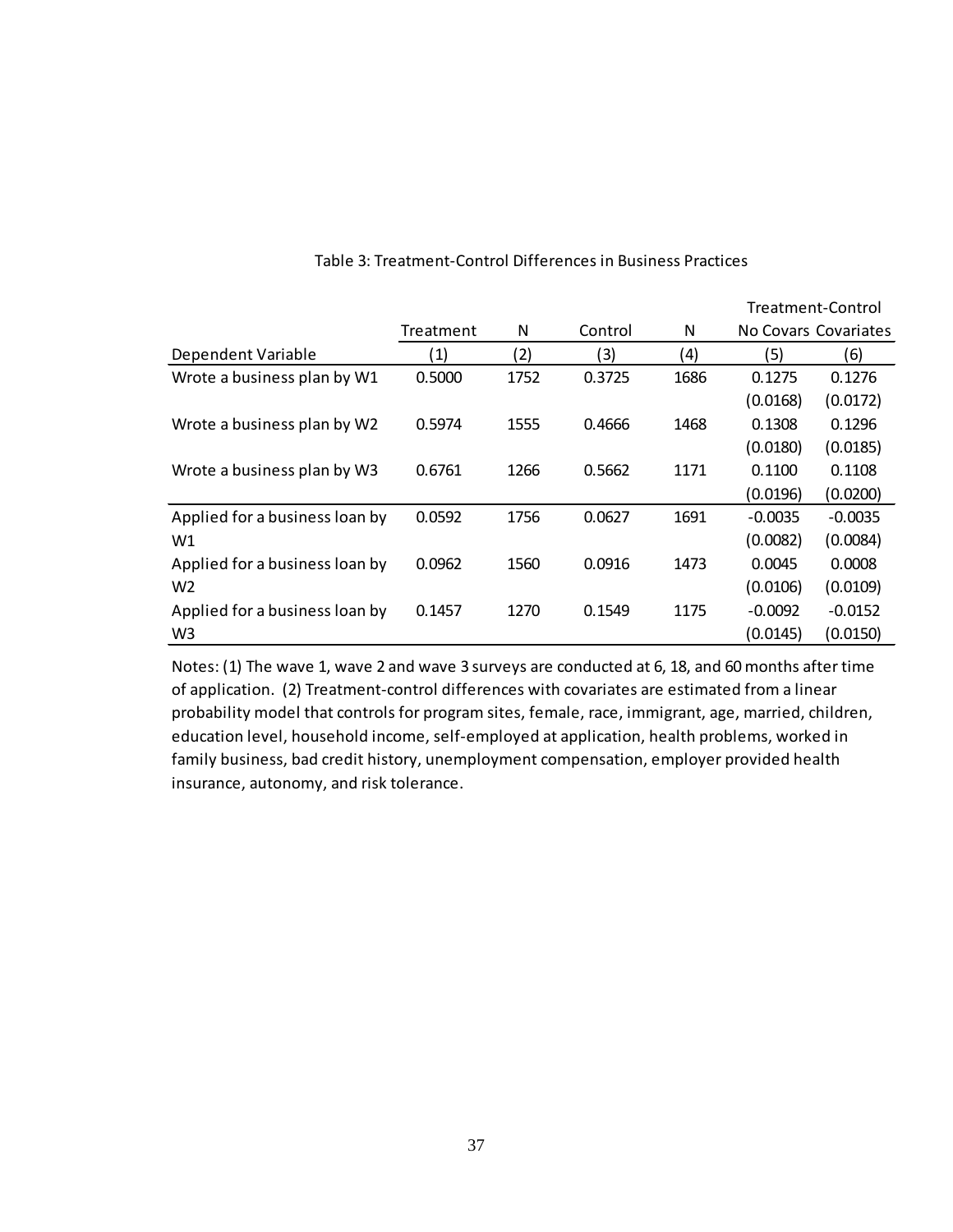|                                          | Treatment-Control (IV Estimates) |            |      |  |
|------------------------------------------|----------------------------------|------------|------|--|
|                                          | No Covars                        | Covariates | N    |  |
| Dependent Variable                       | (1)                              | (2)        | (3)  |  |
| Business owner at W1 survey date         | 0.1252                           | 0.1337     | 3443 |  |
|                                          | (0.0446)                         | (0.0395)   |      |  |
| Business owner at W2 survey date         | 0.0742                           | 0.0691     | 3032 |  |
|                                          | (0.0616)                         | (0.0570)   |      |  |
| Business owner at W3 survey date         | 0.0406                           | 0.0105     | 2446 |  |
|                                          | (0.0844)                         | (0.0810)   |      |  |
| Monthly business sales at W1 survey date | $-1.0817$                        | $-0.9402$  | 3210 |  |
| (000s)                                   | (0.7510)                         | (0.7336)   |      |  |
| Monthly business sales at W2 survey date | $-0.6060$                        | $-0.4411$  | 2794 |  |
| (000s)                                   | (1.1539)                         | (1.1151)   |      |  |
| Monthly business sales at W3 survey date | $-2.0977$                        | $-2.5522$  | 2323 |  |
| (000s)                                   | (2.2804)                         | (2.2885)   |      |  |
| Has any employees at W1 survey date      | 0.0353                           | 0.0363     | 3438 |  |
|                                          | (0.0248)                         | (0.0245)   |      |  |
| Has any employees at W2 survey date      | 0.0133                           | 0.0065     | 3023 |  |
|                                          | (0.0368)                         | (0.0362)   |      |  |
| Has any employees at W3 survey date      | $-0.0736$                        | $-0.0871$  | 2436 |  |
|                                          | (0.0525)                         | (0.0534)   |      |  |
| Log household income at W1               | $-0.0636$                        | $-0.0223$  | 3223 |  |
|                                          | (0.0848)                         | (0.0639)   |      |  |
| Log household income at W2               | 0.1191                           | 0.0635     | 2797 |  |
|                                          | (0.1203)                         | (0.0953)   |      |  |
| Log household income at W3               | 0.2346                           | 0.0915     | 2270 |  |
|                                          | (0.1799)                         | (0.1485)   |      |  |

Table 4: Impact of Entrepreneurship Training on Business Ownership and Main Outcomes

Notes: (1) The first-stage in the IV (LATE) model regresses receipt of entrepreneurship training on treatment. The second-stage regresses the listed outcome on predicted receipt of entrepreneurship training. (2) The wave 1, wave 2 and wave 3 surveys are conducted at 6, 18, and 60 months after time of application. (3) Covariates include program sites, female, race, immigrant, age, married, children, education level, household income, self-employed at application, health problems, worked in family business, bad credit history, unemployment compensation, employer provided health insurance, autonomy, and risk tolerance.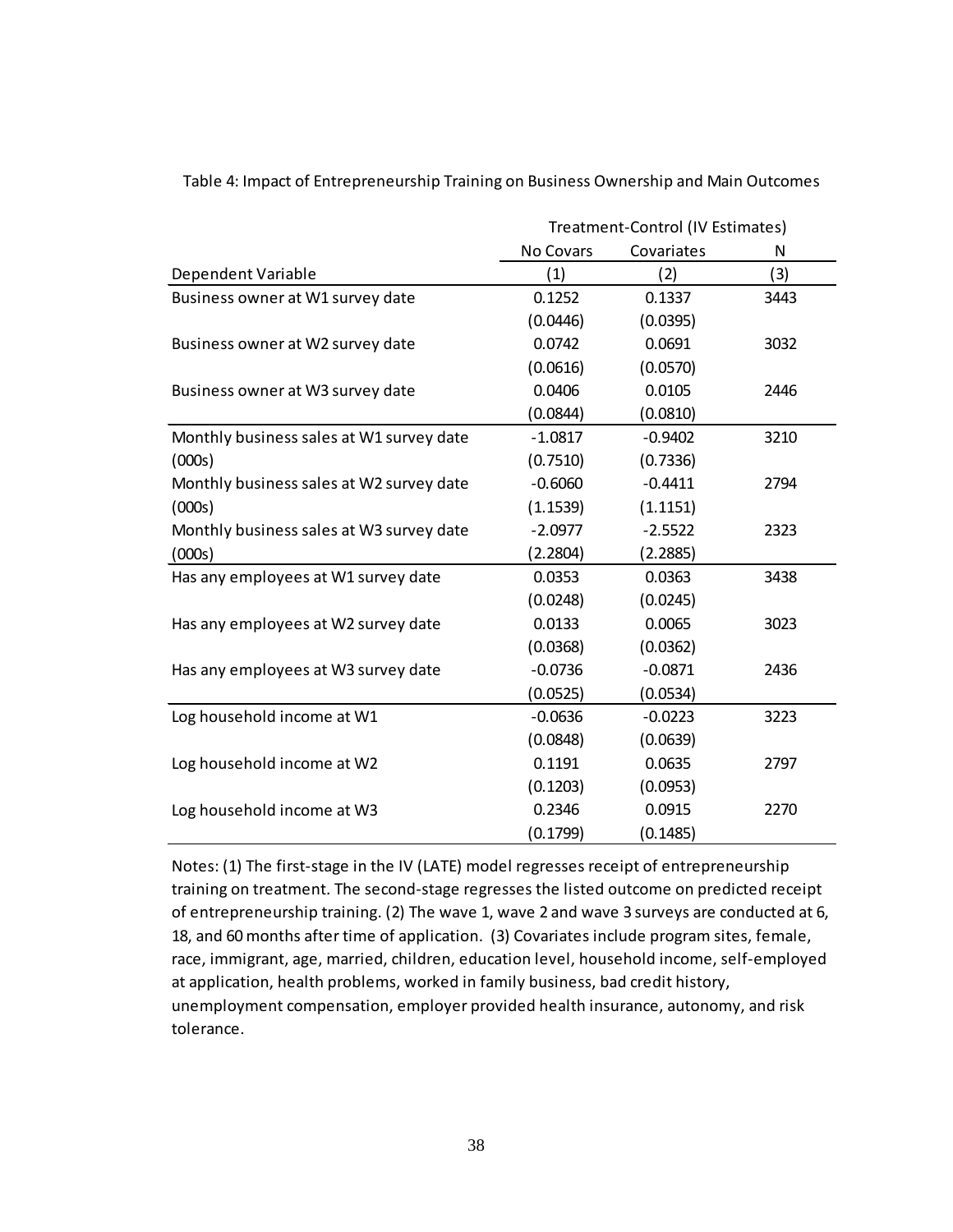|                           | <b>Treatment Group</b> |       |            |       | Control Group                                                       |       |       | U.S. Firms SBO (2007) |  |
|---------------------------|------------------------|-------|------------|-------|---------------------------------------------------------------------|-------|-------|-----------------------|--|
|                           | All                    | All   | <b>New</b> | All   | All<br><b>New</b>                                                   |       |       | Started               |  |
|                           |                        |       |            |       | Individuals Businesses Businesses Individuals Businesses Businesses |       | Total | 2002-07               |  |
|                           | (1)                    | (2)   | (3)        | (4)   | (5)                                                                 | (6)   | (7)   | (8)                   |  |
| Annual sales and receipts |                        |       |            |       |                                                                     |       |       |                       |  |
| No business               | 61.1%                  | N/A   | N/A        | 62.1% | N/A                                                                 | N/A   | N/A   | N/A                   |  |
| Less than \$5,000         | 9.7%                   | 24.9% | 26.6%      | 8.9%  | 23.5%                                                               | 23.5% | 20.6% | 22.4%                 |  |
| \$5,000 to \$9,999        | 3.8%                   | 9.7%  | 10.1%      | 5.0%  | 13.1%                                                               | 12.8% | 13.7% | 13.8%                 |  |
| \$10,000 to \$24,999      | 6.5%                   | 16.6% | 13.0%      | 6.8%  | 18.0%                                                               | 17.5% | 18.8% | 18.6%                 |  |
| \$25,000 to \$49,999      | 6.7%                   | 17.3% | 18.0%      | 4.6%  | 12.0%                                                               | 13.7% | 12.1% | 12.9%                 |  |
| \$50,000 to \$99,999      | 5.6%                   | 14.3% | 12.6%      | 5.7%  | 15.1%                                                               | 14.1% | 9.9%  | 10.7%                 |  |
| \$100,000 to \$249,999    | 4.5%                   | 11.5% | 13.0%      | 3.8%  | 9.9%                                                                | 11.1% | 10.2% | 10.6%                 |  |
| \$250,000 to \$499,999    | 1.5%                   | 3.9%  | 4.7%       | 1.6%  | 4.2%                                                                | 3.4%  | 5.5%  | 5.0%                  |  |
| \$500,000 to \$999,999    | 0.4%                   | 0.9%  | 1.1%       | 0.7%  | 1.8%                                                                | 1.7%  | 4.0%  | 3.2%                  |  |
| \$1,000,000 or more       | 0.4%                   | 0.9%  | 1.1%       | 0.9%  | 2.4%                                                                | 2.1%  | 5.2%  | 3.0%                  |  |
| <b>Employment size</b>    |                        |       |            |       |                                                                     |       |       |                       |  |
| No business               | 61.1%                  | N/A   | N/A        | 62.1% | N/A                                                                 | N/A   | N/A   | N/A                   |  |
| No employees              | 29.5%                  | 75.9% | 74.0%      | 26.8% | 70.8%                                                               | 72.2% | 81.1% | 85.0%                 |  |
| 1 to 4 employees          | 7.2%                   | 18.6% | 20.0%      | 8.6%  | 22.7%                                                               | 22.0% | 10.6% | 10.0%                 |  |
| 5 to 9 employees          | 1.2%                   | 3.1%  | 3.8%       | 1.3%  | 3.4%                                                                | 2.2%  | 3.7%  | 2.6%                  |  |
| 10 to 19 employees        | 0.6%                   | 1.6%  | 1.6%       | 0.7%  | 1.8%                                                                | 2.2%  | 2.3%  | 1.4%                  |  |
| 20 to 49 employees        | 0.2%                   | 0.6%  | 0.6%       | 0.2%  | 0.5%                                                                | 0.4%  | 1.4%  | 0.8%                  |  |
| 50 to 99 employees        | 0.1%                   | 0.2%  | 0.0%       | 0.2%  | 0.5%                                                                | 0.7%  | 0.5%  | 0.2%                  |  |
| 100 employees or more     | 0.0%                   | 0.0%  | 0.0%       | 0.2%  | 0.5%                                                                | 0.4%  | 0.4%  | 0.1%                  |  |
| Sample size               | 1116                   | 434   | 278        | 1009  | 383                                                                 | 234   |       |                       |  |

#### Table 5: Distribution of Businesses by Annual Sales and Number of Employees at Wave 3 for Treatment Group, Control Group and U.S. Total

Notes: (1) U.S. total is from the Survey of Business Owners 2007, U.S. Census Bureau, and includes all non-farm businesses with sales of at least \$1,000 in 2007. (2) New businesses are individuals who did not own a business at the time of application to the program.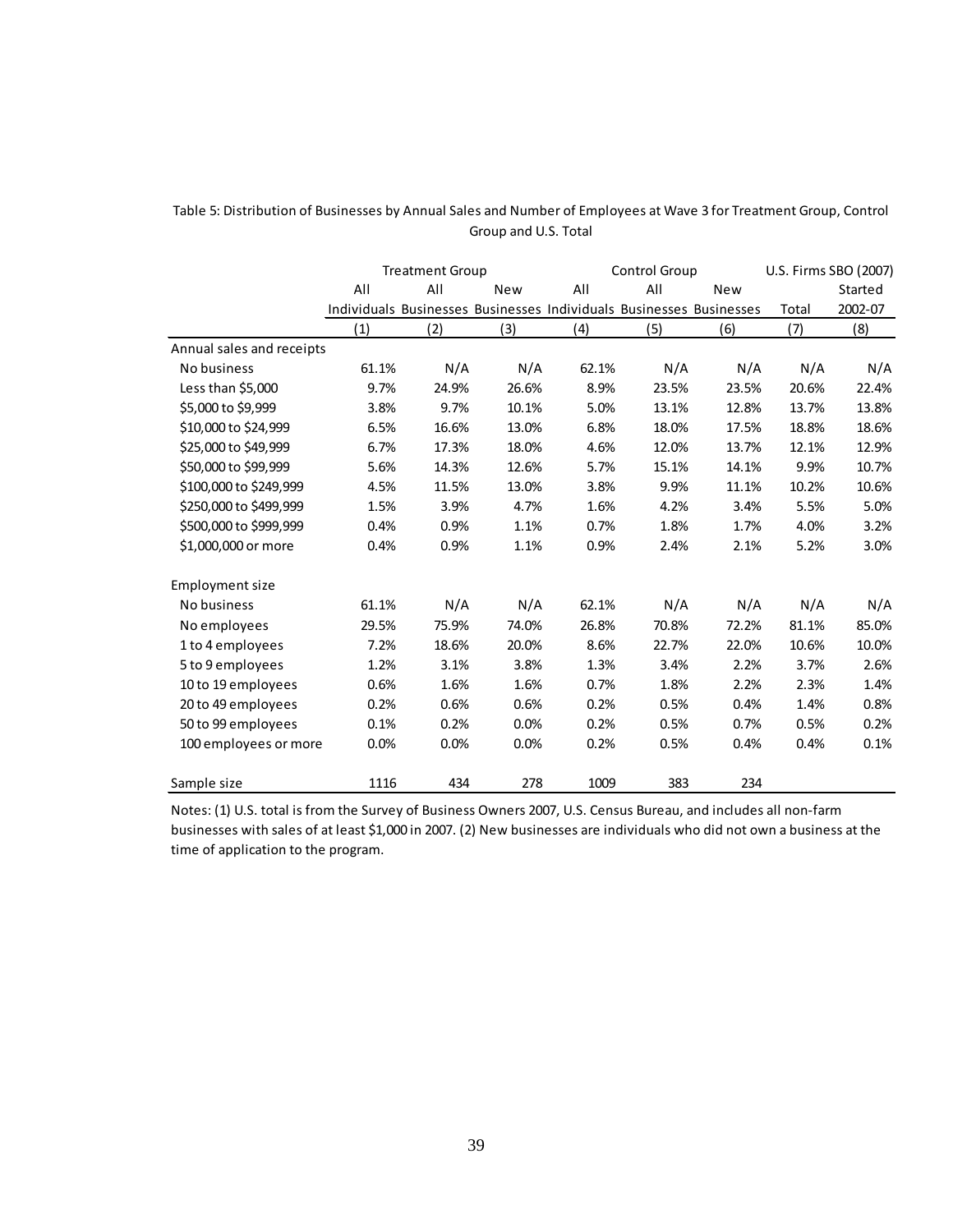|                                          | Treatment-Control (IV Estimates) |            |      |  |
|------------------------------------------|----------------------------------|------------|------|--|
|                                          | No Covars                        | Covariates | N    |  |
| Dependent Variable                       | (1)                              | (2)        | (3)  |  |
| Business owner at W1 survey date         | 0.0977                           | 0.1141     | 3443 |  |
|                                          | (0.0491)                         | (0.0425)   |      |  |
| Business owner at W2 survey date         | 0.0397                           | 0.0689     | 3032 |  |
|                                          | (0.0678)                         | (0.0607)   |      |  |
| Business owner at W3 survey date         | $-0.0634$                        | $-0.0599$  | 2446 |  |
|                                          | (0.0928)                         | (0.0870)   |      |  |
| Monthly business sales at W1 survey date | $-1,525$                         | $-1,265$   | 3210 |  |
|                                          | (883)                            | (807)      |      |  |
| Monthly business sales at W2 survey date | $-607$                           | $-400$     | 2794 |  |
|                                          | (1244)                           | (1186)     |      |  |
| Monthly business sales at W3 survey date | $-2,868$                         | $-2,651$   | 2323 |  |
|                                          | (2267)                           | (2152)     |      |  |
| Has any employees at W1 survey date      | 0.0234                           | 0.0263     | 3438 |  |
|                                          | (0.0269)                         | (0.0252)   |      |  |
| Has any employees at W2 survey date      | $-0.0003$                        | 0.0007     | 3023 |  |
|                                          | (0.0403)                         | (0.0379)   |      |  |
| Has any employees at W3 survey date      | $-0.0739$                        | $-0.0794$  | 2436 |  |
|                                          | (0.0603)                         | (0.0580)   |      |  |
| Log household income at W1               | $-0.0419$                        | 0.0002     | 3223 |  |
|                                          | (0.0989)                         | (0.0751)   |      |  |
| Log household income at W2               | 0.1065                           | 0.0561     | 2797 |  |
|                                          | (0.1350)                         | (0.1084)   |      |  |
| Log household income at W3               | 0.2617                           | 0.1506     | 2270 |  |
|                                          | (0.1947)                         | (0.1638)   |      |  |

### Table 6: Impact of Entrepreneurship Training on Main Outcomes Weighted by Predicted Non-Response Probabilities

Notes: (1) The first-stage in the IV (LATE) model regresses receipt of entrepreneurship training on treatment. The second-stage regresses the listed outcome on predicted receipt of entrepreneurship training. (2) The wave 1, wave 2 and wave 3 surveys are conducted at 6, 18, and 60 months after time of application. (3) Covariates include program sites, female, race, immigrant, age, married, children, education level, household income, self-employed at application, health problems, worked in family business, bad credit history, unemployment compensation, employer provided health insurance, autonomy, and risk tolerance. (4) Sample weights used to estimate treatment-control differences are predicted probabilities of non-response in specified wave from first-stage regression using all covariates.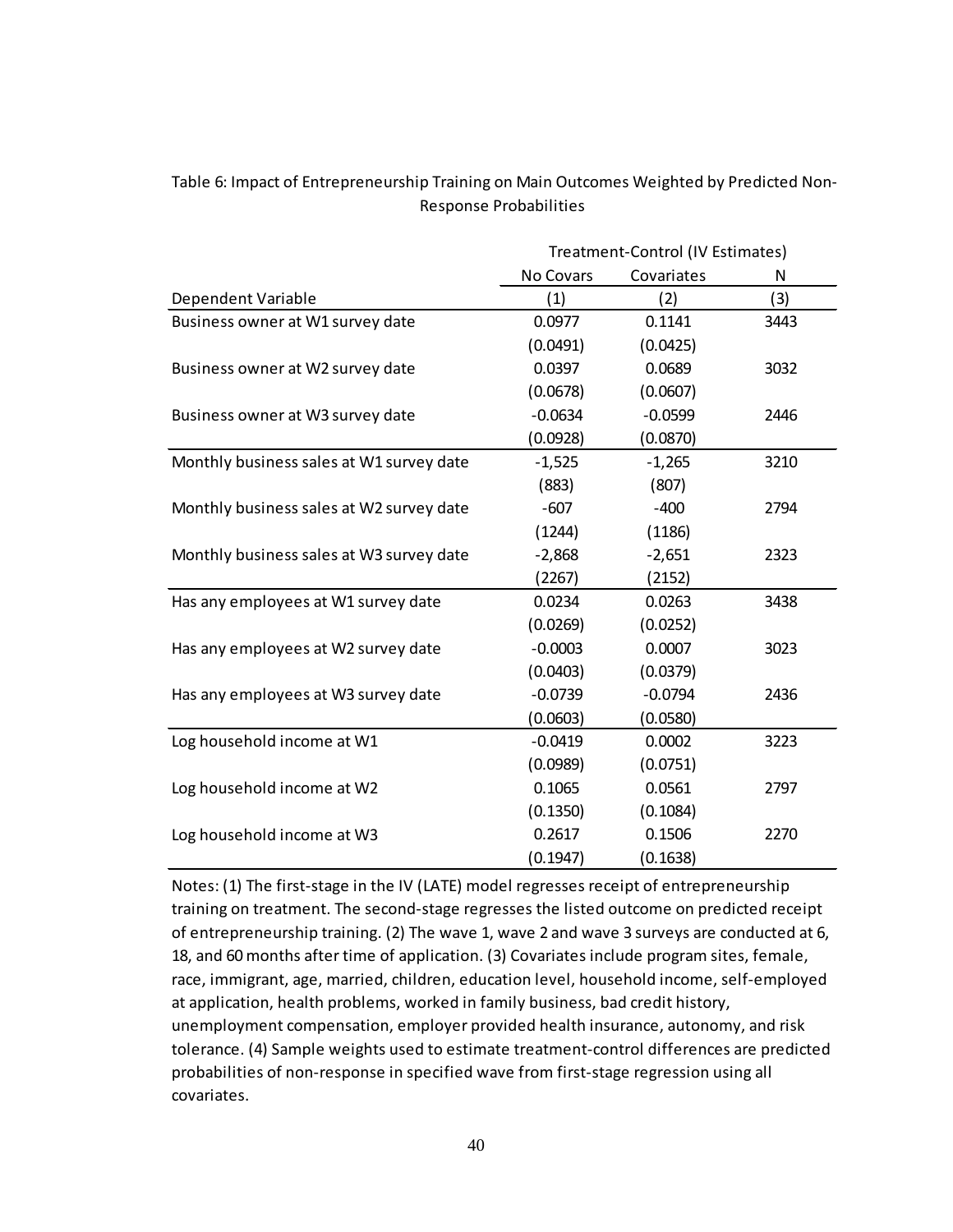|                              |              |              |              |           |           |                     |                                        | Std. Deviation |
|------------------------------|--------------|--------------|--------------|-----------|-----------|---------------------|----------------------------------------|----------------|
|                              |              | Lower Bounds |              |           |           | <b>Upper Bounds</b> |                                        | Control/       |
|                              | $-0.25$ std. | $-0.10$ std. | $-0.05$ std. | Unadj.    |           |                     | $+0.05$ std. $+0.10$ std. $+0.25$ std. | Treatment      |
| Dependent Variable           | (1)          | (2)          | (3)          | (4)       | (5)       | (6)                 | (7)                                    | (8)            |
| Business owner at W1 survey  | 0.0218       | 0.0892       | 0.1116       | 0.1337    | 0.1565    | 0.1790              | 0.2463                                 | 0.4799         |
| date                         | (0.0333)     | (0.0331)     | (0.0330)     | (0.0395)  | (0.0330)  | (0.0331)            | (0.0332)                               | 0.4911         |
| Business owner at W2 survey  | $-0.1528$    | $-0.0170$    | 0.0282       | 0.0691    | 0.1187    | 0.1640              | 0.2997                                 | 0.4918         |
| date                         | (0.0425)     | (0.0421)     | (0.0421)     | (0.0570)  | (0.0421)  | (0.0421)            | (0.0425)                               | 0.4953         |
| Business owner at W3 survey  | $-0.3921$    | $-0.1384$    | $-0.0539$    | 0.0105    | 0.1152    | 0.1998              | 0.4534                                 | 0.4854         |
| date                         | (0.0491)     | (0.0486)     | (0.0485)     | (0.0810)  | (0.0485)  | (0.0486)            | (0.0492)                               | 0.4877         |
| Monthly business sales at W1 | $-3.3615$    | $-1.9122$    | $-1.4291$    | $-0.9402$ | $-0.4629$ | 0.0202              | 1.4695                                 | 9.1599         |
| survey date (000s)           | (0.5717)     | (0.5680)     | (0.5675)     | (0.7336)  | (0.5675)  | (0.5680)            | (0.5716)                               | 6.5686         |
| Monthly business sales at W2 | $-5.6119$    | $-2.5024$    | $-1.4659$    | $-0.4411$ | 0.6071    | 1.6436              | 4.7531                                 | 9.7962         |
| survey date (000s)           | (0.7856)     | (0.7782)     | (0.7771)     | (1.1151)  | (0.7771)  | (0.7781)            | (0.7854)                               | 8.8079         |
| Monthly business sales at W3 | $-14.2217$   | $-7.0030$    | $-4.5968$    | $-2.5522$ | 0.2157    | 2.6219              | 9.8405                                 | 13.8608        |
| survey date (000s)           | (1.3269)     | (1.3126)     | (1.3106)     | (2.2885)  | (1.3108)  | (1.3131)            | (1.3282)                               | 11.9129        |
| Has any employees at W1      | $-0.0254$    | 0.0121       | 0.0246       | 0.0363    | 0.0496    | 0.0622              | 0.0997                                 | 0.2589         |
| survey date                  | (0.0201)     | (0.0200)     | (0.0200)     | (0.0245)  | (0.0200)  | (0.0200)            | (0.0201)                               | 0.2793         |
| Has any employees at W2      | $-0.1250$    | $-0.0434$    | $-0.0162$    | 0.0065    | 0.0382    | 0.0654              | 0.1470                                 | 0.2918         |
| survey date                  | (0.0265)     | (0.0263)     | (0.0263)     | (0.0362)  | (0.0263)  | (0.0263)            | (0.0265)                               | 0.2972         |
| Has any employees at W3      | $-0.3404$    | $-0.1815$    | $-0.1286$    | $-0.0871$ | $-0.0226$ | 0.0303              | 0.1892                                 | 0.3135         |
| survey date                  | (0.0316)     | (0.0313)     | (0.0313)     | (0.0534)  | (0.0313)  | (0.0313)            | (0.0317)                               | 0.2907         |
| Log household income at W1   | $-0.2736$    | $-0.1111$    | $-0.0570$    | $-0.0223$ | 0.0513    | 0.1055              | 0.2679                                 | 0.9111         |
|                              | (0.0541)     | (0.0536)     | (0.0535)     | (0.0639)  | (0.0535)  | (0.0536)            | (0.0541)                               | 0.8992         |
| Log household income at W2   | $-0.3726$    | $-0.0611$    | 0.0428       | 0.0635    | 0.2505    | 0.3543              | 0.6658                                 | 0.9434         |
|                              | (0.0705)     | (0.0698)     | (0.0697)     | (0.0953)  | (0.0698)  | (0.0699)            | (0.0708)                               | 0.9425         |
| Log household income at W3   | $-0.7005$    | $-0.1332$    | 0.0558       | 0.0915    | 0.4340    | 0.6230              | 1.1903                                 | 1.0113         |
|                              | (0.0883)     | (0.0871)     | (0.0870)     | (0.1485)  | (0.0871)  | (0.0873)            | (0.0888)                               | 0.9596         |

| Table 7: Impact of Entrepreneurship Training on Main Outcomes - Bounds Analysis |  |  |  |
|---------------------------------------------------------------------------------|--|--|--|
|---------------------------------------------------------------------------------|--|--|--|

Notes: (1) See Table 4 for notes and sample sizes. (2) Columns (1) and (7) impute to the lower (upper) bound the mean minus (plus) 0.25 standard deviations of the observed treatment distribution to the non-responders in the treatment group and the mean plus (minus) 0.25 standard deviations of the observed control distribution to non-responders in the control group. Columns (2, 3, 5, and 6) repeat the exercise subtracting and adding the specified standard deviations. Column 4 (unadjusted) reproduces the estimates reported in Table 4.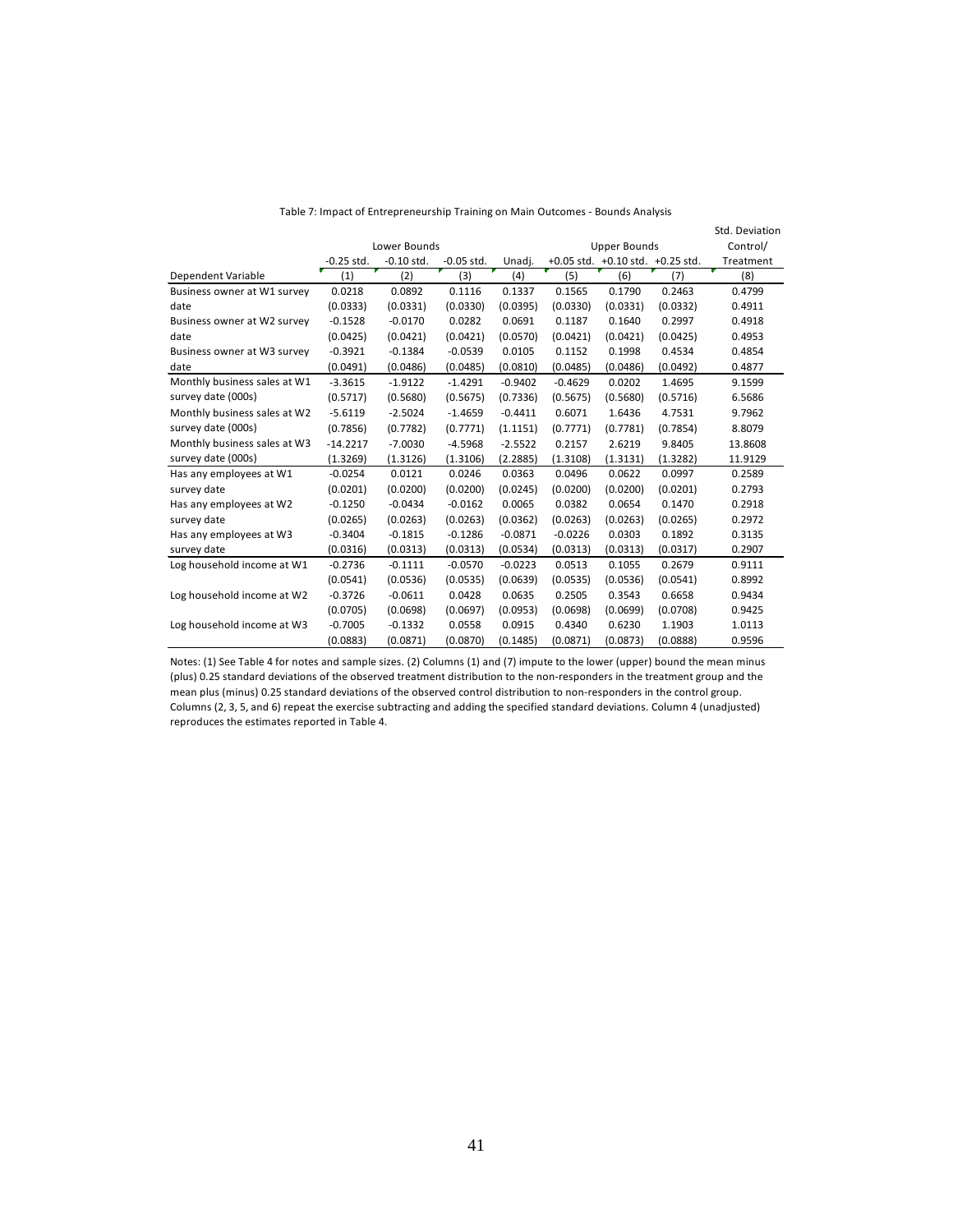|                            |           | <b>Credit Constraints</b> |            | Discrimination |              | <b>Human Capital Constraints</b> |                 |                 |
|----------------------------|-----------|---------------------------|------------|----------------|--------------|----------------------------------|-----------------|-----------------|
|                            |           |                           |            |                |              | <b>No</b>                        | Did Not Work in | No Prior        |
|                            | Main      | Bad Credit*               | Minority * | Female *       | No College * | Managerial                       | Fam. Bus. *     | <b>Business</b> |
|                            | Treatment | Treatment                 | Treatment  | Treatment      | Treatment    | Exp. * Treat.                    | Treat.          | Exp. * Treat.   |
| Dependent Variable         | (1)       | (2)                       | (3)        | (4)            | (5)          | (6)                              | (7)             | (8)             |
| Business owner at W1       | 0.1136    | 0.0017                    | $-0.0184$  | $-0.0915$      | 0.0125       | $-0.0901$                        | $-0.0030$       | $-0.0066$       |
| survey date                | (0.1010)  | (0.0746)                  | (0.0535)   | (0.0708)       | (0.0781)     | (0.0747)                         | (0.0781)        | (0.0814)        |
| Business owner at W2       | $-0.0119$ | 0.0666                    | $-0.0758$  | $-0.0157$      | 0.0486       | 0.0431                           | 0.0622          | $-0.1097$       |
| survey date                | (0.1390)  | (0.1028)                  | (0.0599)   | (0.0975)       | (0.1100)     | (0.1034)                         | (0.1066)        | (0.1102)        |
| Business owner at W3       | 0.1357    | $-0.0800$                 | $-0.0857$  | 0.0405         | 0.0433       | 0.1772                           | $-0.0809$       | $-0.0320$       |
| survey date                | (0.1821)  | (0.1309)                  | (0.0623)   | (0.1268)       | (0.1388)     | (0.1349)                         | (0.1399)        | (0.1419)        |
| Monthly business sales at  | $-1.6755$ | $-0.4427$                 | 0.4240     | 0.7087         | 1.3018       | 0.0042                           | $-1.0323$       | $-1.0629$       |
| W1 survey date (000s)      | (3.5875)  | (1.2731)                  | (1.0181)   | (1.3686)       | (1.6821)     | (1.3375)                         | (1.9047)        | (1.5851)        |
| Monthly business sales at  | $-3.5339$ | 4.9239                    | 0.3104     | $-1.8620$      | 0.5023       | 0.6448                           | 2.1767          | $-1.0231$       |
| W2 survey date (000s)      | (5.0097)  | (2.7786)                  | (0.9752)   | (2.6046)       | (3.0595)     | (2.3753)                         | (2.8692)        | (2.5277)        |
| Monthly business sales at  | $-9.5648$ | $-1.2386$                 | 2.5551     | 0.6067         | 6.8759       | $-1.0964$                        | 3.6547          | $-5.5627$       |
| W3 survey date (000s)      | (7.6381)  | (4.3138)                  | (2.1657)   | (3.7112)       | (5.7169)     | (4.2456)                         | (5.1034)        | (4.9274)        |
| Has any employees at W1    | $-0.1063$ | 0.0493                    | 0.0005     | $-0.0046$      | 0.0575       | 0.0073                           | 0.1563          | 0.0030          |
| survey date                | (0.0689)  | (0.0482)                  | (0.0325)   | (0.0443)       | (0.0497)     | (0.0456)                         | (0.0503)        | (0.0519)        |
| Has any employees at W2    | $-0.1347$ | $-0.0092$                 | 0.0073     | 0.0114         | 0.0594       | 0.0272                           | 0.0410          | 0.0400          |
| survey date                | (0.0952)  | (0.0686)                  | (0.0399)   | (0.0620)       | (0.0718)     | (0.0656)                         | (0.0707)        | (0.0710)        |
| Has any employees at W3    | $-0.2165$ | $-0.1067$                 | $-0.0330$  | $-0.0471$      | 0.1811       | 0.0012                           | 0.0651          | 0.1514          |
| survey date                | (0.1215)  | (0.0865)                  | (0.0444)   | (0.0786)       | (0.0903)     | (0.0847)                         | (0.0910)        | (0.0901)        |
| Log household income at W1 | $-0.0298$ | 0.0827                    | 0.1533     | 0.0553         | 0.0954       | $-0.2044$                        | $-0.0857$       | $-0.0459$       |
|                            | (0.1682)  | (0.1224)                  | (0.0842)   | (0.1155)       | (0.1214)     | (0.1219)                         | (0.1235)        | (0.1272)        |
| Log household income at W2 | $-0.0520$ | 0.2167                    | $-0.0061$  | $-0.0581$      | $-0.0788$    | $-0.0174$                        | 0.1096          | $-0.0418$       |
|                            | (0.2450)  | (0.1848)                  | (0.1170)   | (0.1690)       | (0.1923)     | (0.1861)                         | (0.1844)        | (0.1878)        |
| Log household income at W3 | $-0.0665$ | $-0.1696$                 | 0.1455     | $-0.1582$      | 0.1081       | 0.2505                           | 0.2065          | 0.0258          |
|                            | (0.3592)  | (0.2569)                  | (0.1183)   | (0.2385)       | (0.2635)     | (0.2441)                         | (0.2637)        | (0.2683)        |

#### Table 8A: Entrepreneurship Training Impact Heterogeneity by Baseline Characteristics

Notes: (1) Each row represents a separate regression. Sample sizes are reported in Table 4. (2) The wave 1, wave 2 and wave 3 surveys are conducted at 6, 18, and 60 months after time of application. (3) Covariates include program sites, female, race, immigrant, age, married, children, education level, household income, self-employed at application, health problems, worked in family business, bad credit history, unemployment compensation, employer provided health insurance, autonomy, and risk tolerance.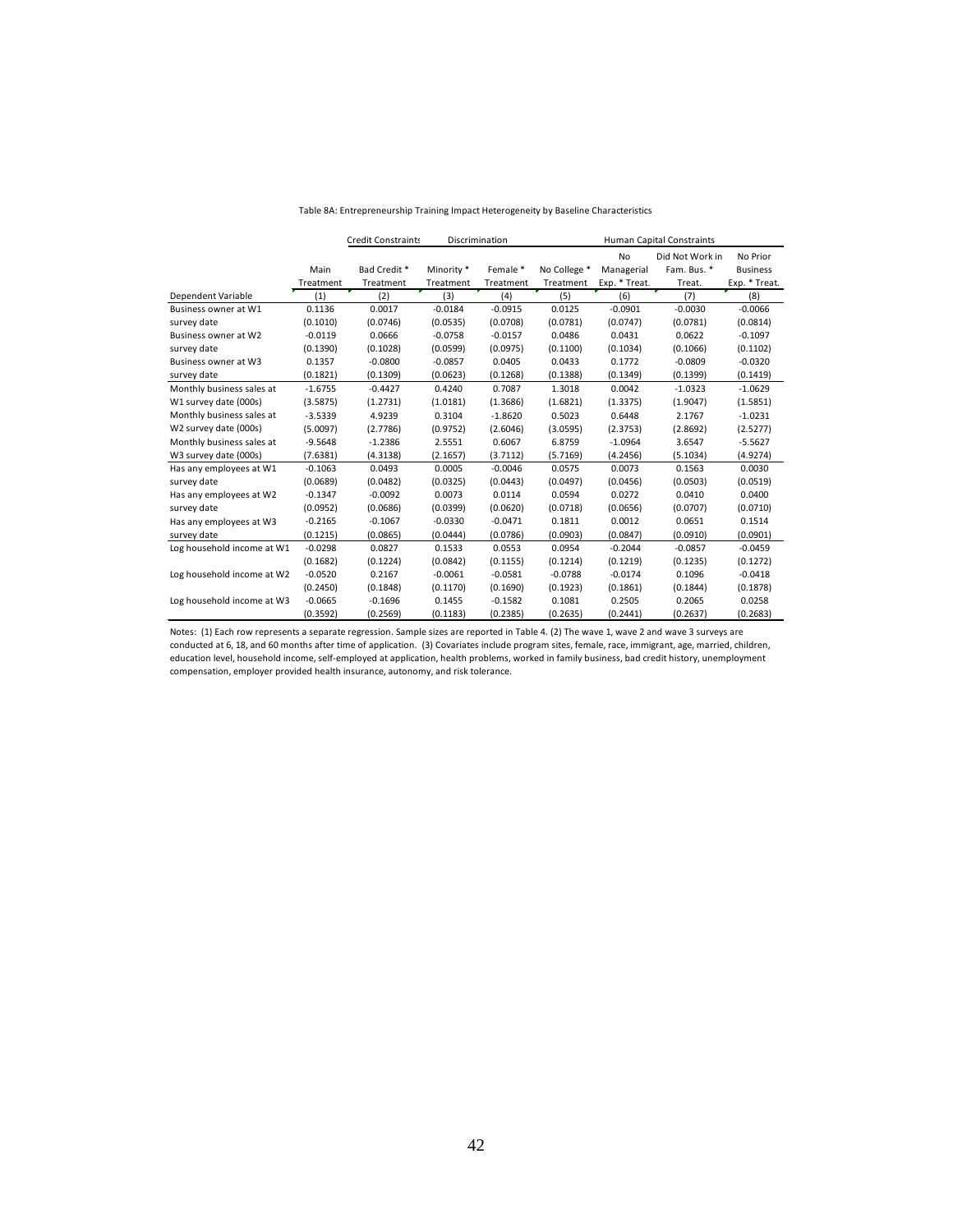#### Table 8A: Entrepreneurship Training Impact Heterogeneity by Baseline Characteristics (continued)

|                                |                       | U.I. Frictions |
|--------------------------------|-----------------------|----------------|
|                                |                       |                |
|                                |                       | Unemployed *   |
|                                | <b>Main Treatment</b> | Treatment      |
| Dependent Variable             | (1)                   | (9)            |
| Business owner at W1 survey    | 0.1136                | 0.1777         |
| date                           | (0.1010)              | (0.0775)       |
| Business owner at W2 survey    | $-0.0119$             | 0.1387         |
| date                           | (0.1390)              | (0.1059)       |
| Business owner at W3 survey    | 0.1357                | $-0.1396$      |
| date                           | (0.1821)              | (0.1356)       |
| Monthly business sales at W1   | $-1.6755$             | 1.7888         |
| survey date (000s)             | (3.5875)              | (1.4655)       |
| Monthly business sales at W2   | $-3.5339$             | 0.9719         |
| survey date (000s)             | (5.0097)              | (2.5009)       |
| Monthly business sales at W3   | $-9.5648$             | 6.8971         |
| survey date (000s)             | (7.6381)              | (4.6315)       |
| Has any employees at W1 survey | $-0.1063$             | $-0.0229$      |
| date                           | (0.0689)              | (0.0454)       |
| Has any employees at W2 survey | $-0.1347$             | 0.0855         |
| date                           | (0.0952)              | (0.0650)       |
| Has any employees at W3 survey | $-0.2165$             | $-0.0368$      |
| date                           | (0.1215)              | (0.0839)       |
| Log household income at W1     | $-0.0298$             | $-0.0282$      |
|                                | (0.1682)              | (0.1213)       |
| Log household income at W2     | $-0.0520$             | 0.0071         |
|                                | (0.2450)              | (0.1792)       |
| Log household income at W3     | $-0.0665$             | $-0.0399$      |
|                                | (0.3592)              | (0.2587)       |

Notes: (1) Each row represents a separate regression. Sample sizes are reported in Table 4. (2) The wave 1, wave 2 and wave 3 surveys are conducted at 6, 18, and 60 months after time of application. (3) Covariates include program sites, female, race, immigrant, age, married, children, education level, household income, self-employed at application, health problems, worked in family business, bad credit history, unemployment compensation, employer provided health insurance, autonomy, and risk tolerance.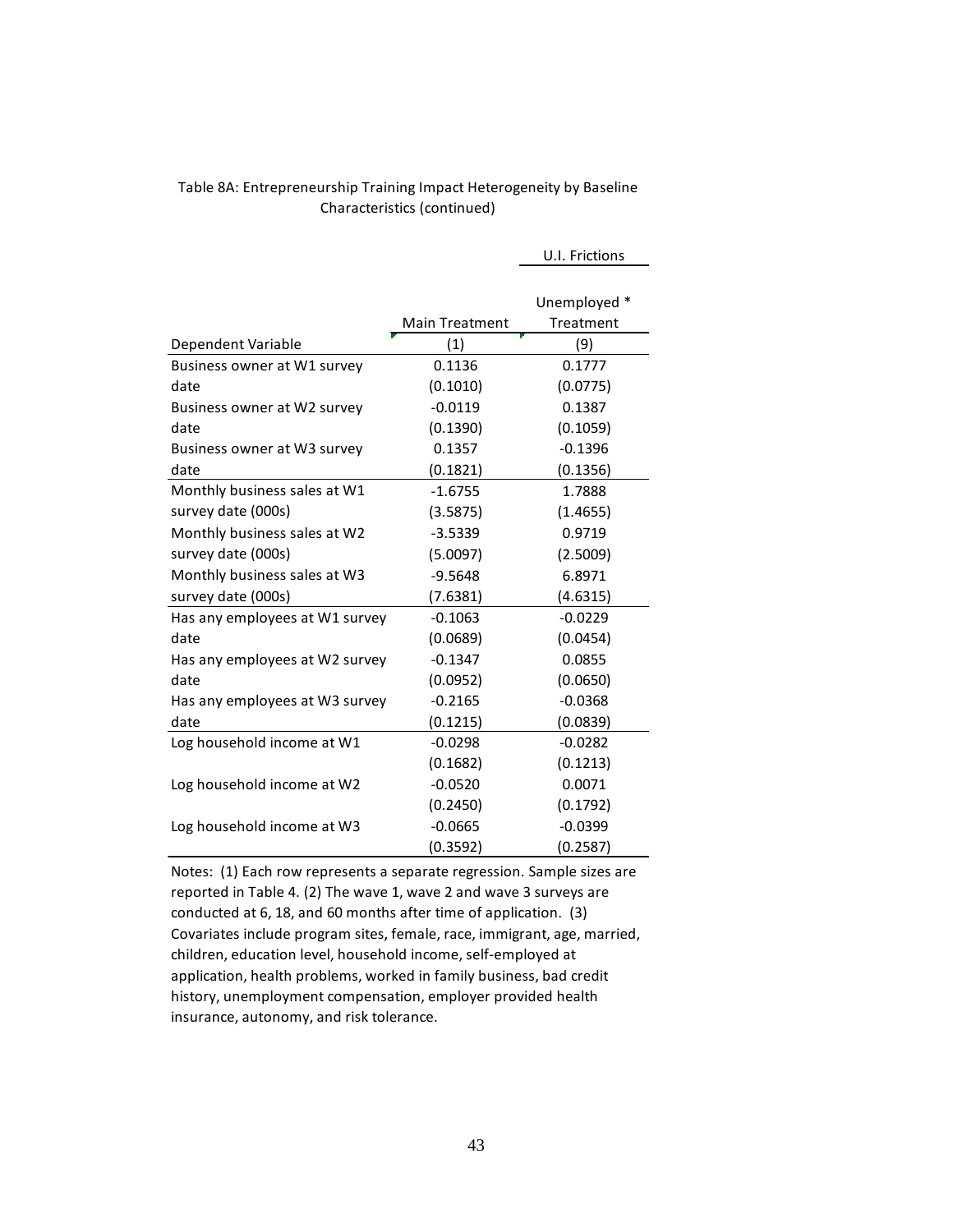|                            | <b>Credit Constraints</b> |           | Discrimination |            | <b>Human Capital Constraints</b> |                             |               | U.I. Frictions |
|----------------------------|---------------------------|-----------|----------------|------------|----------------------------------|-----------------------------|---------------|----------------|
|                            |                           |           |                |            |                                  | No Manager. Did Not Work in | No Prior      |                |
|                            | <b>Bad Credit</b>         | Minority  | Female         | No College | Exp.                             | Fam. Bus.                   | Business Exp. | Unemployed     |
| Dependent Variable         | (1)                       | (2)       | (3)            | (4)        | (5)                              | (6)                         | (7)           | (8)            |
| Business owner at W1       | 0.1209                    | 0.0845    | 0.0317         | 0.1316     | 0.0812                           | 0.1428                      | 0.1613        | 0.2284         |
| survey date                | (0.0588)                  | (0.0646)  | (0.0625)       | (0.0518)   | (0.0686)                         | (0.0487)                    | (0.0513)      | (0.0567)       |
| Business owner at W2       | 0.0261                    | $-0.0171$ | $-0.0510$      | 0.0621     | 0.1099                           | 0.0730                      | 0.0450        | 0.1035         |
| survey date                | (0.0680)                  | (0.0741)  | (0.0700)       | (0.0593)   | (0.0776)                         | (0.0550)                    | (0.0578)      | (0.0634)       |
| Business owner at W3       | $-0.0849$                 | $-0.0571$ | 0.0061         | $-0.0270$  | 0.1290                           | 0.0214                      | 0.0384        | 0.0007         |
| survey date                | (0.0797)                  | (0.0898)  | (0.0814)       | (0.0690)   | (0.0906)                         | (0.0620)                    | (0.0645)      | (0.0705)       |
| Monthly business sales at  | $-0.4417$                 | 0.1804    | $-1.0492$      | $-0.7884$  | $-0.6066$                        | $-1.8038$                   | $-0.6287$     | 0.1271         |
| W1 survey date (000s)      | (0.9823)                  | (1.0300)  | (0.9957)       | (1.2675)   | (1.3648)                         | (1.0789)                    | (1.0550)      | (1.0673)       |
| Monthly business sales at  | 2.4018                    | 0.7291    | $-1.8542$      | $-0.6780$  | 1.1385                           | 0.6934                      | $-0.9273$     | $-0.1807$      |
| W2 survey date (000s)      | (1.9300)                  | (1.0475)  | (1.2998)       | (1.4052)   | (1.6936)                         | (1.4469)                    | (1.0897)      | (1.2290)       |
| Monthly business sales at  | 1.2806                    | 0.9949    | $-0.2497$      | $-0.0367$  | $-0.8944$                        | $-0.5805$                   | $-1.2355$     | 0.9200         |
| W3 survey date (000s)      | (1.4889)                  | (2.0189)  | (1.0795)       | (2.2003)   | (1.8664)                         | (1.8115)                    | (1.3271)      | (1.6952)       |
| Has any employees at W1    | 0.0430                    | 0.0781    | 0.0077         | 0.0374     | 0.1004                           | 0.0785                      | 0.0476        | 0.0442         |
| survey date                | (0.0447)                  | (0.0463)  | (0.0455)       | (0.0407)   | (0.0491)                         | (0.0360)                    | (0.0306)      | (0.0370)       |
| Has any employees at W2    | 0.0442                    | 0.0110    | $-0.0247$      | 0.0131     | 0.0911                           | 0.0100                      | 0.0031        | 0.0098         |
| survey date                | (0.0514)                  | (0.0545)  | (0.0491)       | (0.0463)   | (0.0551)                         | (0.0389)                    | (0.0360)      | (0.0411)       |
| Has any employees at W3    | $-0.0337$                 | $-0.0213$ | $-0.0427$      | 0.0147     | 0.0731                           | $-0.0125$                   | $-0.0060$     | $-0.0184$      |
| survey date                | (0.0527)                  | (0.0608)  | (0.0511)       | (0.0476)   | (0.0614)                         | (0.0405)                    | (0.0389)      | (0.0447)       |
| Log household income at W1 | 0.0840                    | 0.0986    | $-0.0467$      | $-0.0505$  | $-0.1849$                        | $-0.1971$                   | $-0.2262$     | $-0.2502$      |
|                            | (0.1406)                  | (0.1739)  | (0.1363)       | (0.1204)   | (0.1609)                         | (0.1001)                    | (0.1015)      | (0.1110)       |
| Log household income at W2 | 0.1169                    | $-0.0658$ | 0.2654         | 0.0231     | 0.0840                           | $-0.0304$                   | $-0.0081$     | $-0.0359$      |
|                            | (0.1592)                  | (0.1749)  | (0.1465)       | (0.1218)   | (0.1775)                         | (0.1084)                    | (0.1089)      | (0.1222)       |
| Log household income at W3 | 0.0828                    | 0.1197    | 0.0548         | 0.1043     | 0.2608                           | 0.1284                      | 0.0805        | 0.1533         |
|                            | (0.1783)                  | (0.2044)  | (0.1694)       | (0.1464)   | (0.1856)                         | (0.1239)                    | (0.1346)      | (0.1402)       |
| W1 sample size             | 1,491                     | 1,448     | 1,636          | 2,100      | 1,268                            | 2,355                       | 2,138         | 1,870          |
| W2 sample size             | 1,265                     | 1,217     | 1,454          | 1,804      | 1,097                            | 2,077                       | 1,861         | 1,639          |
| W3 sample size             | 958                       | 915       | 1,167          | 1,382      | 844                              | 1,686                       | 1,484         | 1,335          |

#### Table 8B: Separate Entrepreneurship Training Impact Regressions for Subgroups

Notes: (1) The wave 1, wave 2 and wave 3 surveys are conducted at 6, 18, and 60 months after time of application. (2) Covariates include program sites, female, race, immigrant, age, married, children, education level, household income, self-employed at application, health problems, worked in family business, bad credit history, unemployment compensation, employer provided health insurance, autonomy, and risk tolerance. (3) Each row/column represents a separate regression.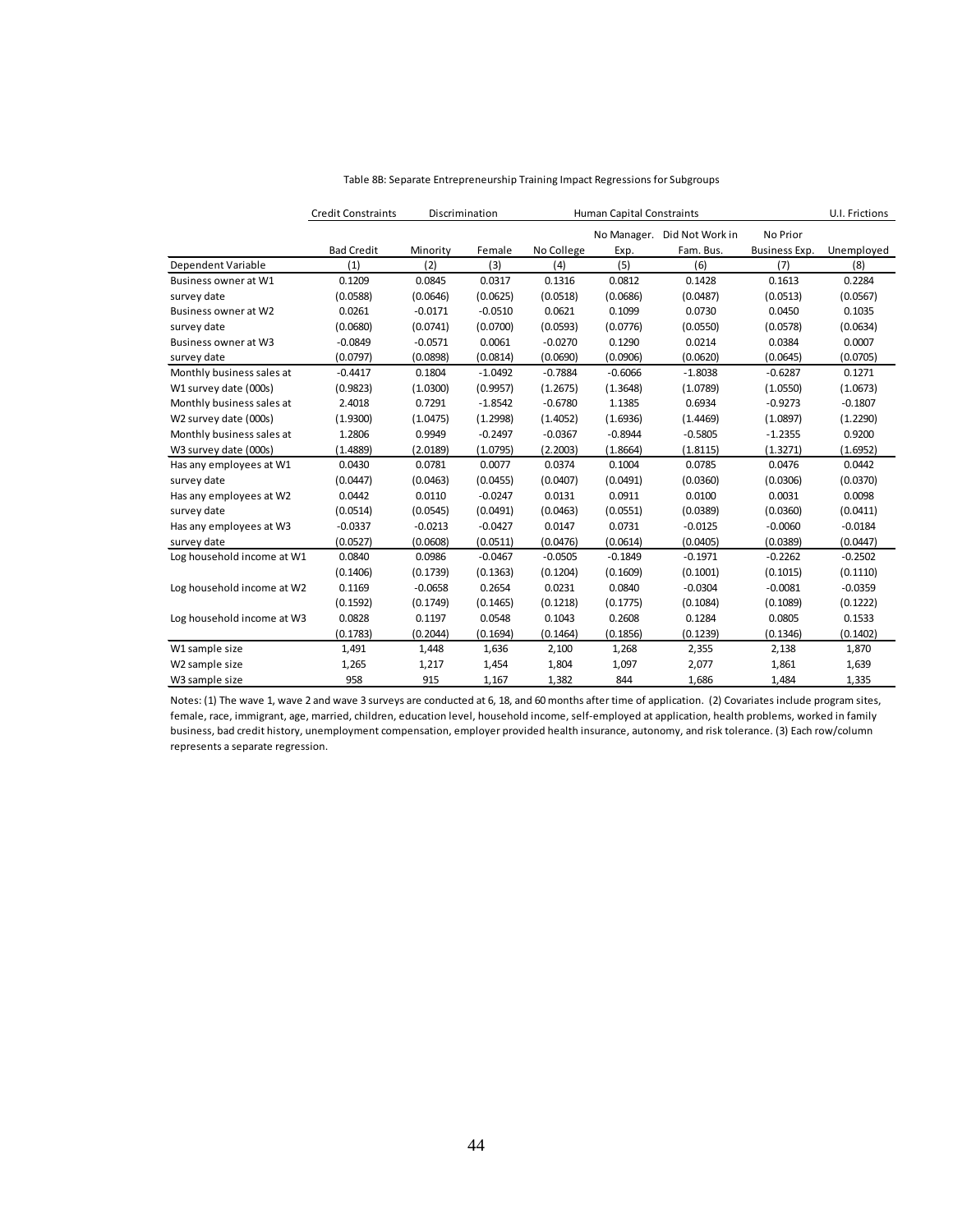### Appendix Table 1A: Impact of Entrepreneurship Training for Pittsburgh and Duluth Sites (with 94% Small Business Development Center Representation) Compare to Table 4

|                                          | Treatment-Control (IV Estimates) |            |     |  |
|------------------------------------------|----------------------------------|------------|-----|--|
|                                          | No Covars                        | Covariates | N   |  |
| Dependent Variable                       | (1)                              | (2)        | (3) |  |
| Business owner at W1 survey date         | 0.0928                           | 0.1093     | 648 |  |
|                                          | (0.0880)                         | (0.0787)   |     |  |
| Business owner at W2 survey date         | 0.0531                           | 0.0624     | 576 |  |
|                                          | (0.1249)                         | (0.1127)   |     |  |
| Business owner at W3 survey date         | $-0.0184$                        | $-0.0279$  | 475 |  |
|                                          | (0.1768)                         | (0.1643)   |     |  |
| Monthly business sales at W1 survey date | $-1.1131$                        | $-0.1398$  | 604 |  |
| (000s)                                   | (1.6308)                         | (1.3387)   |     |  |
| Monthly business sales at W2 survey date | $-3.8658$                        | $-2.6955$  | 524 |  |
| (000s)                                   | (2.4441)                         | (2.1200)   |     |  |
| Monthly business sales at W3 survey date | $-6.7211$                        | $-4.5823$  | 451 |  |
| (000s)                                   | (4.3437)                         | (3.2430)   |     |  |
| Has any employees at W1 survey date      | 0.0194                           | 0.0220     | 646 |  |
|                                          | (0.0454)                         | (0.0443)   |     |  |
| Has any employees at W2 survey date      | $-0.0173$                        | $-0.0143$  | 573 |  |
|                                          | (0.0721)                         | (0.0692)   |     |  |
| Has any employees at W3 survey date      | $-0.1237$                        | $-0.1114$  | 473 |  |
|                                          | (0.1142)                         | (0.1112)   |     |  |
| Log household income at W1               | $-0.1393$                        | $-0.0387$  | 591 |  |
|                                          | (0.1774)                         | (0.1382)   |     |  |
| Log household income at W2               | 0.2511                           | 0.3699     | 513 |  |
|                                          | (0.2699)                         | (0.2184)   |     |  |
| Log household income at W3               | $-0.3520$                        | $-0.2129$  | 432 |  |
|                                          | (0.4113)                         | (0.3283)   |     |  |

Notes: (1) The first-stage in the IV (LATE) model regresses receipt of entrepreneurship training on treatment. The second-stage regresses the listed outcome on predicted receipt of entrepreneurship training. (2) The wave 1, wave 2 and wave 3 surveys are conducted at 6, 18, and 60 months after time of application. (3) Covariates include program sites, female, race, immigrant, age, married, children, education level, household income, self-employed at application, health problems, worked in family business, bad credit history, unemployment compensation, employer provided health insurance, autonomy, and risk tolerance.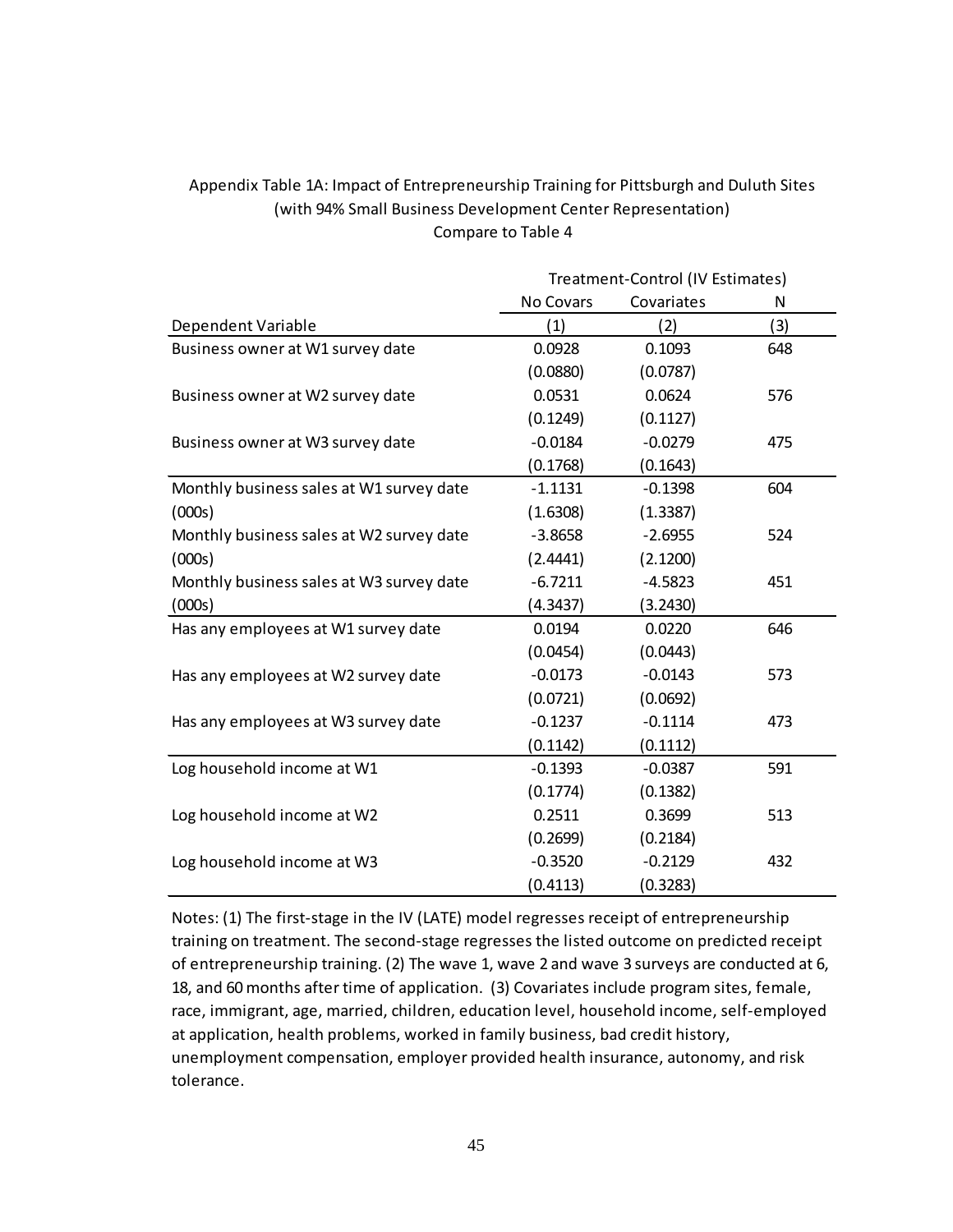### Appendix Table 1B: Impact of Entrepreneurship Training for Philadelphia Site (100% Community Based Organization Representation) Compare to Table 4

|                                          | Treatment-Control (IV Estimates) |            |     |  |  |
|------------------------------------------|----------------------------------|------------|-----|--|--|
|                                          | No Covars                        | Covariates | N   |  |  |
| Dependent Variable                       | (1)                              | (2)        | (3) |  |  |
| Business owner at W1 survey date         | 0.0372                           | 0.1014     | 903 |  |  |
|                                          | (0.0814)                         | (0.0740)   |     |  |  |
| Business owner at W2 survey date         | $-0.0583$                        | $-0.0375$  | 745 |  |  |
|                                          | (0.1167)                         | (0.1103)   |     |  |  |
| Business owner at W3 survey date         | $-0.0786$                        | $-0.1750$  | 551 |  |  |
|                                          | (0.1904)                         | (0.1981)   |     |  |  |
| Monthly business sales at W1 survey date | $-0.9343$                        | $-0.1970$  | 843 |  |  |
| (000s)                                   | (1.2288)                         | (1.2704)   |     |  |  |
| Monthly business sales at W2 survey date | 0.8949                           | 1.1190     | 693 |  |  |
| (000s)                                   | (1.0799)                         | (1.2526)   |     |  |  |
| Monthly business sales at W3 survey date | $-0.0563$                        | 0.0693     | 519 |  |  |
| (000s)                                   | (1.0094)                         | (1.0611)   |     |  |  |
| Has any employees at W1 survey date      | $-0.0271$                        | $-0.0155$  | 901 |  |  |
|                                          | (0.0468)                         | (0.0465)   |     |  |  |
| Has any employees at W2 survey date      | $-0.0869$                        | $-0.0590$  | 741 |  |  |
|                                          | (0.0747)                         | (0.0742)   |     |  |  |
| Has any employees at W3 survey date      | $-0.0147$                        | 0.0044     | 549 |  |  |
|                                          | (0.1252)                         | (0.1335)   |     |  |  |
| Log household income at W1               | $-0.0353$                        | 0.1894     | 823 |  |  |
|                                          | (0.1735)                         | (0.1440)   |     |  |  |
| Log household income at W2               | $-0.1082$                        | 0.0216     | 680 |  |  |
|                                          | (0.2375)                         | (0.2038)   |     |  |  |
| Log household income at W3               | 0.5542                           | 0.8075     | 507 |  |  |
|                                          | (0.4262)                         | (0.4062)   |     |  |  |

Notes: (1) The first-stage in the IV (LATE) model regresses receipt of entrepreneurship training on treatment. The second-stage regresses the listed outcome on predicted receipt of entrepreneurship training. (2) The wave 1, wave 2 and wave 3 surveys are conducted at 6, 18, and 60 months after time of application. (3) Covariates include program sites, female, race, immigrant, age, married, children, education level, household income, self-employed at application, health problems, worked in family business, bad credit history, unemployment compensation, employer provided health insurance, autonomy, and risk tolerance.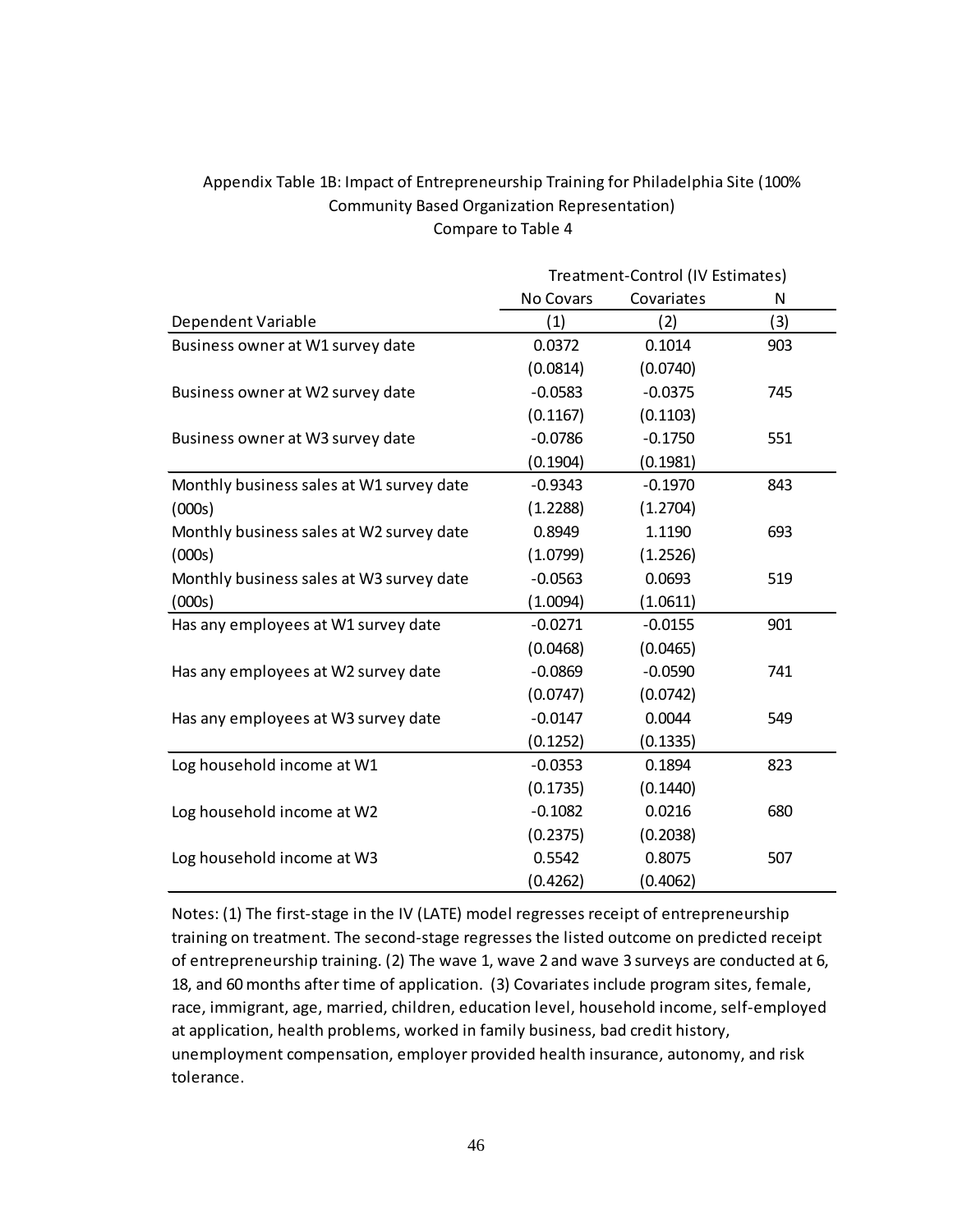#### Appendix Table 2: Regressions for Probability of Receiving Entrepreneurship Training

|                                          | W1        | W <sub>2</sub> | W3        |
|------------------------------------------|-----------|----------------|-----------|
|                                          | (1)       | (2)            | (3)       |
| Female                                   | 0.0242    | 0.0410         | 0.0413    |
|                                          | (0.0259)  | (0.0276)       | (0.0295)  |
| Black                                    | 0.0843    | 0.0694         | 0.1123    |
|                                          | (0.0365)  | (0.0403)       | (0.0446)  |
| Latino                                   | 0.0688    | 0.0878         | 0.1027    |
|                                          | (0.0628)  | (0.0643)       | (0.0642)  |
| Asian                                    | $-0.1439$ | $-0.0679$      | $-0.0730$ |
|                                          | (0.0846)  | (0.0988)       | (0.1129)  |
| Other                                    | 0.0072    | 0.0260         | 0.1006    |
|                                          | (0.0487)  | (0.0536)       | (0.0550)  |
| Not U.S. born                            | 0.0706    | 0.0498         | 0.0719    |
|                                          | (0.0523)  | (0.0564)       | (0.0582)  |
| Age                                      | 0.0100    | 0.0056         | 0.0017    |
|                                          | (0.0098)  | (0.0105)       | (0.0113)  |
| Age squared                              | $-0.0001$ | 0.0000         | 0.0000    |
|                                          | (0.0001)  | (0.0001)       | (0.0001)  |
| Married                                  | 0.0202    | 0.0308         | 0.0485    |
|                                          | (0.0306)  | (0.0334)       | (0.0365)  |
| Has children                             | 0.0267    | 0.0154         | 0.0327    |
|                                          | (0.0286)  | (0.0311)       | (0.0331)  |
| Highest grade completed                  | 0.0213    | 0.0393         | 0.0446    |
|                                          | (0.0112)  | (0.0123)       | (0.0135)  |
| College education                        | 0.0136    | $-0.0304$      | $-0.0652$ |
|                                          | (0.0498)  | (0.0540)       | (0.0570)  |
| HH Income \$25,000-49,999                | 0.0232    | 0.0250         | 0.0709    |
|                                          | (0.0326)  | (0.0359)       | (0.0390)  |
| HH Income \$50,000-74,999                | 0.0185    | 0.0199         | 0.0705    |
|                                          | (0.0414)  | (0.0456)       | (0.0498)  |
| HH Income \$75,000-99,999                | 0.0808    | 0.1354         | 0.2253    |
|                                          | (0.0577)  | (0.0594)       | (0.0599)  |
| HH Income \$100,000+                     | 0.0917    | 0.0795         | 0.0980    |
|                                          | (0.0565)  | (0.0603)       | (0.0651)  |
| Wage/salary work                         | $-0.0133$ | $-0.0089$      | $-0.0311$ |
|                                          | (0.0380)  | (0.0425)       | (0.0453)  |
| Self-employed with no employees          | 0.0795    | 0.0867         | 0.0274    |
|                                          | (0.0460)  | (0.0457)       | (0.0493)  |
| Self-employed with employees             | 0.0118    | 0.0315         | 0.0014    |
|                                          | (0.0455)  | (0.0472)       | (0.0503)  |
| Has a health problem                     | 0.0037    | $-0.0063$      | $-0.0032$ |
|                                          | (0.0470)  | (0.0520)       | (0.0586)  |
| Has relatives or friends who have been   | 0.0406    | 0.0216         | 0.0270    |
| previously S.E.                          | (0.0319)  | (0.0341)       | (0.0370)  |
| Ever worked for relatives or friends who | 0.0078    | 0.0248         | 0.0410    |
| are S.E.                                 | (0.0306)  | (0.0329)       | (0.0348)  |
| Has a bad credit history                 | $-0.0395$ | 0.0277         | 0.0369    |
|                                          | (0.0293)  | (0.0318)       | (0.0346)  |
| Currently receiving UI benefits          | $-0.0386$ | $-0.0297$      | $-0.0610$ |
|                                          | (0.0292)  | (0.0312)       | (0.0330)  |
| Has health insurance from current        | $-0.0586$ | $-0.0900$      | $-0.0707$ |
| employer                                 | (0.0385)  | (0.0426)       | (0.0462)  |
| Autonomy index                           | 0.0066    | $-0.0156$      | $-0.0078$ |
|                                          | (0.0119)  | (0.0131)       | (0.0139)  |
| Risk tolerance index                     | 0.0174    | 0.0176         | 0.0404    |
|                                          | (0.0127)  | (0.0140)       | (0.0150)  |
| Magerial experience                      | 0.0142    | 0.0455         | 0.0554    |
|                                          | (0.0279)  | (0.0299)       | (0.0327)  |
| Treatment                                | 0.1198    | 0.2980         | 0.4986    |
|                                          | (0.3111)  | (0.3319)       | (0.3616)  |

(Continued)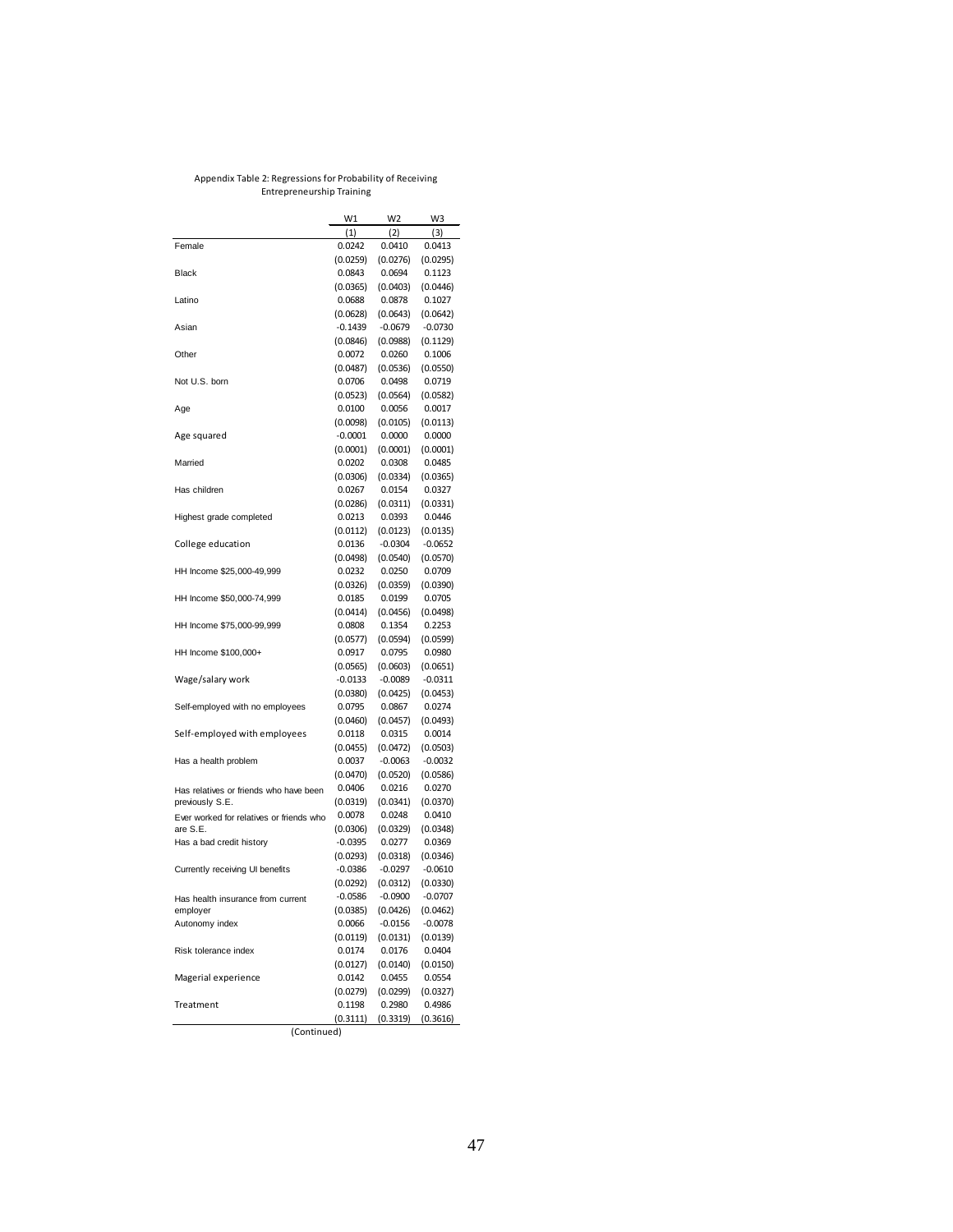#### Appendix Table 2: Continued

|                                                         | (1)       | (2)       | (3)       |
|---------------------------------------------------------|-----------|-----------|-----------|
| Female*treatment                                        | $-0.0216$ | $-0.0557$ | $-0.0635$ |
|                                                         | (0.0327)  | (0.0333)  | (0.0352)  |
| Black*treatment                                         | $-0.0726$ | $-0.0443$ | $-0.0424$ |
|                                                         | (0.0475)  | (0.0500)  | (0.0546)  |
| Latino*treatment                                        | $-0.0673$ | $-0.0716$ | $-0.0872$ |
|                                                         | (0.0765)  | (0.0754)  | (0.0770)  |
| Asian*treatment                                         | 0.1176    | 0.0108    | 0.0860    |
|                                                         | (0.1081)  | (0.1202)  | (0.1342)  |
| Other*treatment                                         | 0.0194    | 0.0126    | $-0.0407$ |
|                                                         | (0.0612)  | (0.0631)  | (0.0629)  |
| Not U.S. born*treatment                                 | $-0.1275$ | $-0.0941$ | $-0.1264$ |
|                                                         | (0.0683)  | (0.0703)  | (0.0763)  |
| Age*treatment                                           | 0.0090    | 0.0069    | 0.0040    |
|                                                         | (0.0120)  | (0.0125)  | (0.0134)  |
| Age squared*treatment                                   | $-0.0001$ | $-0.0001$ | $-0.0001$ |
|                                                         | (0.0001)  | (0.0001)  | (0.0002)  |
| Married*treatment                                       | 0.0040    | $-0.0086$ | $-0.0441$ |
|                                                         | (0.0385)  | (0.0401)  | (0.0429)  |
| Has children*treatment                                  | $-0.0196$ | 0.0039    | 0.0161    |
|                                                         | (0.0358)  | (0.0369)  | (0.0390)  |
| Highest grade completed*treatment                       | 0.0109    | 0.0003    | $-0.0124$ |
|                                                         | (0.0144)  | (0.0150)  | (0.0163)  |
|                                                         |           |           |           |
| College education*treatment                             | $-0.0352$ | $-0.0327$ | 0.0356    |
|                                                         | (0.0624)  | (0.0642)  | (0.0678)  |
| HH Income \$25,000-49,999*treatment                     | $-0.0554$ | $-0.0262$ | $-0.0829$ |
|                                                         | (0.0424)  | (0.0443)  | (0.0472)  |
| HH Income \$50,000-74,999*treatment                     | $-0.0216$ | $-0.0321$ | $-0.0875$ |
|                                                         | (0.0518)  | (0.0547)  | (0.0581)  |
| HH Income \$75,000-99,999*treatment                     | $-0.0813$ | $-0.1646$ | $-0.2571$ |
|                                                         | (0.0708)  | (0.0720)  | (0.0722)  |
| HH Income \$100,000+*treatment                          | $-0.0573$ | $-0.0680$ | $-0.0968$ |
|                                                         | (0.0677)  | (0.0708)  | (0.0751)  |
| Wage/salary work*treatment                              | $-0.0189$ | $-0.0173$ | 0.0127    |
|                                                         | (0.0482)  | (0.0508)  | (0.0537)  |
| Self-employed with no                                   | $-0.0613$ | $-0.0610$ | $-0.0432$ |
| employees*treatment                                     | (0.0557)  | (0.0539)  | (0.0584)  |
| Self-employed with                                      | 0.0488    | 0.0310    | 0.0283    |
| employees*treatment                                     | (0.0545)  | (0.0533)  | (0.0569)  |
| Has a health problem*treatment                          | 0.0285    | 0.0052    | 0.0059    |
|                                                         | (0.0585)  | (0.0617)  | (0.0682)  |
| Has relatives or friends who have been                  | $-0.0264$ | $-0.0083$ | $-0.0123$ |
| previously S.E.*treatment                               | (0.0404)  | (0.0414)  | (0.0447)  |
| Ever worked for relatives or friends who                | $-0.0099$ | $-0.0086$ | $-0.0060$ |
| are S.E.*treatment                                      | (0.0377)  | (0.0386)  | (0.0402)  |
| Has a bad credit history*treatment                      | 0.0457    | 0.0010    | $-0.0225$ |
|                                                         | (0.0367)  | (0.0377)  | (0.0404)  |
| Currently receiving UI benefits*treatment               | 0.0552    | 0.0533    | 0.0827    |
|                                                         | (0.0373)  | (0.0380)  | (0.0399)  |
|                                                         | 0.1029    | 0.1439    | 0.1085    |
| Has health insurance from current<br>employer*treatment | (0.0484)  | (0.0503)  | (0.0537)  |
|                                                         |           |           |           |
| Autonomy index*treatment                                | $-0.0046$ | 0.0166    | 0.0137    |
|                                                         | (0.0155)  | (0.0163)  | (0.0175)  |
| Risk tolerance index*treatment                          | $-0.0091$ | $-0.0094$ | $-0.0325$ |
|                                                         | (0.0164)  | (0.0169)  | (0.0180)  |
| Magerial experience*treatment                           | 0.0302    | $-0.0100$ | $-0.0212$ |
|                                                         | (0.0351)  | (0.0362)  | (0.0392)  |

Notes: (1) All reported characteristics are measured at time of application, prior to random assignment. (2) The wave 1, wave 2 and wave 3 surveys are conducted at 6, 18, and 60 months after time of application.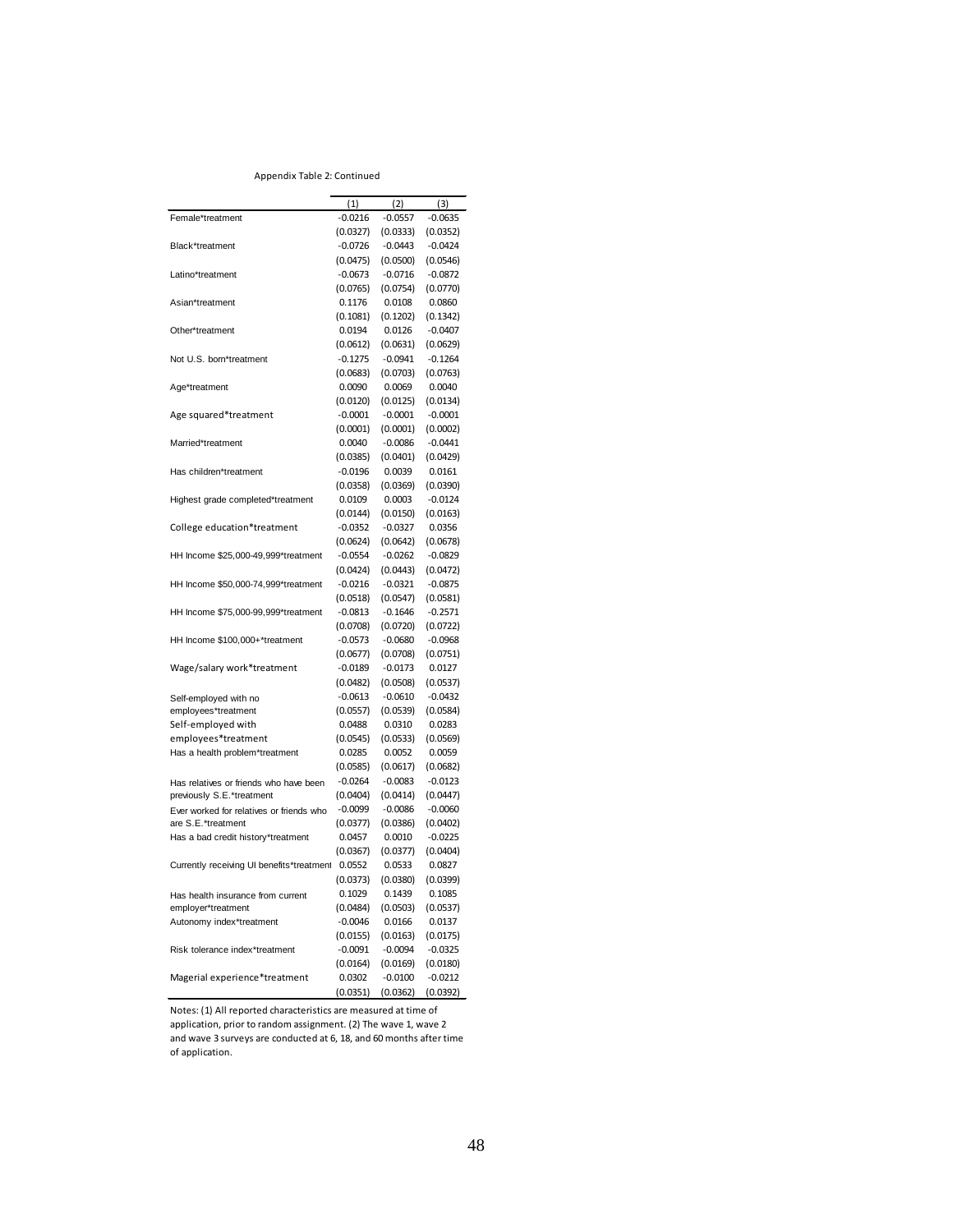|                                                 | Very<br>Useful         | Somewhat<br>Useful | Not Very<br>Useful | Not at All<br>Useful |                     |       |
|-------------------------------------------------|------------------------|--------------------|--------------------|----------------------|---------------------|-------|
| How would you rate the overall usefulness       |                        |                    |                    |                      |                     |       |
| of the services you have received?              |                        |                    |                    |                      |                     |       |
| Treatment group                                 | 51.7%                  | 33.7%              | 8.5%               | 6.1%                 |                     |       |
| Control group                                   | 35.8%                  | 40.8%              | 10.8%              | 12.7%                |                     |       |
|                                                 | <b>Treatment Group</b> |                    |                    | Control Group        |                     |       |
| <b>GATE Services</b>                            | A Lot                  | Somewhat           | Not at All         | A Lot                | Somewhat Not at All |       |
| Helped with applying for loans                  | 12.6%                  | 21.5%              | 65.9%              | 5.9%                 | 17.2%               | 76.8% |
| Helped with deciding whether to pursue self. em | 39.5%                  | 33.1%              | 27.4%              | 23.6%                | 30.0%               | 46.4% |
| Helped with refining the business idea          | 34.1%                  | 37.2%              | 28.8%              | 23.0%                | 32.3%               | 44.7% |
| Helped with credit issues                       | 16.4%                  | 25.8%              | 57.7%              | 10.9%                | 17.3%               | 71.7% |
| Helped with developing a marketing strategy     | 31.4%                  | 37.4%              | 31.2%              | 19.6%                | 31.6%               | 48.8% |
| Helped with legal issues                        | 19.3%                  | 35.5%              | 45.2%              | 11.3%                | 28.2%               | 60.6% |
| Helped with accounting issues                   | 23.7%                  | 35.9%              | 40.4%              | 12.1%                | 26.9%               | 61.0% |
| Helped with hiring and dealing with employees   | 12.7%                  | 24.7%              | 62.6%              | 7.3%                 | 18.1%               | 74.5% |
| Helped with networking                          | 28.7%                  | 37.9%              | 33.4%              | 23.1%                | 31.2%               | 45.7% |
| Helped with using computers and technology      | 13.3%                  | 26.5%              | 60.2%              | 12.1%                | 22.2%               | 65.7% |
| Helped with dealing with clients                | 16.7%                  | 35.1%              | 48.2%              | 11.3%                | 30.4%               | 58.3% |
| Helped with providing psychological support     | 16.6%                  | 31.0%              | 52.4%              | 13.1%                | 23.8%               | 63.1% |

#### Appendix Table 3: Self-Reported Amount that Entrepreneurship Training Helped Recipients in Various Ways

Notes: (1) Sample includes treatment and control group participants who received any entrepreneurship training by wave 1 follow-up survey (6 months). (2) Evaluation of services was asked at W1.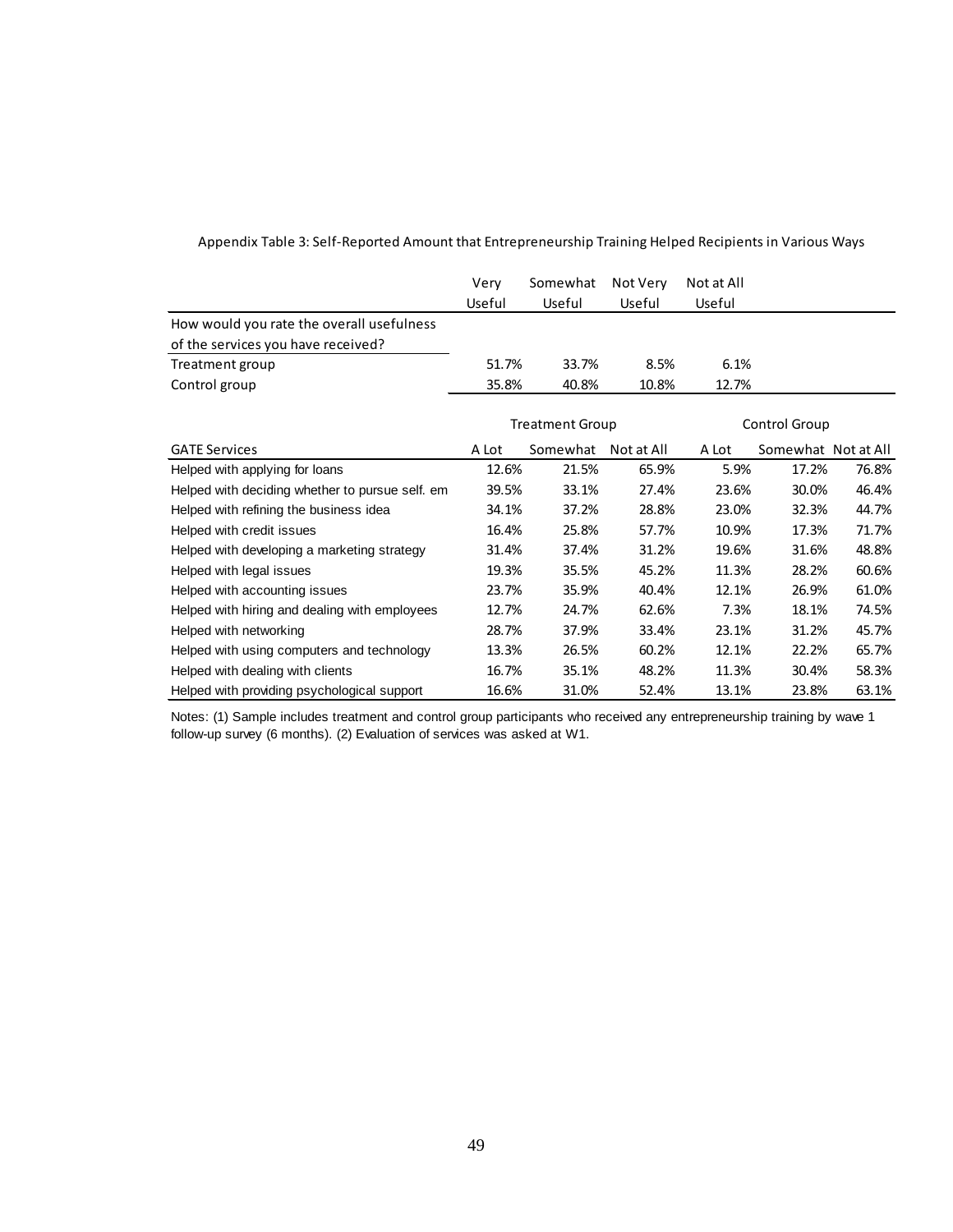### Appendix Table 4: ITT Estimates Compare to Table 4

|                                     | Intent-to-Treat Estimates |            |      |  |
|-------------------------------------|---------------------------|------------|------|--|
|                                     | No Covars                 | Covariates | N    |  |
| Dependent Variable                  | (1)                       | (2)        | (3)  |  |
| Business owner at W1 survey date    | 0.0464                    | 0.0517     | 3443 |  |
|                                     | (0.0166)                  | (0.0153)   |      |  |
| Business owner at W2 survey date    | 0.0216                    | 0.0208     | 3032 |  |
|                                     | (0.0179)                  | (0.0172)   |      |  |
| Business owner at W3 survey date    | 0.0095                    | 0.0025     | 2446 |  |
|                                     | (0.0197)                  | (0.0194)   |      |  |
| Monthly business sales at W1 survey | $-406$                    | $-369$     | 3210 |  |
| date                                | (282)                     | (288)      |      |  |
| Monthly business sales at W2 survey | $-186$                    | $-140$     | 2794 |  |
| date                                | (353)                     | (353)      |      |  |
| Monthly business sales at W3 survey | $-495$                    | $-620$     | 2323 |  |
| date                                | (539)                     | (556)      |      |  |
| Has any employees at W1 survey      | 0.0131                    | 0.0140     | 3438 |  |
| date                                | (0.0092)                  | (0.0095)   |      |  |
| Has any employees at W2 survey      | 0.0039                    | 0.0020     | 3023 |  |
| date                                | (0.0107)                  | (0.0110)   |      |  |
| Has any employees at W3 survey      | $-0.0172$                 | $-0.0209$  | 2436 |  |
| date                                | (0.0123)                  | (0.0128)   |      |  |
| Log household income at W1          | $-0.0239$                 | $-0.0088$  | 3223 |  |
|                                     | (0.0319)                  | (0.0251)   |      |  |
| Log household income at W2          | 0.0353                    | 0.0195     | 2797 |  |
|                                     | (0.0357)                  | (0.0293)   |      |  |
| Log household income at W3          | 0.0541                    | 0.0217     | 2270 |  |
|                                     | (0.0415)                  | (0.0353)   |      |  |

Notes: (1) The ITT model regresses the listed outcome on treatment. (2) The wave 1, wave 2 and wave 3 surveys are conducted at 6, 18, and 60 months after time of application. (3) Covariates include program sites, female, race, immigrant, age, married, children, education level, household income, selfemployed at application, health problems, worked in family business, bad credit history, unemployment compensation, employer provided health insurance, autonomy, and risk tolerance.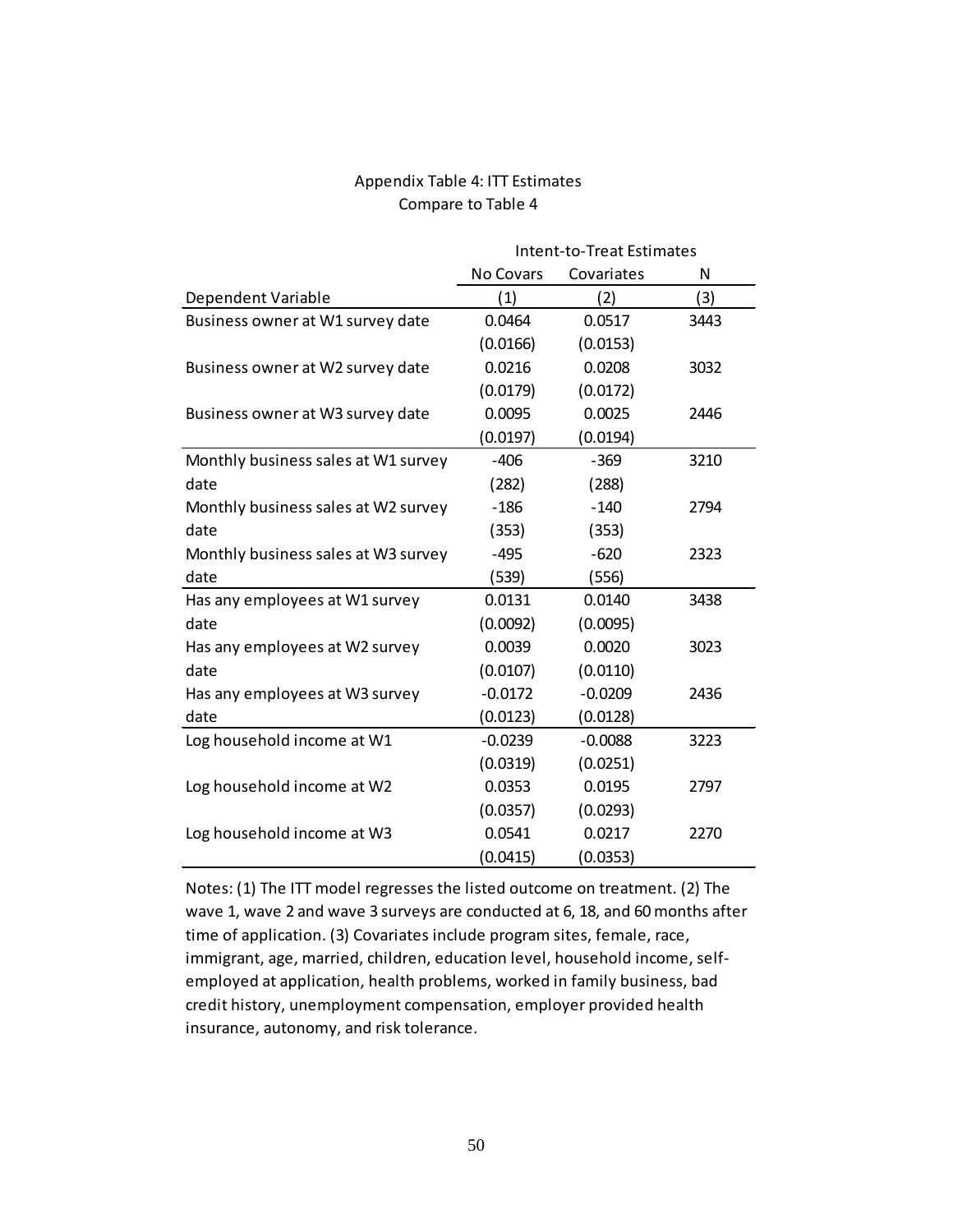### Appendix Table 5: Impacts of Entrepreneurship Training on Business Ownership, Entry and Exit

|                                        | Treatment-Control (IV Estimates) |            |      |  |  |
|----------------------------------------|----------------------------------|------------|------|--|--|
|                                        | No Covars                        | Covariates | N    |  |  |
| Dependent Variable                     | (1)                              | (2)        | (3)  |  |  |
| Business owner at W1 survey date       | 0.1252                           | 0.1337     | 3443 |  |  |
|                                        | (0.0446)                         | (0.0395)   |      |  |  |
| Business owner at W2 survey date       | 0.0742                           | 0.0691     | 3032 |  |  |
|                                        | (0.0616)                         | (0.0570)   |      |  |  |
| Business owner at W3 survey date       | 0.0406                           | 0.0105     | 2446 |  |  |
|                                        | (0.0844)                         | (0.0810)   |      |  |  |
| Started business by W1 (no business at | 0.1678                           | 0.1595     | 2690 |  |  |
| application date)                      | (0.0468)                         | (0.0446)   |      |  |  |
| Started business by W2 (no business at | 0.1017                           | 0.0796     | 2349 |  |  |
| application date)                      | (0.0663)                         | (0.0634)   |      |  |  |
| Started business by W3 (no business at | 0.0321                           | $-0.0094$  | 1886 |  |  |
| application date)                      | (0.0893)                         | (0.0887)   |      |  |  |
| Exited business by W1 (had business at | $-0.0391$                        | $-0.0743$  | 663  |  |  |
| application date)                      | (0.0854)                         | (0.0886)   |      |  |  |
| Exited business by W2 (had business at | $-0.0426$                        | $-0.0434$  | 605  |  |  |
| application date)                      | (0.1284)                         | (0.1329)   |      |  |  |
| Exited business by W3 (had business at | $-0.1441$                        | $-0.1084$  | 498  |  |  |
| application date)                      | (0.1971)                         | (0.2057)   |      |  |  |

Notes: (1) The first-stage in the IV (LATE) model regresses receipt of entrepreneurship training on treatment. The second-stage regresses the listed outcome on predicted receipt of entrepreneurship training. (2) The wave 1, wave 2 and wave 3 surveys are conducted at 6, 18, and 60 months after time of application. (3) Covariates include program site dummies, female, race, immigrant, age, married, children, education level, household income, selfemployed at application, health problems, worked in family business, bad credit history, unemployment compensation, employer provided health insurance, autonomy, and risk tolerance.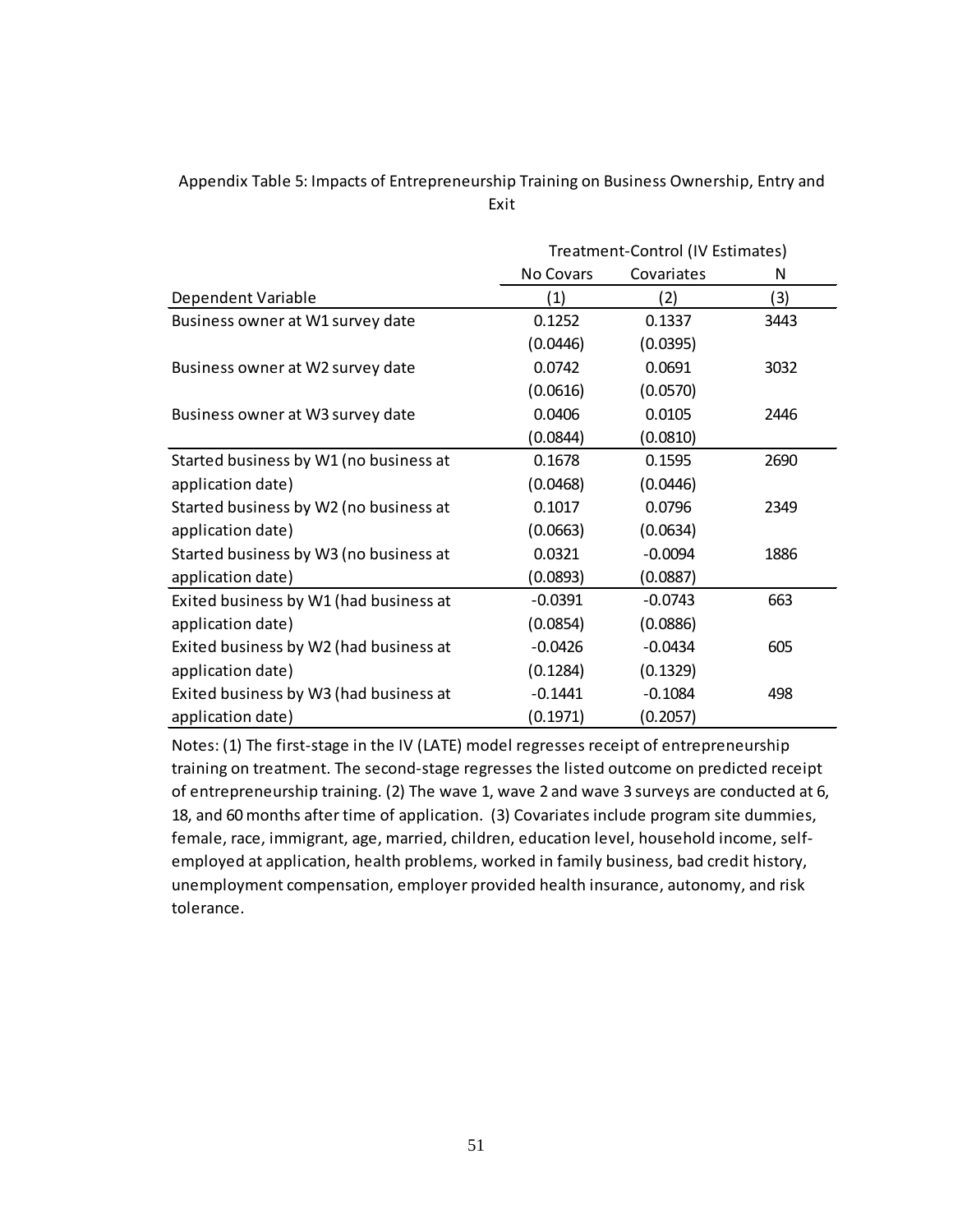#### Appendix Table 6: Impact of Entrepreneurship Training on Employed, Additional Business Outcomes, and Work Satisfaction

|                                           |           | Treatment-Control (IV Estimates) |      |
|-------------------------------------------|-----------|----------------------------------|------|
|                                           | No Covars | Covariates                       | N    |
| Dependent Variable                        | (1)       | (2)                              | (3)  |
| Employed (bus own or wage/salary) at W1   | 0.0681    | 0.0698                           | 3444 |
| survey date                               | (0.0385)  | (0.0360)                         |      |
| Employed (bus own or wage/salary) at W2   | 0.0707    | 0.0643                           | 3034 |
| survey date                               | (0.0464)  | (0.0435)                         |      |
| Employed (bus own or wage/salary) at W3   | $-0.0682$ | $-0.0785$                        | 2445 |
| survey date                               | (0.0703)  | (0.0671)                         |      |
| Number of employees at W1 survey date     | 0.2068    | 0.0946                           | 3438 |
|                                           | (0.2907)  | (0.2683)                         |      |
| Number of employees at W2 survey date     | 0.1173    | $-0.1149$                        | 3023 |
|                                           | (0.3134)  | (0.2597)                         |      |
| Number of employees at W3 survey date     | $-1.0727$ | $-1.4223$                        | 2436 |
|                                           | (0.7061)  | (0.7462)                         |      |
| Monthly profits (sales minus reported     | $-1.2459$ | $-1.1764$                        | 3146 |
| expenses) at W1 survey date (000s)        | (0.4429)  | (0.4323)                         |      |
| Monthly profits (sales minus reported     | $-0.1000$ | 0.1406                           | 2736 |
| expenses) at W2 survey date (000s)        | (0.6608)  | (0.5819)                         |      |
| Monthly profits (sales minus reported     | $-1.2445$ | $-1.5505$                        | 2281 |
| expenses) at W3 survey date (000s)        | (1.3906)  | (1.4154)                         |      |
| Business outcome index at W1              | $-0.0605$ | $-0.0518$                        | 3146 |
|                                           | (0.0631)  | (0.0611)                         |      |
| Business outcome index at W2              | 0.0129    | 0.0174                           | 2736 |
|                                           | (0.0889)  | (0.0849)                         |      |
| Business outcome index at W3              | $-0.2075$ | $-0.2377$                        | 2278 |
|                                           | (0.1181)  | (0.1212)                         |      |
| Total business income from all businesses | $-1.2562$ | $-0.7011$                        | 3229 |
| owned from RA to W1 (000s)                | (0.8526)  | (0.8107)                         |      |
| Total business income from all businesses | $-0.2474$ | $-0.3391$                        | 2754 |
| owned from W1 to W2 (000s)                | (1.5748)  | (1.5247)                         |      |
| Total business income from all businesses | $-6.6298$ | $-10.0203$                       | 2222 |
| owned from W2 to W3 (000s)                | (13.8269) | (14.0583)                        |      |
| Annual business income from current owned | $-1.1087$ | $-0.4360$                        | 3272 |
| business at W1 (000s)                     | (0.9983)  | (0.9536)                         |      |
| Annual business income from current owned | $-0.5841$ | $-0.8564$                        | 2830 |
| business at W2 (000s)                     | (1.5026)  | (1.4704)                         |      |
| Annual business income from current owned | $-1.9026$ | $-3.0512$                        | 2361 |
| business at W3 (000s)                     | (4.5183)  | (4.6203)                         |      |
| Work satisfaction: "very satisfied" at W1 | $-0.0007$ | 0.0153                           | 3409 |
| survey date                               | (0.0455)  | (0.0450)                         |      |
| Work satisfaction: "very satisfied" at W2 | 0.0154    | 0.0302                           | 2992 |
| survey date                               | (0.0625)  | (0.0620)                         |      |
| Work satisfaction: "very satisfied" at W3 | 0.0430    | 0.0511                           | 1924 |
| survey date                               | (0.0998)  | (0.1031)                         |      |

subtracting the control group mean and dividing by the c $\tilde{\delta\!\mathrm{u}}$ rol group standard deviation. Notes: (1) The first-stage in the IV (LATE) model regresses receipt of entrepreneurship training on treatment. The second-stage regresses the listed outcome on predicted receipt of entrepreneurship training. (2) The wave 1, wave 2 and wave 3 surveys are conducted at 6, 18, and 60 months after time of application. (3) Covariates include program sites, female, race, immigrant, age, married, children, education level, household income, self-employed at application, health problems, worked in family business, bad credit history, unemployment compensation, employer provided health insurance, autonomy, and risk tolerance. (4) The business outcome index is an equally-weighted average of z-scores from sales, any employees, number of employees, and profits. Z-scores are calculated by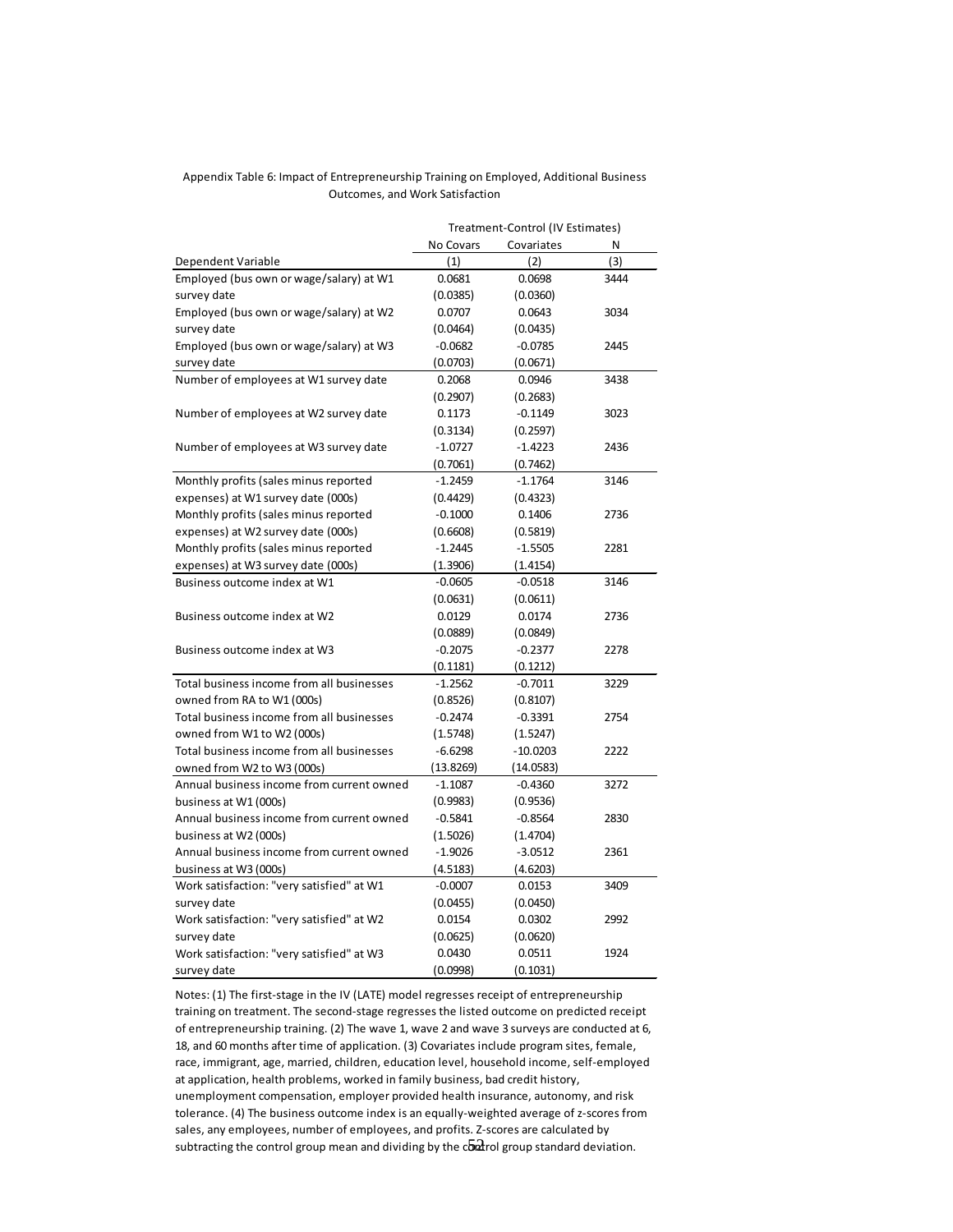|                           | <b>Treatment Group</b>                                              |       |            | Control Group |       |            | U.S. Firms |        |
|---------------------------|---------------------------------------------------------------------|-------|------------|---------------|-------|------------|------------|--------|
|                           | All                                                                 | All   | <b>New</b> | All           | All   | <b>New</b> | SBO        | SBO.   |
|                           | Individuals Businesses Businesses Individuals Businesses Businesses |       |            |               |       |            | (2007)     | (1997) |
|                           | $\left( 1\right)$                                                   | (2)   | (3)        | (4)           | (5)   | (6)        | (7)        | (8)    |
| <b>Business structure</b> |                                                                     |       |            |               |       |            |            |        |
| No business               | 61.1%                                                               | N/A   | N/A        | 62.1%         | N/A   | N/A        |            | N/A    |
| Sole proprietorship       | 22.5%                                                               | 57.8% | 56.7%      | 22.5%         | 59.4% | 58.6%      |            | 72.6%  |
| Partnership               | 1.6%                                                                | 4.1%  | 4.8%       | 2.0%          | 5.3%  | 5.8%       |            | 5.9%   |
| Corporation               | 12.0%                                                               | 31.0% | 31.3%      | 11.0%         | 29.0% | 28.4%      |            | 21.0%  |
| Other form                | 2.8%                                                                | 7.1%  | 7.3%       | 2.4%          | 6.4%  | 7.3%       |            | 0.5%   |
| Home based business       |                                                                     |       |            |               |       |            |            |        |
| No business               | 61.1%                                                               | N/A   | N/A        | 62.1%         | N/A   | N/A        | N/A        |        |
| Not home based            | 9.0%                                                                | 23.1% | 24.7%      | 8.8%          | 23.2% | 21.9%      | 38.0%      |        |
| Home based                | 29.9%                                                               | 76.9% | 75.3%      | 29.1%         | 76.8% | 78.1%      | 62.0%      |        |
| Sample size               | 1263                                                                | 491   | 316        | 1154          | 438   | 275        |            |        |

#### Appendix Table 7: Distribution of Businesses by Home Based and Structure at Wave 3 for Treatment Group, Control Group and U.S. Total

Notes: (1) U.S. totals in Column 7 and Column 8 are from the Survey of Business Owners 2007 and 1997, U.S. Census Bureau, respectively. These data include all non-farm businesses with sales of at least \$1,000. (2) New businesses are individuals who did not own a business at the time of application to the program.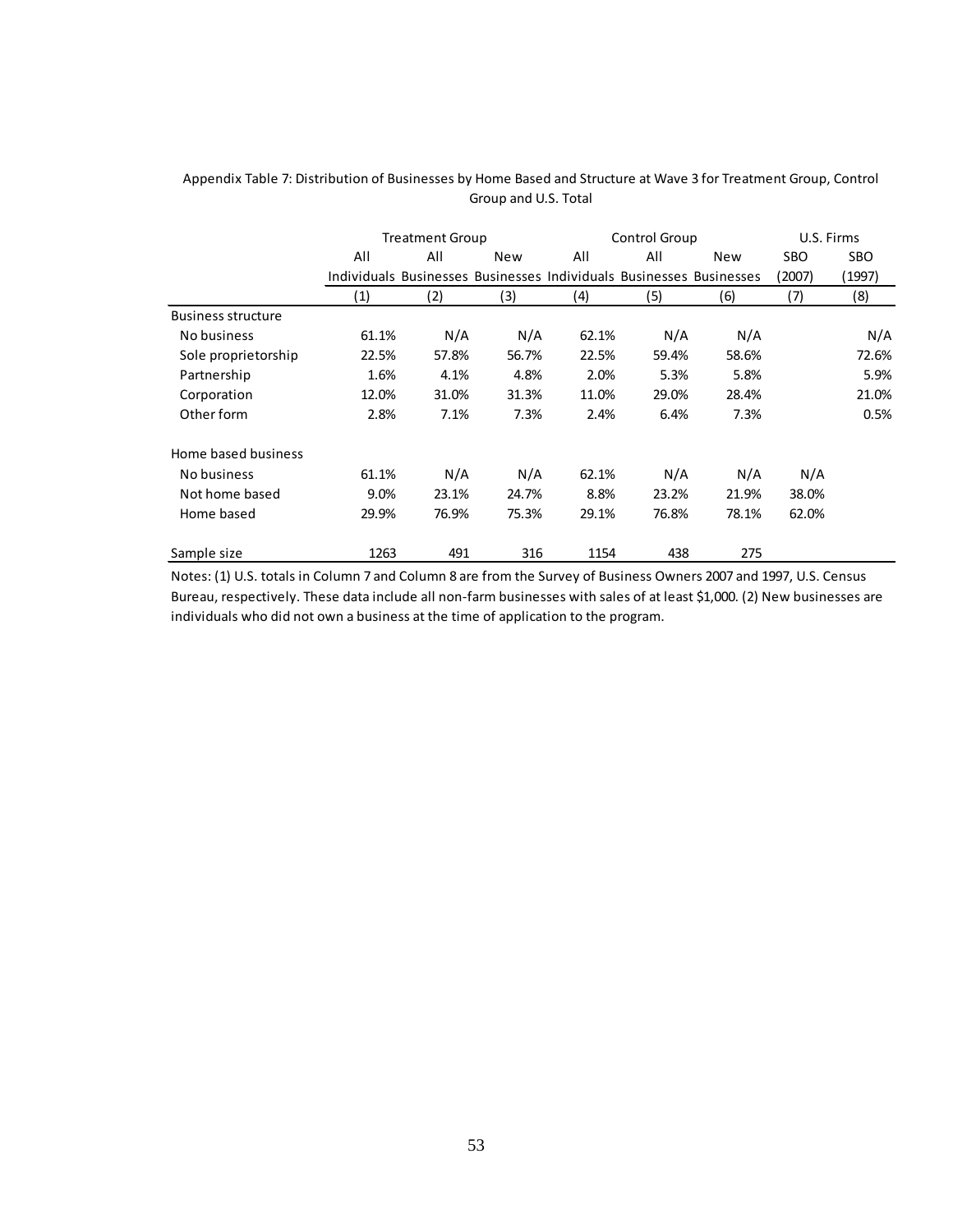### Appendix Table 8: Treatment-Control Differences in Missing Values for Sales, Household Income and Business Earnings

|                                        |           |      |         |      |           | Treatment-Control    |
|----------------------------------------|-----------|------|---------|------|-----------|----------------------|
|                                        | Treatment | N    | Control | N    |           | No Covars Covariates |
| Dependent Variable                     | (1)       | (2)  | (3)     | (4)  | (5)       | (6)                  |
| Missing monthly business sales at W1   | 0.0722    | 1758 | 0.0662  | 1691 | 0.0060    | 0.0068               |
| survey date                            |           |      |         |      | (0.0086)  | (0.0089)             |
| Missing monthly business sales at W2   | 0.0742    | 1563 | 0.0868  | 1475 | $-0.0126$ | $-0.0146$            |
| survey date                            |           |      |         |      | (0.0099)  | (0.0104)             |
| Missing monthly business sales at W3   | 0.0487    | 1274 | 0.0553  | 1176 | $-0.0066$ | $-0.0110$            |
| survey date                            |           |      |         |      | (0.0090)  | (0.0093)             |
| Missing household income at W1         | 0.0626    | 1758 | 0.0686  | 1691 | $-0.0060$ | $-0.0015$            |
|                                        |           |      |         |      | (0.0084)  | (0.0087)             |
| Missing household income at W2         | 0.0800    | 1563 | 0.0786  | 1475 | 0.0013    | 0.0051               |
|                                        |           |      |         |      | (0.0098)  | (0.0101)             |
| Missing household income at W3         | 0.0754    | 1274 | 0.0714  | 1176 | 0.0039    | $-0.0002$            |
|                                        |           |      |         |      | (0.0105)  | (0.0110)             |
| Missing total business income from all | 0.0660    | 1758 | 0.0615  | 1691 | 0.0045    | 0.0024               |
| businesses owned from RA to W1         |           |      |         |      | (0.0083)  | (0.0086)             |
| Missing total business income from all | 0.0921    | 1563 | 0.0949  | 1475 | $-0.0028$ | $-0.0059$            |
| businesses owned from W1 to W2         |           |      |         |      | (0.0106)  | (0.0109)             |
| Missing total business income from all | 0.0871    | 1274 | 0.0995  | 1176 | $-0.0124$ | $-0.0111$            |
| businesses owned from W2 to W3         |           |      |         |      | (0.0118)  | (0.0121)             |
| Missing annual business income from    | 0.0529    | 1758 | 0.0497  | 1691 | 0.0032    | 0.0005               |
| current owned business at W1           |           |      |         |      | (0.0075)  | (0.0078)             |
| Missing annual business income from    | 0.0691    | 1563 | 0.0678  | 1475 | 0.0013    | 0.0002               |
| current owned business at W2           |           |      |         |      | (0.0092)  | (0.0095)             |
| Missing annual business income from    | 0.0369    | 1274 | 0.0357  | 1176 | 0.0012    | 0.0004               |
| current owned business at W3           |           |      |         |      | (0.0076)  | (0.0080)             |

Notes: (1) The wave 1, wave 2 and wave 3 surveys are conducted at 6, 18, and 60 months after time of application. (2) Treatment-control differences with covariates are estimated from a linear probability model that controls for program sites, female, race, immigrant, age, married, children, education level, household income, self-employed at application, health problems, worked in family business, bad credit history, unemployment compensation, employer provided health insurance, autonomy, and risk tolerance. (3) The Wave 3 sample for work satisfaction is restricted to include only the employed.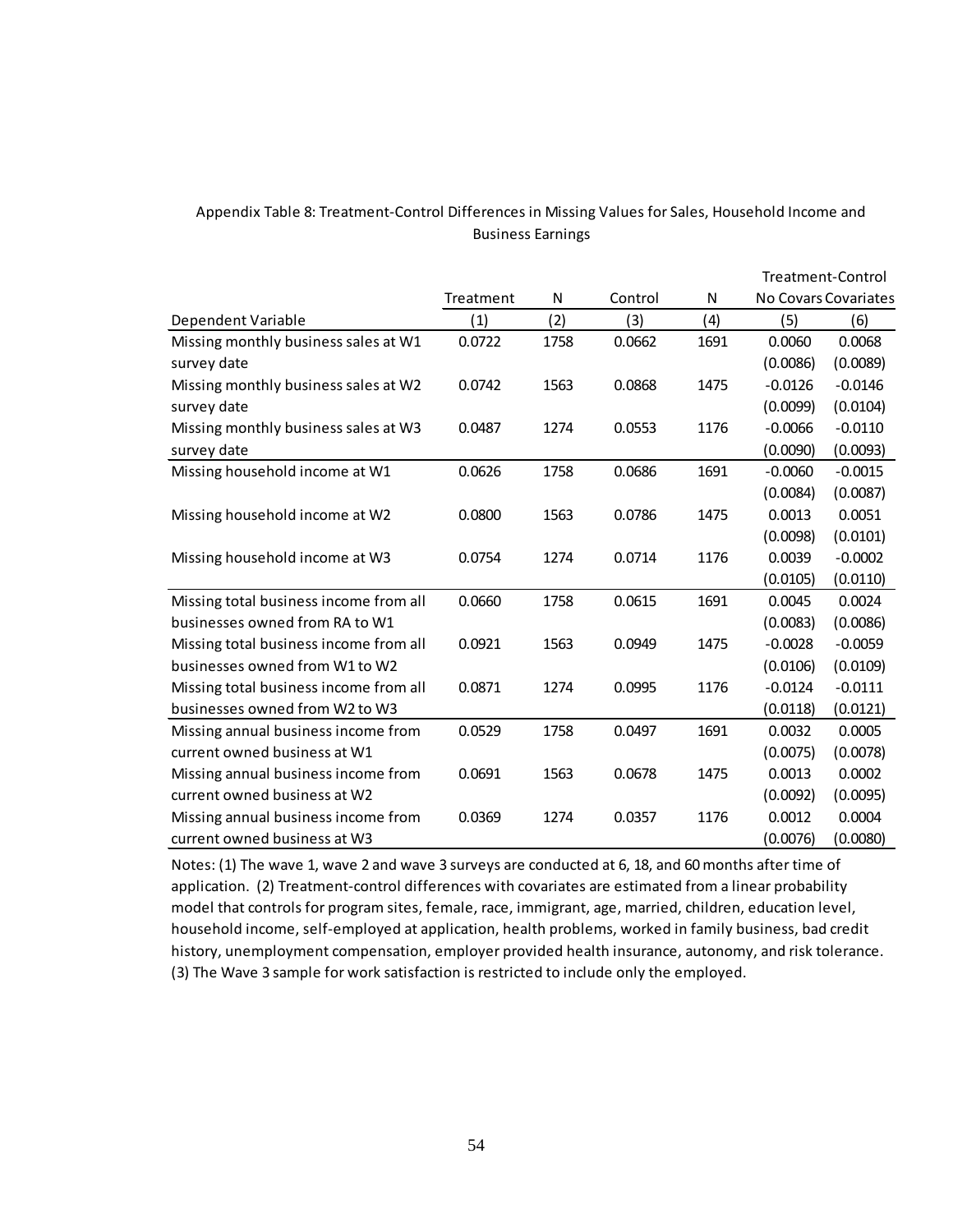|                                     | Non-Experimental Estimates |            |      |  |
|-------------------------------------|----------------------------|------------|------|--|
|                                     | No Covars                  | Covariates | N    |  |
| Dependent Variable                  | (1)                        | (2)        | (3)  |  |
| Business owner at W1 survey date    | 0.1965                     | 0.1533     | 1685 |  |
|                                     | (0.0234)                   | (0.0225)   |      |  |
| Business owner at W2 survey date    | 0.2579                     | 0.2212     | 1462 |  |
|                                     | (0.0247)                   | (0.0251)   |      |  |
| Business owner at W3 survey date    | 0.2277                     | 0.2098     | 1162 |  |
|                                     | (0.0277)                   | (0.0297)   |      |  |
| Monthly business sales at W1 survey | 836                        | 561        | 1575 |  |
| date                                | (476)                      | (463)      |      |  |
| Monthly business sales at W2 survey | 1,248                      | 1,285      | 1337 |  |
| date                                | (478)                      | (533)      |      |  |
| Monthly business sales at W3 survey | 2,058                      | 2,035      | 1101 |  |
| date                                | (751)                      | (867)      |      |  |
| Has any employees at W1 survey      | 0.0354                     | 0.0304     | 1685 |  |
| date                                | (0.0130)                   | (0.0132)   |      |  |
| Has any employees at W2 survey      | 0.0505                     | 0.0442     | 1457 |  |
| date                                | (0.0149)                   | (0.0158)   |      |  |
| Has any employees at W3 survey      | 0.0678                     | 0.0641     | 1158 |  |
| date                                | (0.0176)                   | (0.0186)   |      |  |
| Log household income at W1          | 0.1062                     | 0.0012     | 1571 |  |
|                                     | (0.0466)                   | (0.0388)   |      |  |
| Log household income at W2          | 0.0396                     | $-0.0447$  | 1348 |  |
|                                     | (0.0522)                   | (0.0442)   |      |  |
| Log household income at W3          | 0.0833                     | $-0.0285$  | 1082 |  |
|                                     | (0.0653)                   | (0.0639)   |      |  |

### Appendix Table 9: Non-Experimental Correlations between Entrepreneurship Training and Outcomes for Control Group

Notes: (1) In all regressions, the listed outcome is regressed on receipt of entrepreneurship training. (2) The sample includes only observations for the control group. (3) The wave 1, wave 2 and wave 3 surveys are conducted at 6, 18, and 60 months after time of application. (4) Covariates include program sites, female, race, immigrant, age, married, children, education level, household income, self-employed at application, health problems, worked in family business, bad credit history, unemployment compensation, employer provided health insurance, autonomy, and risk tolerance.